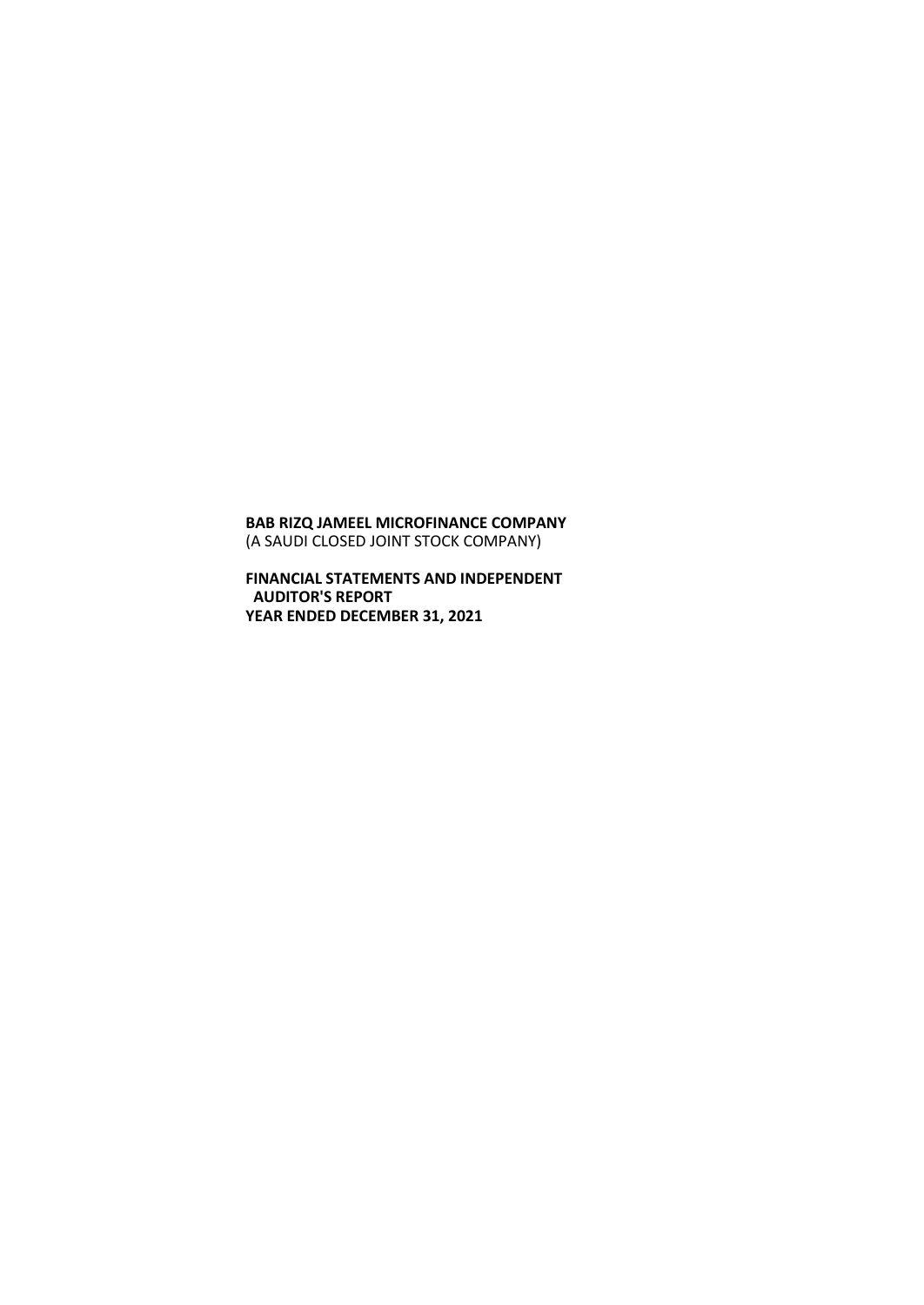# (A SAUDI CLOSED JOINT STOCK COMPANY)

# **FINANCIAL STATEMENTS AND INDEPENDENT AUDITOR'S REPORT YEAR ENDED DECEMBER 31, 2021**

| <b>INDEX</b>                                               | <b>PAGE</b> |
|------------------------------------------------------------|-------------|
| Independent auditor's report                               | $1 - 3$     |
| Statement of financial position                            | 4           |
| Statement of profit or loss and other comprehensive income | 5           |
| Statement of changes in equity                             | 6           |
| Statement of cash flows                                    | 7           |
| Notes to the financial statements                          | $8 - 50$    |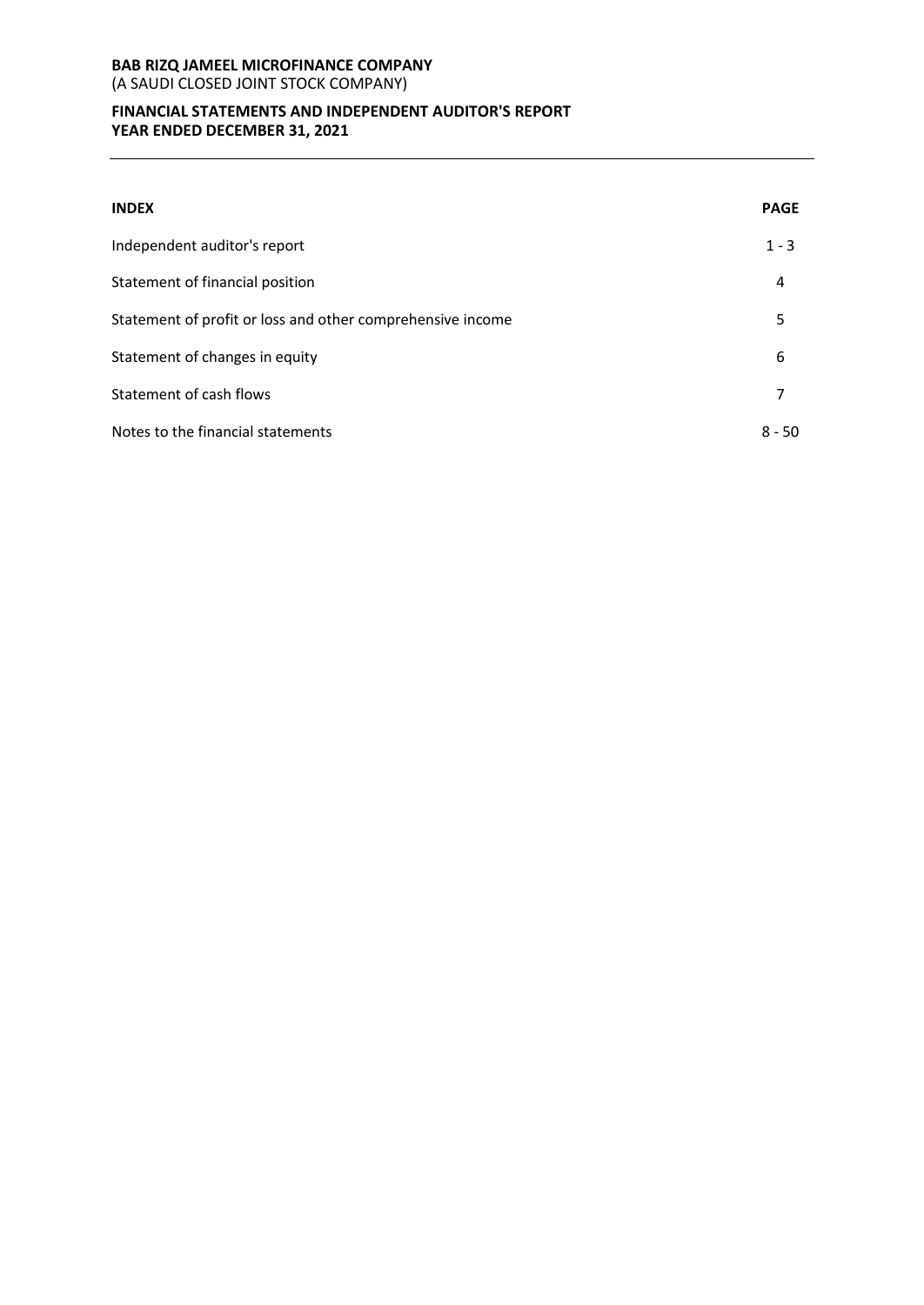# **Deloitte.**

**Deloitte and Touche & Co. Chartered Accountants** Jeddah branch office License #323/11/96/1 Date 24/4/1419 www.deloitte.com

To the shareholders Bab Rizq Jameel Microfinance Company (A Saudi Closed Joint Stock Company) Jeddah, Saudi Arabia

#### **Report on the Audit of the Financial Statements**

# **Opinion**

We have audited the financial statements of Bab Rizq Jameel Microfinance Company (a Saudi Closed Joint Stock Company) ("the Company"), which comprise the statement of financial position as of December 31, 2021, and the statement of profit or loss and other comprehensive income, statement of changes in equity and statement of cash flows for the year then ended and notes to the financial statements, including a summary of significant accounting policies.

In our opinion, the accompanying financial statements present fairly, in all material respects, the financial position of the Company as of December 31, 2021, and its financial performance and its cash flows for the year then ended in accordance with International Financial Reporting Standards ("IFRS") that are endorsed in the Kingdom of Saudi Arabia and other standards and pronouncements that are endorsed by the Saudi Organization for Certified Public Accountants ("SOCPA").

# **Basis for Opinion**

We conducted our audit in accordance with International Standards on Auditing that are endorsed in the Kingdom of Saudi Arabia. Our responsibilities under those standards are further described in the *Auditor's Responsibilities for the Audit of the Financial Statements* section of our report. We are independent of the Company in accordance with the professional code of conduct and ethics that are endorsed in the Kingdom of Saudi Arabia that are relevant to our audit of the Company's financial statements and we have fulfilled our ethical responsibilities in accordance with these requirements. We believe that the audit evidence we have obtained is sufficient and appropriate to provide a basis for our opinion.

#### **Emphasis of matter**

We draw attention to Note 1 of the financial statements, which describes the Company's plans to merge its operations with an affiliate. Our opinion is not modified in respect of this matter.

#### **Responsibilities of Management and Those Charged with Governance for the Financial Statements**

Management is responsible for the preparation and fair presentation of the financial statements in accordance with IFRS that are endorsed in the Kingdom of Saudi Arabia and other standards and pronouncements issued by SOCPA and the Regulations for Companies and the Company's By-laws and for such internal control as management determines is necessary to enable the preparation of financial statements that are free from material misstatement, whether due to fraud or error.

In preparing the financial statements, management is responsible for assessing the Company's ability to continue as a going concern, disclosing, as applicable, matters related to going concern and using the going concern basis of accounting unless management either intends to liquidate the Company or to cease operations, or has no realistic alternative but to do so.

Those charged with governance i.e. Board of Directors are responsible for overseeing the Company's financial reporting process.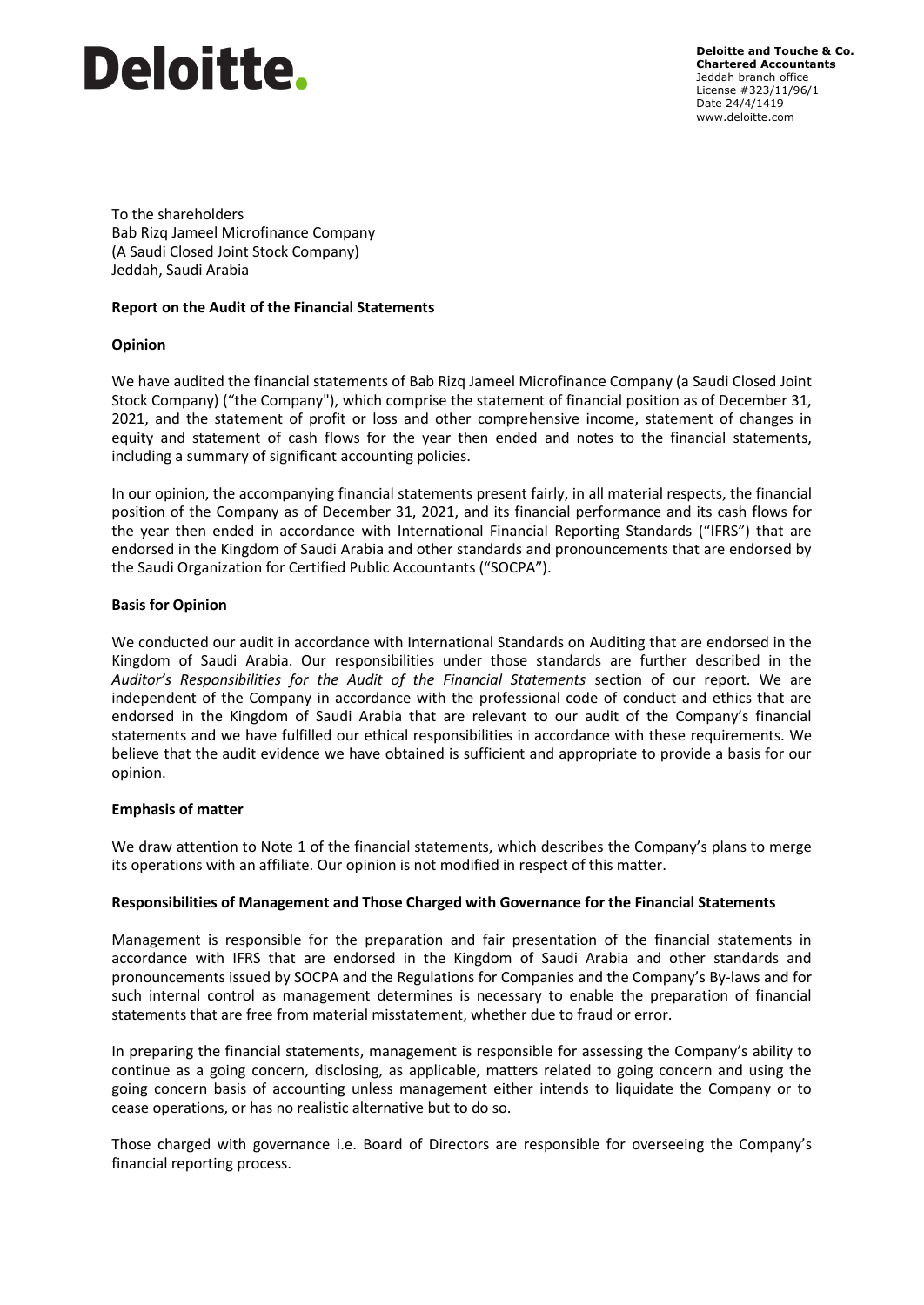# Deloitte.

# **INDEPENDENT AUDITOR'S REPORT - Continued**

To the shareholders Bab Rizq Jameel Microfinance Company (A Saudi Closed Joint Stock Company) Jeddah, Saudi Arabia

# **Auditor's Responsibilities for the Audit of the Financial Statements**

Our objectives are to obtain reasonable assurance about whether the financial statements as a whole are free from material misstatement, whether due to fraud or error, and to issue an auditor's report that includes our opinion. Reasonable assurance is a high level of assurance, but is not a guarantee that an audit conducted in accordance with International Standards on Auditing that are endorsed in the Kingdom of Saudi Arabia will always detect a material misstatement when it exists. Misstatements can arise from fraud or error and are considered material if, individually or in the aggregate, they could reasonably be expected to influence the economic decisions of users taken on the basis of these financial statements.

As part of an audit in accordance with International Standards on Auditing that are endorsed in the Kingdom of Saudi Arabia, we exercise professional judgement and maintain professional skepticism throughout the audit. We also:

- Identify and assess the risks of material misstatement of the financial statements, whether due to fraud or error, design and perform audit procedures responsive to those risks, and obtain audit evidence that is sufficient and appropriate to provide a basis for our opinion. The risk of not detecting a material misstatement resulting from fraud is higher than the one resulting from error, as fraud may involve collusion, forgery, intentional omission, misrepresentations, or the override of internal control.
- Obtain an understanding of internal control relevant to the audit in order to design audit procedures that are appropriate in the circumstances, but not for the purpose of expressing an opinion on the effectiveness of the internal control.
- Evaluate the appropriateness of accounting policies used and the reasonableness of accounting estimates and related disclosures made by management.
- Conclude on the appropriateness of management's use of the going concern basis of accounting and based on the audit evidence obtained, whether a material uncertainty exists related to events or conditions that may cast significant doubt on the Company's ability to continue as a going concern. If we conclude that a material uncertainty exists, we are required to draw attention in our auditor's report to the related disclosures in the financial statements or, if such disclosures are inadequate, to modify our opinion. Our conclusions are based on the audit evidence obtained up to the date of our auditor's report. However, future events or conditions may cause the Company to cease to continue as a going concern.
- Evaluate the overall presentation, structure and content of the financial statements, including the disclosures, and whether the financial statements represent the underlying transactions and events in a manner that achieves fair presentation.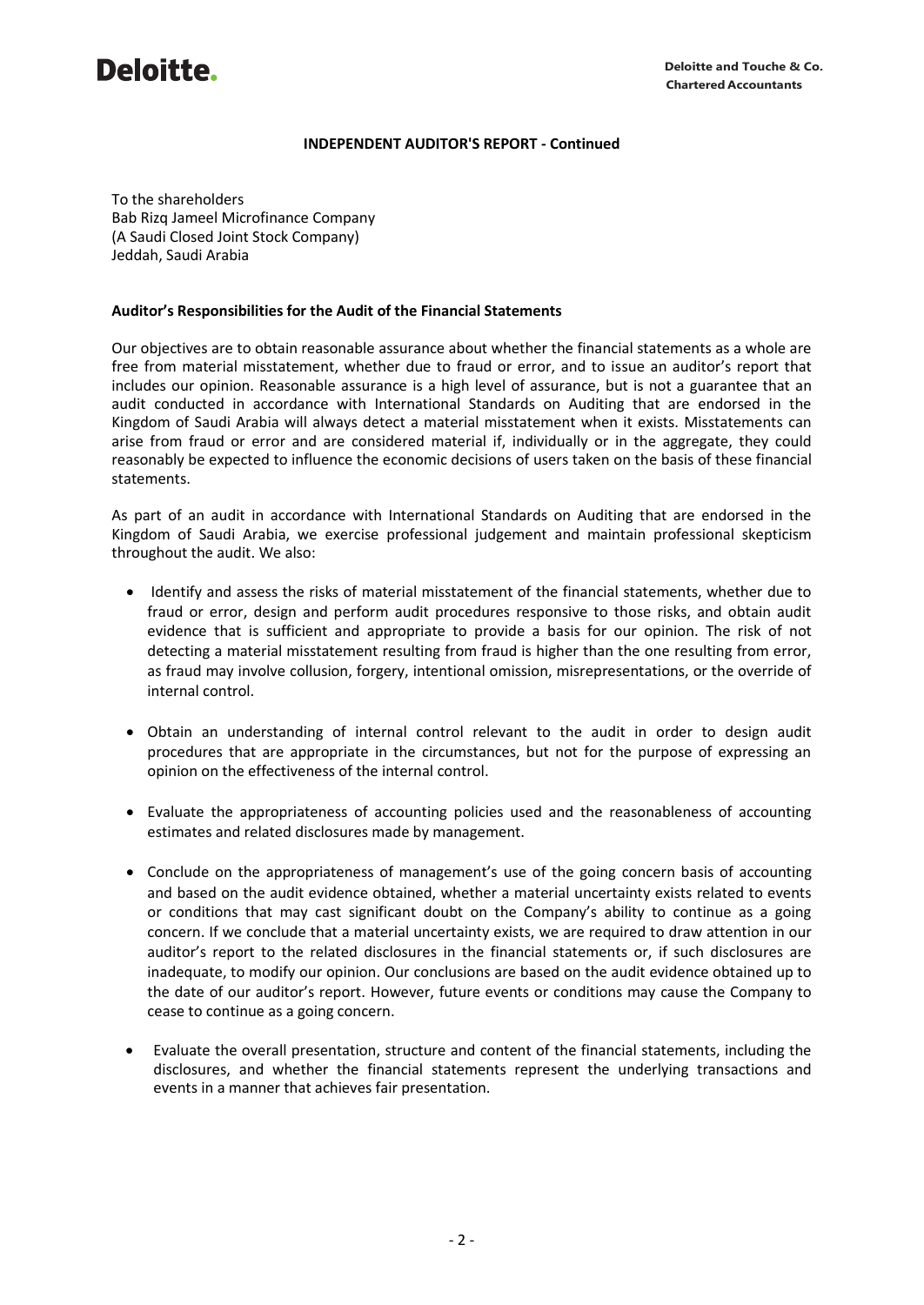

Deloitte and Touche & Co. **Chartered Accountants** 

#### INDEPENDENT AUDITOR'S REPORT - Continued

To the shareholders Bab Rizq Jameel Microfinance Company (A Saudi Closed Joint Stock Company) Jeddah, Saudi Arabia

We communicate with those charged with governance regarding, among other matters, the planned scope and timing of the audit and significant audit findings, including any significant deficiencies in internal control that we identify during our audit.

Deloitte and Touche & Co. **Chartered Accountants** 

Waleed Bin Moha'd. Sobahi **Certified Public Accountant** License No. 378

28 Rajab, 1443 March 1, 2022

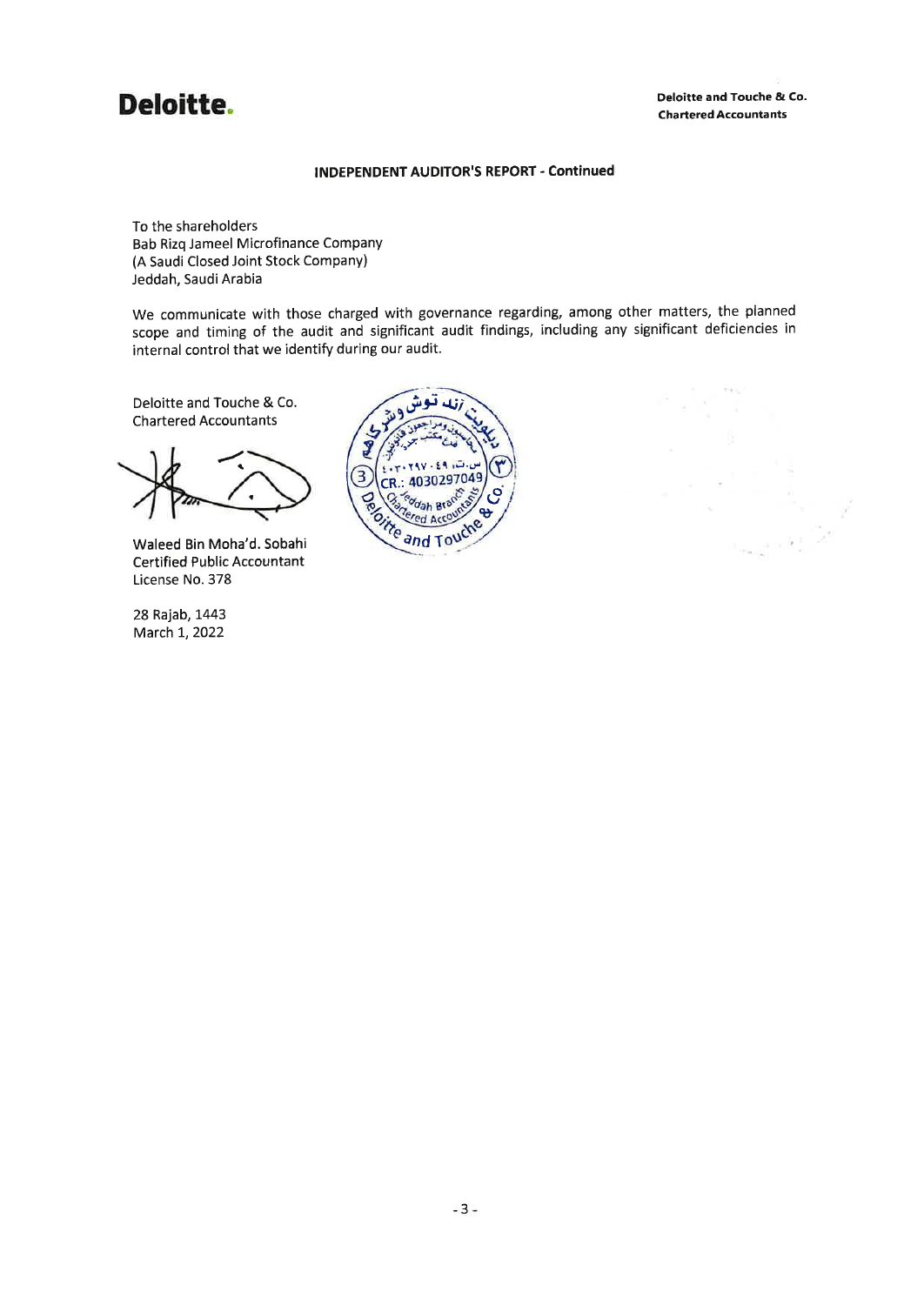(A SAUDI CLOSED JOINT STOCK COMPANY)

# **STATEMENT OF FINANCIAL POSITION AS OF DECEMBER 31, 2021**

|                                        | Note           | 2021        | 2020           |
|----------------------------------------|----------------|-------------|----------------|
| <b>ASSETS</b>                          |                |             |                |
| <b>Non-current assets</b>              |                |             |                |
| Intangible assets                      | 5              | 778,462     | 814,592        |
| Property and equipment                 | 6              | 278,561     | 226,108        |
| Right-of-use assets                    | $\overline{7}$ | 536,458     | 253,031        |
| Loans and advances to customers, net   | 8              | 120,354,007 | 111,701,691    |
| Advances to employees                  | 9              | 1,191,007   | 1,177,744      |
| <b>Total non-current assets</b>        |                | 123,138,495 | 114,173,166    |
| <b>Current assets</b>                  |                |             |                |
| Loans and advances to customers, net   | 8              | 58,046,009  | 50,160,701     |
| Advances, prepayments and other assets | 9              | 2,311,123   | 1,693,696      |
| Cash and cash equivalents              | 10             | 35,453,486  | 44,569,462     |
| <b>Total current assets</b>            |                | 95,810,618  | 96,423,859     |
| <b>TOTAL ASSETS</b>                    |                | 218,949,113 | 210,597,025    |
| <b>EQUITY AND LIABILITIES</b>          |                |             |                |
| <b>Equity</b>                          |                |             |                |
| Share capital                          | $\mathbf{1}$   | 100,000,000 | 100,000,000    |
| <b>Accumulated losses</b>              |                | (9,332,785) | (14, 467, 294) |
| Actuarial losses, net                  |                | (2,340,006) | (2,015,980)    |
| <b>Total equity</b>                    |                | 88,327,209  | 83,516,726     |
| <b>Non-current liabilities</b>         |                |             |                |
| <b>Borrowings</b>                      | 11             | 49,443,667  | 47,500,000     |
| Payable to Saudi Central Bank          | 22             | 30,560,141  | 38,327,801     |
| Employees benefits liabilities         | 12             | 5,760,653   | 4,756,212      |
| Deferred income                        | 22             | 293,105     | 196,559        |
| Lease liabilities                      | 13             | 352,312     | 138,414        |
| <b>Total non-current liabilities</b>   |                | 86,409,878  | 90,918,986     |
| <b>Current liabilities</b>             |                |             |                |
| Due to related parties                 | 15             | 1,001,891   | 1,492,072      |
| Zakat payable                          | 16             | 843,202     | 210,676        |
| Lease liabilities                      | 13             | 118,281     | 44,132         |
| <b>Borrowings</b>                      | 11             | 16,023,549  | 2,500,000      |
| Payable to Saudi Central Bank          | 22             | 22,976,820  | 27,290,161     |
| Accrued and other liabilities          | 14             | 2,700,935   | 4,236,599      |
| Deferred income                        | 22             | 547,348     | 387,673        |
| <b>Total current liabilities</b>       |                | 44,212,026  | 36,161,313     |
| <b>TOTAL LIABILITIES</b>               |                | 130,621,904 | 127,080,299    |
| <b>TOTAL EQUITY AND LIABILITIES</b>    |                | 218,949,113 | 210,597,025    |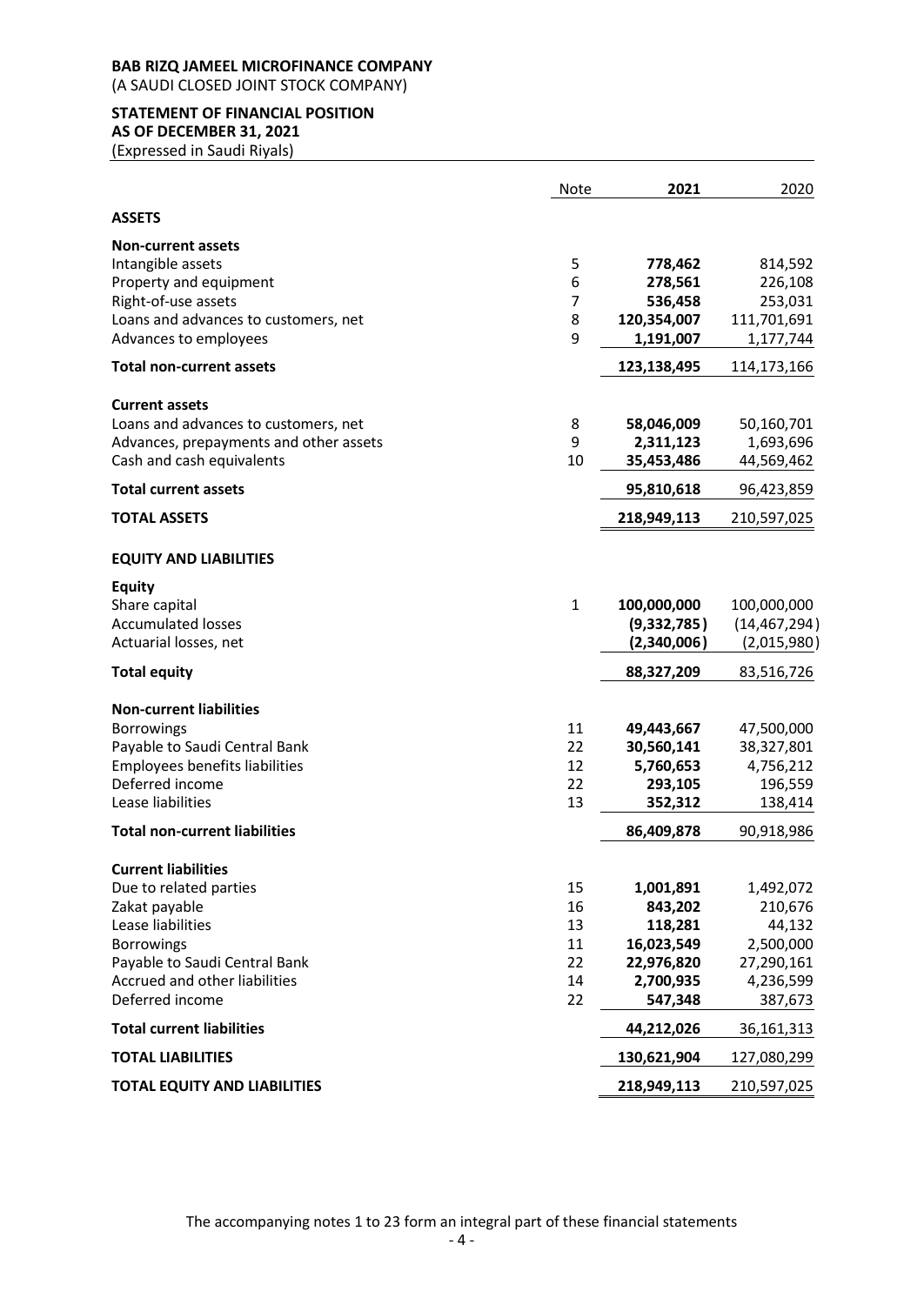(A SAUDI CLOSED JOINT STOCK COMPANY)

# **STATEMENT OF PROFIT OR LOSS AND OTHER COMPREHENSIVE INCOME YEAR ENDED DECEMBER 31, 2021**

|                                                                                                                                                                                                                         | <b>Note</b>         | 2021                                                                                      | 2020                                                                                        |
|-------------------------------------------------------------------------------------------------------------------------------------------------------------------------------------------------------------------------|---------------------|-------------------------------------------------------------------------------------------|---------------------------------------------------------------------------------------------|
| Special commission income<br>Loan administration fee income                                                                                                                                                             |                     | 21,691,980<br>766,731                                                                     | 9,132,303<br>866,819                                                                        |
| Revenue                                                                                                                                                                                                                 |                     | 22,458,711                                                                                | 9,999,122                                                                                   |
| Contract initiation costs<br>Selling and marketing expenses<br>General and administrative expenses<br>Reversal/(impairment) loss on financial assets<br>Finance income<br>Finance costs<br>Income from government grant | 17<br>18<br>8<br>22 | (287, 021)<br>(6, 103, 922)<br>(7,765,072)<br>91,389<br>393,815<br>(3,205,602)<br>387,673 | (185,040)<br>(5,931,764)<br>(6,329,194)<br>(2,703,436)<br>369,480<br>(2,264,102)<br>402,256 |
| Profit/(loss) before zakat                                                                                                                                                                                              |                     | 5,969,971                                                                                 | (6,642,678)                                                                                 |
| Zakat                                                                                                                                                                                                                   | 16                  | (835,462)                                                                                 | (230, 465)                                                                                  |
| Net profit/(loss) for the year                                                                                                                                                                                          |                     | 5,134,509                                                                                 | (6,873,143)                                                                                 |
| <b>Other comprehensive loss</b>                                                                                                                                                                                         |                     |                                                                                           |                                                                                             |
| Items that will not be reclassified subsequently to profit or loss:                                                                                                                                                     |                     |                                                                                           |                                                                                             |
| Remeasurement of employees' benefits liabilities                                                                                                                                                                        | 12                  | (324,026)                                                                                 | (971,466)                                                                                   |
| Total comprehensive profit/(loss) for the year                                                                                                                                                                          |                     | 4,810,483                                                                                 | (7,844,609)                                                                                 |
| Basic and diluted profit/(loss) per share                                                                                                                                                                               | 19                  | 0.51                                                                                      | (0.69)                                                                                      |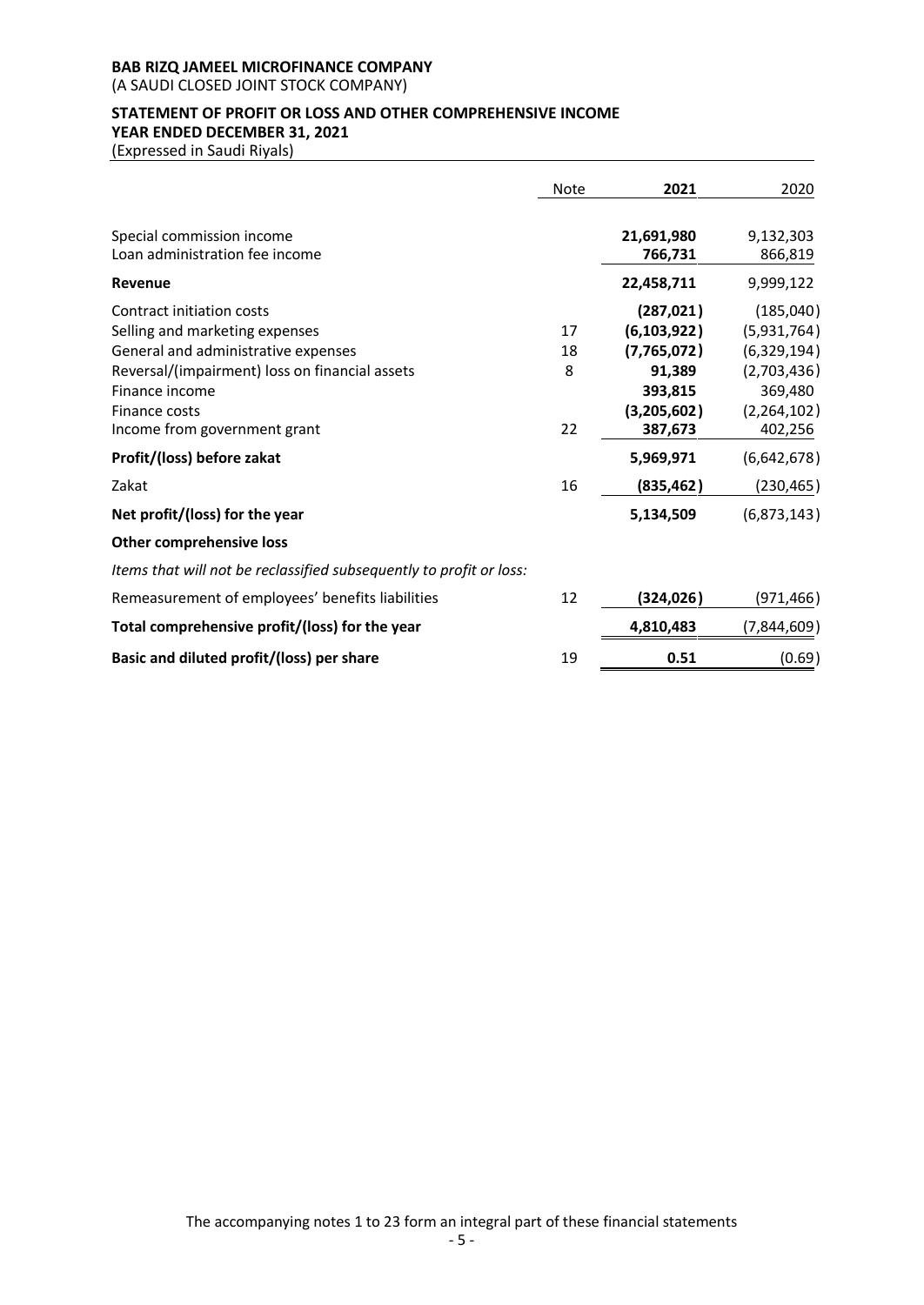(A SAUDI CLOSED JOINT STOCK COMPANY)

# **STATEMENT OF CHANGES IN EQUITY YEAR ENDED DECEMBER 31, 2021**

|                                                                                 | <b>Share capital</b> | Accumulated<br><b>losses</b> | <b>Actuarial</b><br>losses, net | <b>Total equity</b>                     |
|---------------------------------------------------------------------------------|----------------------|------------------------------|---------------------------------|-----------------------------------------|
| January 1, 2020<br>Loss for the year<br>Other comprehensive loss for the period | 100,000,000          | (7,594,151)<br>(6,873,143)   | (1,044,514)<br>(971,466)        | 91,361,335<br>(6,873,143)<br>(971, 466) |
| Total comprehensive loss for the year                                           |                      | (6,873,143)                  | (971,466)                       | (7,844,609)                             |
| December 31, 2020                                                               | 100,000,000          | (14, 467, 294)               | (2,015,980)                     | 83,516,726                              |
| Profit for the year<br>Other comprehensive profit for the period                |                      | 5,134,509                    | (324,026)                       | 5,134,509<br>(324,026)                  |
| Total comprehensive profit for the year                                         |                      | 5,134,509                    | (324,026)                       | 4,810,483                               |
| December 31, 2021                                                               | 100,000,000          | (9,332,785)                  | (2,340,006)                     | 88,327,209                              |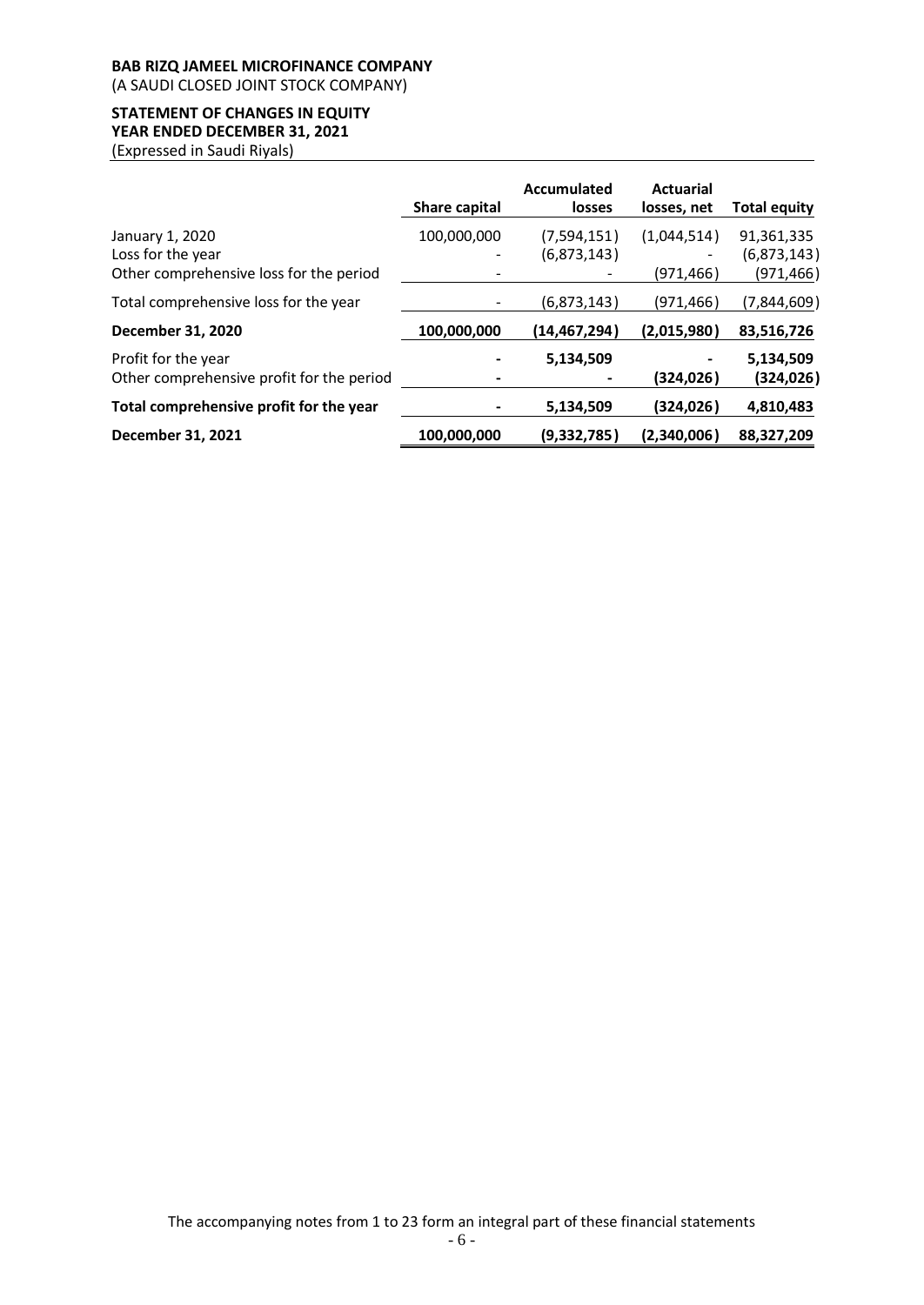(A SAUDI CLOSED JOINT STOCK COMPANY)

# **STATEMENT OF CASH FLOWS YEAR ENDED DECEMBER 31, 2021**

|                                                   | Note     | 2021                     | 2020                     |
|---------------------------------------------------|----------|--------------------------|--------------------------|
| <b>CASH FLOWS FROM OPERATING ACTIVITIES</b>       |          |                          |                          |
| Profit/(loss) for the year before zakat           |          | 5,969,971                | (6,642,678)              |
| Adjustments for:                                  |          |                          |                          |
| Depreciation on property and equipment            | 6        | 183,524                  | 137,958                  |
| Amortization of intangible assets                 | 5        | 534,708                  | 414,657                  |
| Deprecation on right-of-use assets                | 7        | 243,089                  | 198,031                  |
| (Gain)/loss on disposal of property and equipment | 6        | (1, 126)                 | 371                      |
| (Reversal)/impairment loss on financial assets    | 8        | (91, 389)                | 2,703,436                |
| Loss on modification of financial assets - net    | 22<br>22 | 775,178                  | 7,615,050                |
| Income from government grant<br>Finance income    |          | (387, 673)<br>(148, 492) | (402, 256)<br>(369, 480) |
| Finance cost                                      |          | 3,205,602                | 2,264,102                |
| Concessional loan income                          |          | (245, 323)               |                          |
| Employee benefits liabilities                     | 12       | 680,415                  | 625,244                  |
|                                                   |          | 10,718,484               | 6,544,435                |
| Changes in:                                       |          |                          |                          |
| Loans and advances to customers                   |          | (18, 459, 201)           | (60,800,696)             |
| Advances, prepayments and other assets            |          | (647, 551)               | (619, 102)               |
| Accrued expenses and other liabilities            |          | (853, 693)               | 984,295                  |
| Due to related parties                            |          | (490, 181)               | 425,553                  |
| Cash used in operations                           |          | (9,732,142)              | (53, 465, 515)           |
| Zakat paid                                        | 16       | (202, 936)               | (211, 198)               |
| Net cash used in operating activities             |          | (9,935,078)              | (53, 676, 713)           |
| <b>CASH FLOWS FROM INVESTING ACTIVITIES</b>       |          |                          |                          |
| Addition to property and equipment                | 6        | (235, 979)               | (148, 013)               |
| Proceeds from property and equipment              | 6        | 1,128                    |                          |
| Addition to intangible assets                     | 5        | (498, 578)               | (553, 543)               |
| Finance income received                           |          | 165,375                  | 336,188                  |
| Net cash used in investing activities             |          | (568, 054)               | (365, 368)               |
| <b>CASH FLOWS FROM FINANCING ACTIVITY</b>         |          |                          |                          |
| Proceeds from long term loan                      | 11       | 20,000,000               | 25,000,000               |
| Repayment of loan                                 | 11       | (3,888,890)              |                          |
| Finance cost paid                                 |          | (1,894,755)              | (160, 663)               |
| Repayment of lease liabilities                    | 13       | (260, 541)               | (228, 777)               |
| Proceeds of Ioans from Saudi Central Bank         | 22       | 5,362,845                | 73,362,313               |
| Repayment of loans to Saudi Central Bank          | 22       | (17, 931, 503)           | (5, 149, 240)            |
| Net cash from financing activity                  |          | 1,387,156                | 92,823,633               |
| Net change in cash and cash equivalents           |          | (9, 115, 976)            | 38,781,552               |
| Cash and cash equivalents, January 1              | 10       | 44,569,462               | 5,787,910                |
| CASH AND CASH EQUIVALENTS, DECEMEBR 31            | 10       | 35,453,486               | 44,569,462               |
| <b>NON-CASH TRANSACTIONS</b>                      |          |                          |                          |
| Adjustment of employee loans against employee     |          |                          |                          |
| benefits liabilities                              | 12       |                          | 1,300,000                |
|                                                   |          |                          |                          |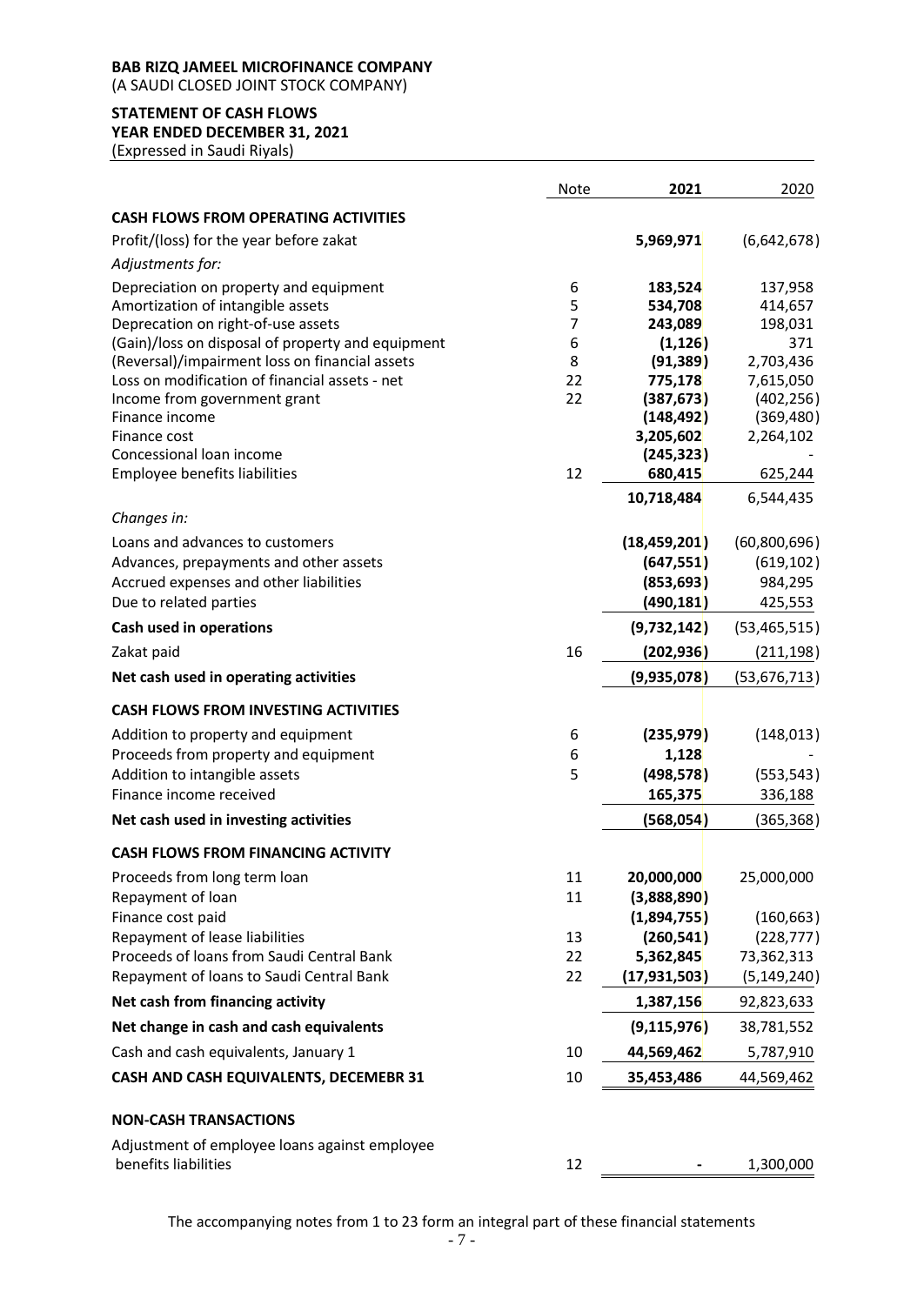# **1. ORGANIZATION AND ACTIVITIES**

Bab Rizq Jameel Microfinance Company (the "Company") is a Saudi Closed Joint Stock Company, registered in the Kingdom of Saudi Arabia under Commercial Registration number 4030294117 (unified number 7003768905), issued on 7 Rajab 1438H (corresponding to April 4, 2017).

The shareholding of the Company as of December 31, 2021 and 2020 was as follows:

|                                                                                                                                                                              | No. of shares<br>of SR 10 each | Amount      |
|------------------------------------------------------------------------------------------------------------------------------------------------------------------------------|--------------------------------|-------------|
| Abdul Latif Jameel Modern Trading Company Limited (Formerly<br>Al Mumaizah United Commerce Company Limited)<br>Abdul Latif Jameel Creative Business Services Company Limited | 9,600,000                      | 96,000,000  |
| (Formerly Al Mumaizah United Services Company Limited)                                                                                                                       | 100,000                        | 1,000,000   |
| Najid Al Raeda United Company Limited                                                                                                                                        | 100,000                        | 1,000,000   |
| Bader First United Company Limited                                                                                                                                           | 100,000                        | 1,000,000   |
| <b>Taif First United Company Limited</b>                                                                                                                                     | 100,000                        | 1,000,000   |
|                                                                                                                                                                              | 10,000,000                     | 100,000,000 |

All the above shareholders are Saudi Limited Liability companies and the ultimate parent of the Company is Al Mumaizah United Company Limited (formerly: United Instalment Sales Company Limited ).

The Company is in the process of updating its article of association to reflect the change in the name of shareholders.

On 14 Muharram 1439H (corresponding to October 4, 2017), the Company received the license from Saudi Central Bank ("SAMA") to undertake Microfinance activities in the Kingdom of Saudi Arabia under license number 49/MU/201710 for five years from the date of issuance.

The principal activity of the Company is to engage in microfinance activities in the Kingdom of Saudi Arabia.

As of December 31, 2021 and 2020 the Company operated through head office and the following registered branches:

| <b>Branch</b>  | <b>CR Number</b> | Date       |
|----------------|------------------|------------|
| Riyadh         | 1010596136       | 17/01/1441 |
| Dammam         | 2050241225       | 25/07/1439 |
| Tabuk          | 3550126136       | 19/04/1440 |
| Jeddah         | 4030365781       | 17/01/1441 |
| <b>Madinah</b> | 4650214096       | 17/01/1441 |

The accompanying financial statements include the assets, liabilities and results of these branches.

During the third quarter of the year 2020, the Company's accumulated losses and related reserves exceeded 15% of the share capital. In accordance with Article 70 of the Implementing Regulation of the Finance Companies Control law, the Company must immediately notify SAMA, if losses exceed 15% of paid up capital. During the fourth quarter of 2020, the Company communicated the same to SAMA and has since then responded to related queries regarding remedial measures.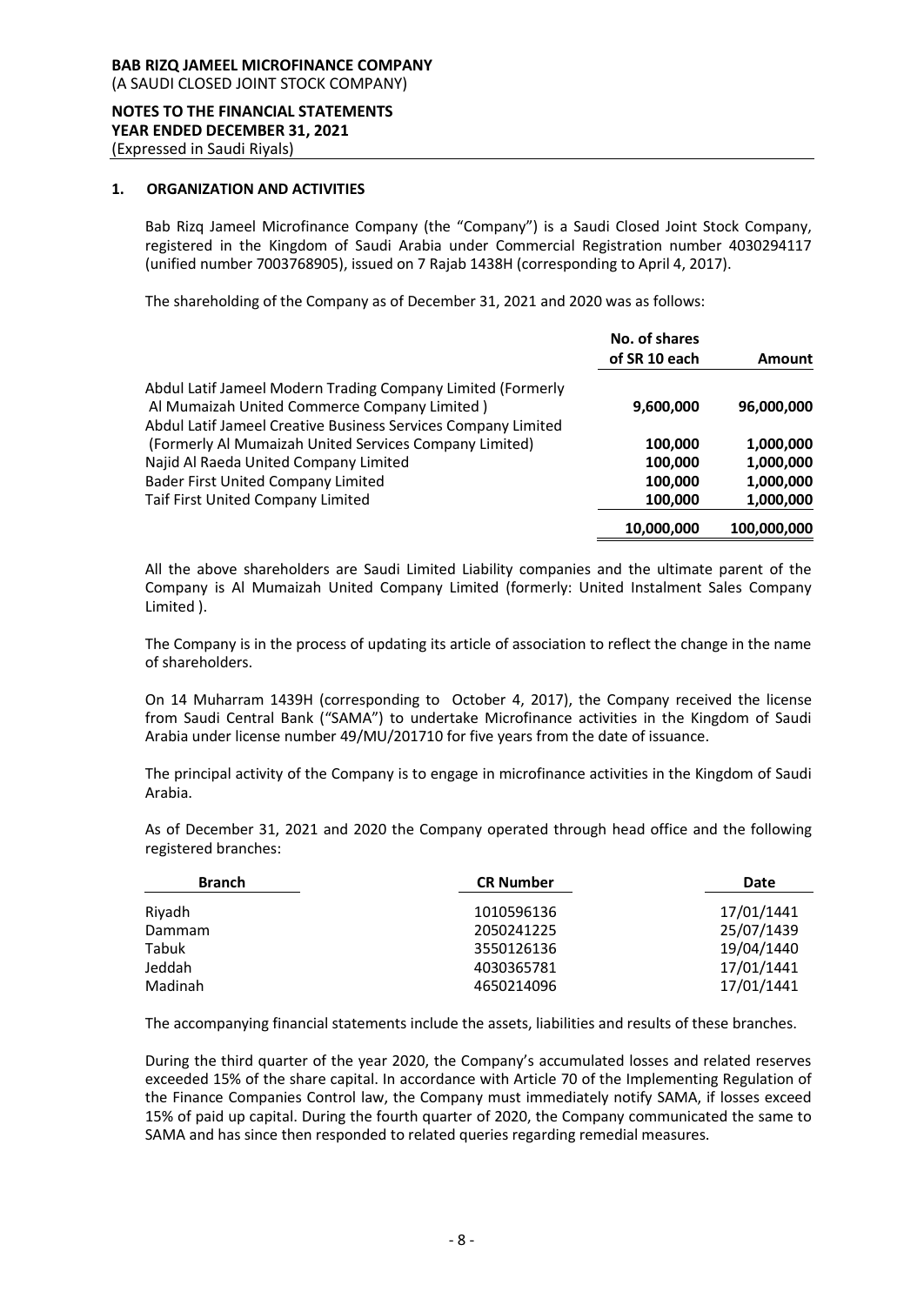During the year, a request was submitted to SAMA, seeking to merge the Company and Abdul Latif Jameel United Real Estate Finance Company with Abdul Latif Jameel United Finance Company ("ALJUF"), all affiliates and ultimately owned by the same shareholders. During the year, SAMA provided No Objection letter dated August 18, 2021 and requested that a detailed plan for the merger be submitted to SAMA by ALJUF for approval within a period of one year from the date of the No Objection letter. Accordingly, the Board of Directors on August 30, 2021 approved the merger of the Company with ALJUF and authorized the Chairman of the Board of Directors to execute the merger and obtain all the required shareholders and regulatory approvals.

The said plan including exact steps and timelines including the impact on Companies systems and jobs specially for Saudis in the merged company was submitted to SAMA in October 2021. After the approval of the plan by SAMA, the Company shall also seek approvals of the Ministry of Commerce and Zakat, Tax and Customs Authority ("ZATCA").

As of December 31, 2021, ALJUF has engaged a consultant to assess the current state, prepare the blueprints for integration and execute the merger of the aforesaid companies and is awaiting SAMA's approval to initiate this engagement with the consultant.

# **2. ADOPTION OF NEW AND REVISED STANDARDS**

# **2.1 Amended and revised International Financial Reporting Standards ("IFRS") Standards that are effective for the current period**

The following new and revised IFRSs, which became effective for annual periods beginning on or after January 1, 2021, have been adopted in these financial statements.

In the current period, the Company has applied a number of amendments to IFRS Standards and Interpretations issued by the International Accounting Standards Board (IASB) that are effective for an annual period that begins on or after January 1, 2021.

Their adoption has not had any material impact on the disclosures or on the amounts reported in these financial statements.

| New and revised IFRS                                                                                         | Summary                                                                                                                                                                                                                                                                                                                                                                                                                                                                                                                                                                                                                                                                                                                                                                     |
|--------------------------------------------------------------------------------------------------------------|-----------------------------------------------------------------------------------------------------------------------------------------------------------------------------------------------------------------------------------------------------------------------------------------------------------------------------------------------------------------------------------------------------------------------------------------------------------------------------------------------------------------------------------------------------------------------------------------------------------------------------------------------------------------------------------------------------------------------------------------------------------------------------|
| Interest Rate Benchmark<br>Reform - Phase 2<br>(Amendments to IFRS 9, IAS<br>39, IFRS 7, IFRS 4 and IFRS 16) | The amendments in Interest Rate Benchmark Reform — Phase 2<br>(Amendments to IFRS 9, IAS 39, IFRS 7, IFRS 4 and IFRS 16)<br>introduce a practical expedient for modifications required by the<br>reform, clarify that hedge accounting is not discontinued solely<br>because of the IBOR reform, and introduce disclosures that allow<br>users to understand the nature and extent of risks arising from<br>the IBOR reform to which the entity is exposed to and how the<br>entity manages those risks as well as the entity's progress in<br>transitioning from IBORs to alternative benchmark rates, and how<br>the entity is managing this transition.                                                                                                                  |
| Amendment to IFRS 16,<br>'Leases' - COVID-19 related<br>rent concessions                                     | As a result of the coronavirus (COVID-19) pandemic, rent<br>concessions have been granted to lessees. Such concessions<br>might take a variety of forms, including payment holidays and<br>deferral of lease payments. On 28 May 2020, the IASB published<br>an amendment to IFRS 16 that provides an optional practical<br>expedient for lessees from assessing whether a rent concession<br>related to COVID-19 is a lease modification. Lessees can elect to<br>account for such rent concessions in the same way as they would<br>if they were not lease modifications. In many cases, this will result<br>in accounting for the concession as variable lease payments in the<br>period(s) in which the event or condition that triggers the reduced<br>payment occurs. |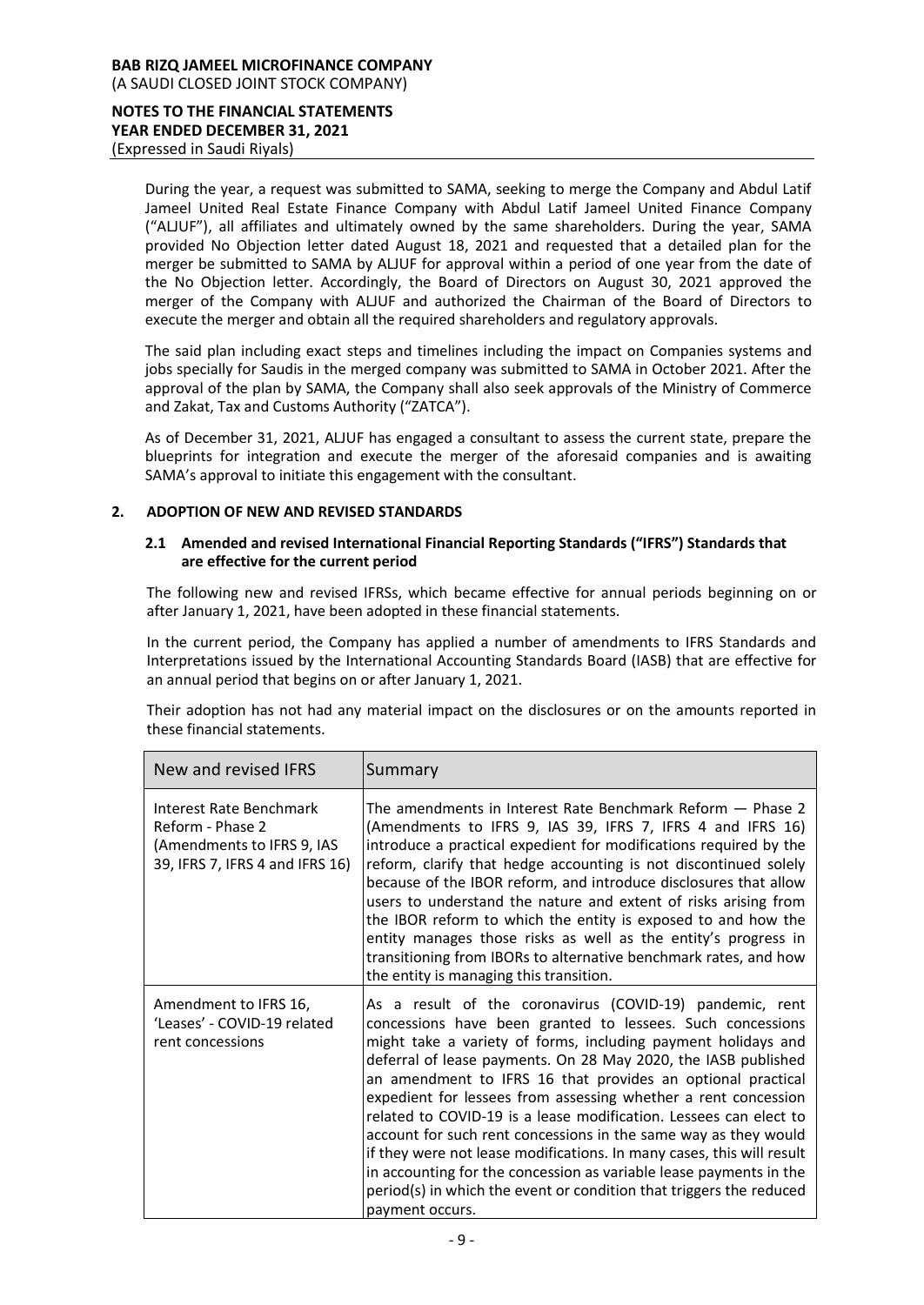# **IBOR Transition (Interest Rate Benchmark Reforms)**

A fundamental review and reform of major profit rate benchmarks are being undertaken globally. The IASB has published, in two phases, amendments to IFRS 9, IAS 39, IFRS 7, IFRS 4 and IFRS 16 in order to address issues that might affect financial reporting after the reform of a profit rate benchmark, including the replacement of an existing Inter-bank Offer Rate ("IBOR") with an alternative Risk-Free Rate ("RFR"). The Phase 2 amendments are effective for annual periods beginning on or after 1 January 2021, and include practical expedients in respect of:

- Accounting for changes in the basis for determining contractual cash flows as a result of IBOR reform by updating the effective interest rate, resulting in no immediate statement of income impact. This applies only when the change is necessary as a direct consequence of the reform, and the new basis for determining the contractual cash flows is economically equivalent to the previous basis; and
- Permitting changes to hedge designation and documentation as a result of IBOR reform without discontinuing the existing hedge accounted relationship.

As the Company believes there continues to be uncertainty as to the timing and the methods for transition, under the Phase 1 amendments, IBOR continues to be used as a reference rate as of December 31, 2021 in the valuation of instruments with maturities that exceed the expected end date for IBORs in various jurisdictions and applying to various currencies. Regulatory authorities, relevant benchmark rate administrators and public and private sector working groups globally are considering, and have started to announce mechanisms for, transition to alternative benchmark rates. The Company continues to monitor this guidance as it emerges.

The Company has exposure to IBOR rates that are subject to reform and IBOR transition may impact the sale of receivables to banks in the future periods since those are based on IBOR Benchmark.

Other than the above, there are no other significant IFRSs and amendments that were effective for the first time for the financial period beginning on or after January 1, 2021 and relevant to the Company's operations.

#### **2.2 New and revised IFRS in issue but not yet effective and not early adopted**

At the date of authorization of these financial statements, the Company has not applied the following new and revised IFRS Standards that have been issued but are not yet effective:

| <b>New and revised IFRSs</b>                                                                                                                                                                                                                                       | <b>Effective for</b><br>annual periods<br>beginning on or after |
|--------------------------------------------------------------------------------------------------------------------------------------------------------------------------------------------------------------------------------------------------------------------|-----------------------------------------------------------------|
| COVID 19 related rent concessions beyond June 30, 2021 (Amendments<br>to IFRS 16) extending, by one year, the May 2020 amendment that<br>provides lessees with an exemption from assessing whether a COVID-19-<br>related rent concession is a lease modification. | April 1, 2021                                                   |
| Amendments to IFRS 3 - Reference to the Conceptual Framework update<br>an outdated reference to the Conceptual Framework in IFRS 3 without<br>significantly changing the requirements in the standard.                                                             | January 1, 2022                                                 |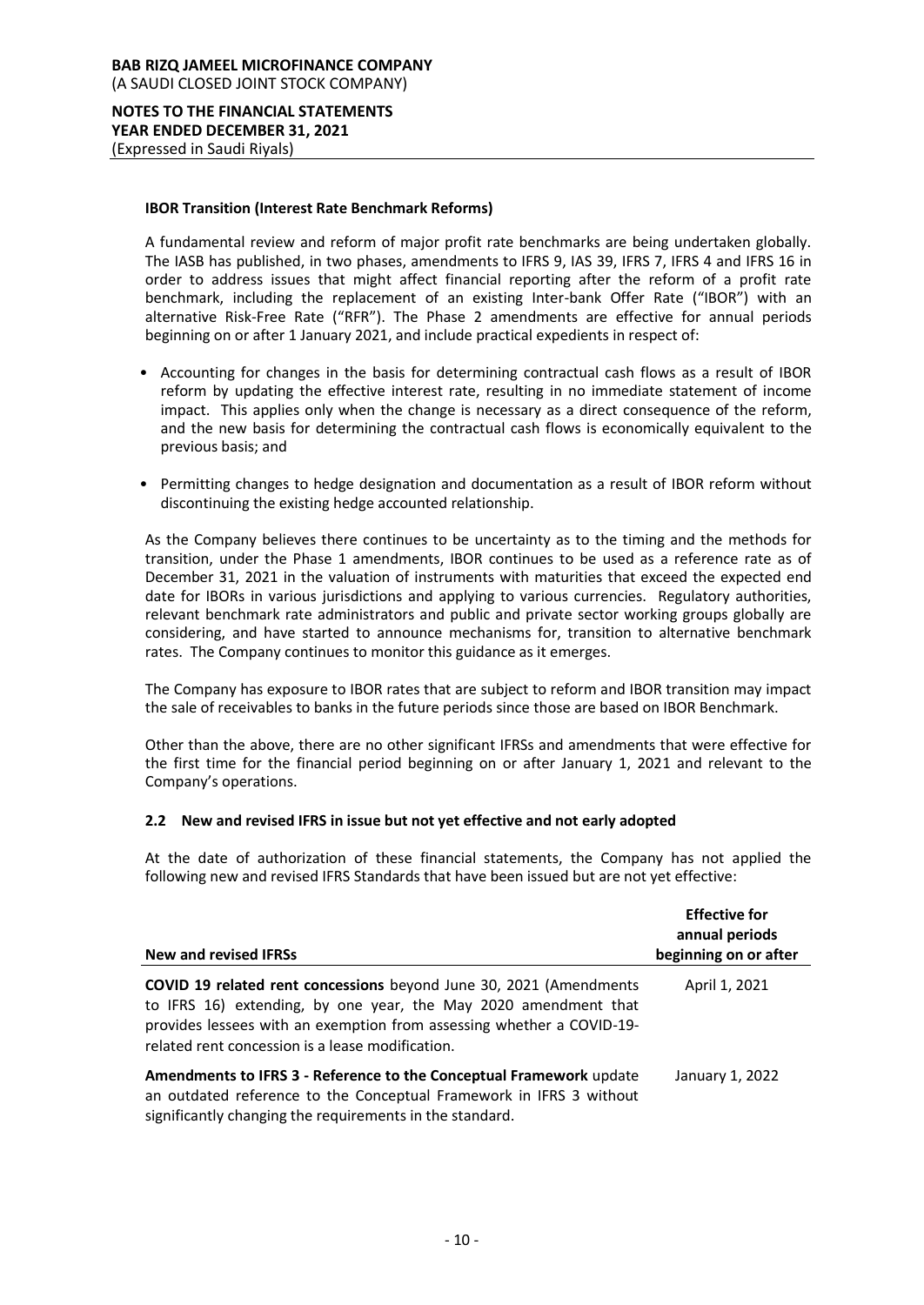(A SAUDI CLOSED JOINT STOCK COMPANY)

#### **NOTES TO THE FINANCIAL STATEMENTS YEAR ENDED DECEMBER 31, 2021**

(Expressed in Saudi Riyals)

| <b>New and revised IFRSs</b>                                                                                                                                                                                                                                                                                                                                                                                                                                                                        | <b>Effective for</b><br>annual periods<br>beginning on or after |
|-----------------------------------------------------------------------------------------------------------------------------------------------------------------------------------------------------------------------------------------------------------------------------------------------------------------------------------------------------------------------------------------------------------------------------------------------------------------------------------------------------|-----------------------------------------------------------------|
| Property, Plant and Equipment - Proceeds before Intended Use<br>(Amendments to IAS 16) prohibit deducting from the cost of an item of<br>property, plant and equipment any proceeds from selling items produced<br>while bringing that asset to the location and condition necessary for it to<br>be capable of operating in the manner intended by management. Instead,<br>an entity recognises the proceeds from selling such items, and the cost of<br>producing those items, in profit or loss. | January 1, 2022                                                 |
| <b>Onerous Contracts - Cost of Fulfilling a Contract (Amendments to IAS 37)</b><br>specify that the 'cost of fulfilling' a contract comprises the 'costs that<br>relate directly to the contract'. Costs that relate directly to a contract can<br>either be incremental costs of fulfilling that contract or an allocation of<br>other costs that relate directly to fulfilling contracts.                                                                                                         | January 1, 2022                                                 |
| Annual Improvements to IFRS Standards 2018-2021 to IFRS 1, IFRS 9,<br>IFRS 16 and IAS 41.                                                                                                                                                                                                                                                                                                                                                                                                           | January 1, 2022                                                 |
| IFRS 17 Insurance Contracts requires insurance liabilities to be measured<br>at a current fulfilment value and provides a more uniform measurement<br>approach for all<br>presentation<br>insurance contracts.<br>These<br>and<br>requirements are designed to achieve the goal of a consistent, principle-<br>based accounting for insurance contracts. IFRS 17 supersedes IFRS 4<br>Insurance Contracts as at January 1, 2023.                                                                    | January 1, 2023                                                 |
| Amendments to IAS 1 - Classification of Liabilities as Current or Non-<br>current aim to promote consistency in applying the requirements by<br>helping companies determine whether, in the statement of financial<br>position, debt and other liabilities with an uncertain settlement date<br>should be classified as current (due or potentially due to be settled within<br>one year) or non-current.                                                                                           | January 1, 2023                                                 |
| Amendments to IAS 1 and IFRS Practice Statement 2 (Disclosure of<br>Accounting Policies) requires that an entity disclose its material<br>accounting policies, instead of its significant accounting policies.                                                                                                                                                                                                                                                                                      | January 1, 2023                                                 |
| Amendments to IAS 8 (Definition of Accounting Estimates) replaces the<br>definition of a change in accounting estimates with a definition of<br>accounting estimates                                                                                                                                                                                                                                                                                                                                | January 1, 2023                                                 |
| Deferred Tax related to Assets and Liabilities arising from a Single<br>Transaction (Amendments to IAS 12) clarifies that the initial recognition<br>exemption does not apply to transactions in which equal amounts of<br>deductible and taxable temporary differences arise on initial recognition.                                                                                                                                                                                               | January 1, 2023                                                 |
| Amendments to IFRS 10 Consolidated Financial Statements and IAS 28 Effective date deferred                                                                                                                                                                                                                                                                                                                                                                                                          |                                                                 |

**Investments in Associates and Joint Ventures (2011)** relating to the indefinitely. Adoption is treatment of the sale or contribution of assets from and investor to its associate or joint venture. still permitted.

The management is in the process of assessing the potential financial impact of application and do not expect that the adoption of the Standards listed above will have a material impact on the financial statements of the Company in future periods.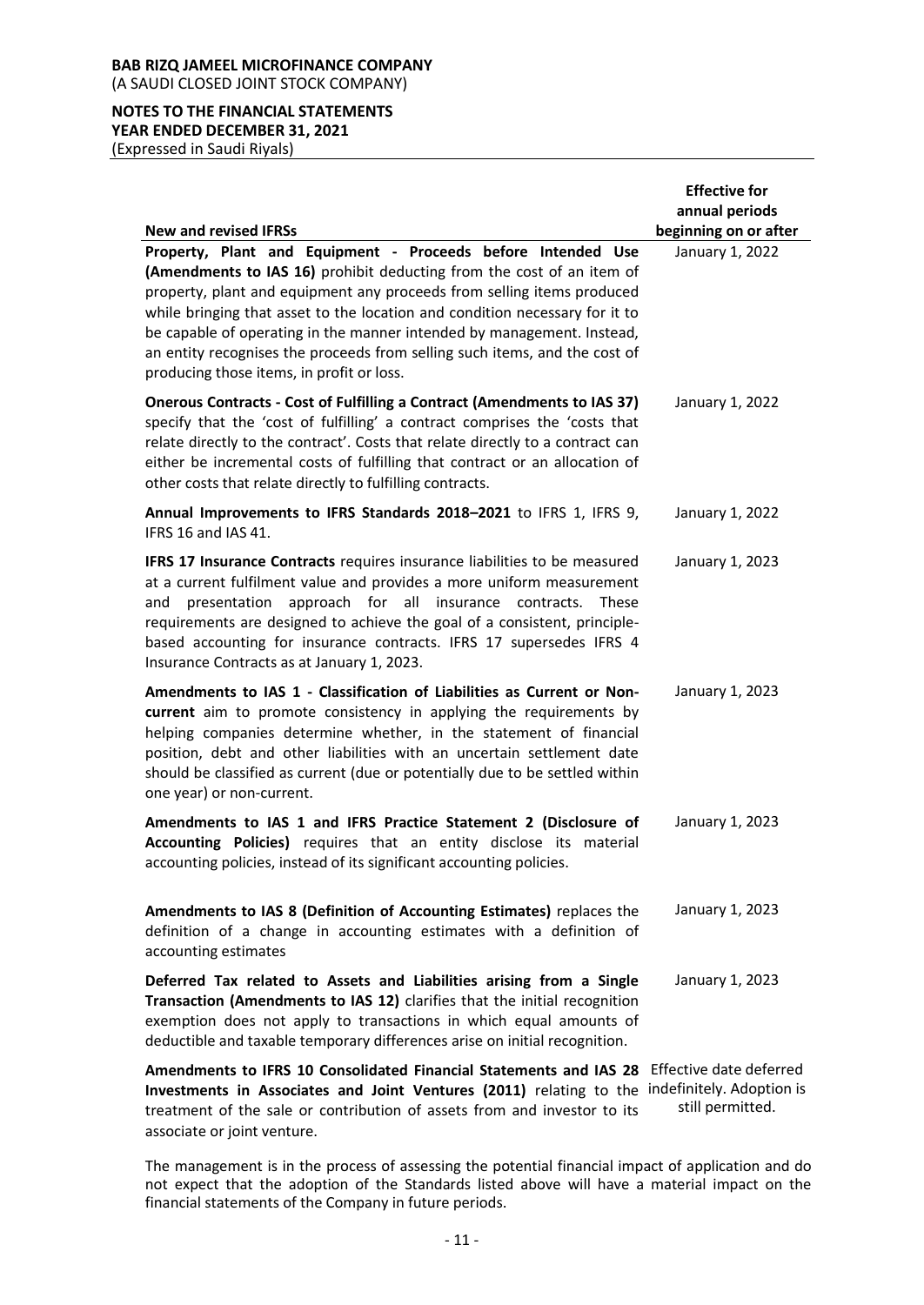During 2020, SAMA issued rules governing credit risk exposure classification and provisioning. These rules set out the minimum requirements on credit risk exposure classification and provisioning. These rules shall be applicable to all finance companies licensed pursuant to Finance Companies Control Law effective from July 1, 2021. In a subsequent communication, SAMA deferred implementation of the rules to January 1, 2022, except for certain rules to be implemented on or before December 31, 2023.

In line with the above rules issued by SAMA, the Company has updated its policy on write-offs which require all loans and advances that are overdue more than 360 days after being classified as stage 3 balances are to be written-off. This has resulted in the Company writing off an amount of SR 1.2 million as of December 31, 2021. Management has taken a conservative approach and has accordingly accounted all loss during the year ended December 31, 2021.

Additionally during the year, the management has engaged a consultant to update the policies and procedures and the impairment model of Loans and advances to customers.

# **3. SIGNIFICANT ACCOUNTING POLICIES**

#### **Statement of compliance**

The accompanying financial statements have been prepared in accordance with International Financial Reporting Standards ('IFRS') that are endorsed in the Kingdom of Saudi Arabia and other standards and pronouncements issued by Saudi Organization for Certified Public Accountants ('SOCPA') (collectively referred to as "IFRS").

#### **Basis of measurement**

These financial statements are prepared under the historical cost convention using the accruals basis of accounting except for employees benefits liabilities, which are calculated based on present value of the defined benefit obligation, using actuarial present value calculations based on projected unit credit method.

Historical cost is generally based on the fair value of the consideration given in exchange for goods and services.

Fair value is the price that would be received to sell an asset or paid to transfer a liability in an orderly transaction between market participants at the measurement date, regardless of whether that price is directly observable or estimated using another valuation technique. In estimating the fair value of an asset or a liability, the Company takes into account the characteristics of the asset or liability if market participants would take those characteristics into account when pricing the asset or liability at the measurement date. Fair value for measurement and/or disclosure purposes in these financial statements is determined on such a basis except for leasing transactions that are within the scope of IFRS 16 Leases, and measurements that have some similarities to fair value but are not fair value, such as value in use in IAS 36 Impairment of Assets.

#### **Functional and presentation currency**

These financial statements are presented in Saudi Riyals ('SR'), which is the Company's functional and presentational currency. All amounts have been expressed in SR, unless otherwise indicated.

The significant accounting policies adopted for the preparation of these financial statements are set out below. These policies have been consistently applied to all periods presented, except for the policy relating to write-off of loans and advances to customers.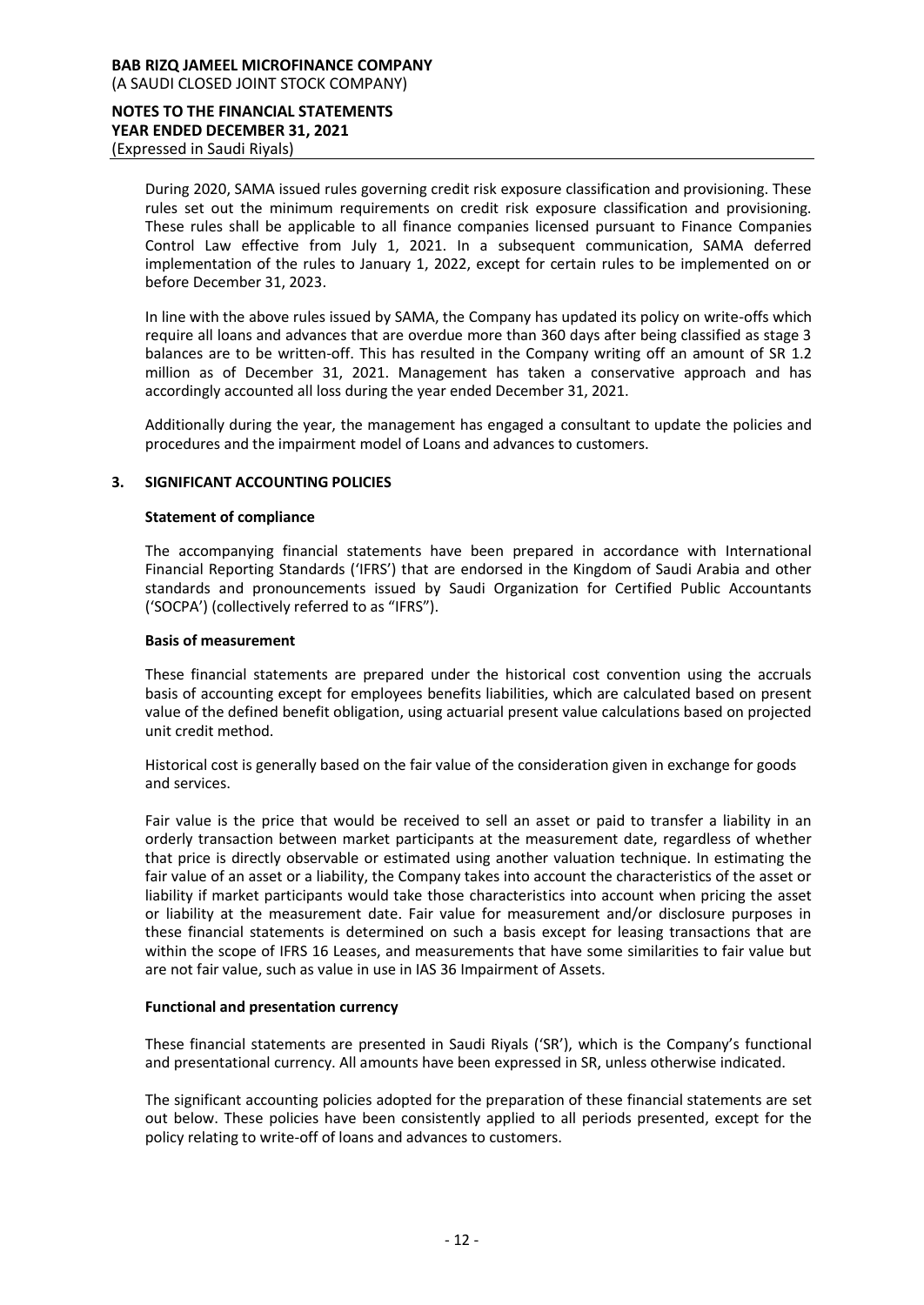# **NOTES TO THE FINANCIAL STATEMENTS YEAR ENDED DECEMBER 31, 2021** (Expressed in Saudi Riyals)

#### **Financial instruments**

#### *Initial recognition*

Financial assets and financial liabilities are initially recognized when the Company becomes a party to the contractual provisions of the instrument. Financial assets and financial liabilities are initially measured at fair value. Transaction costs that are directly attributable to the acquisition or issue of financial assets and financial liabilities (other than financial assets and financial liabilities at fair value through profit or loss) are added to or deducted from the fair value of the financial assets or financial liabilities, as appropriate, on initial recognition. Transaction costs directly attributable to the acquisition of financial assets or financial liabilities at fair value through profit or loss are recognized immediately in profit or loss.

#### *Financial assets*

All regular way purchases or sales of financial assets are recognized and derecognized on a trade date basis. Regular way purchases or sales are purchases or sales of financial assets that require delivery of assets within the time frame established by regulation or convention in the marketplace.

All recognized financial assets are measured subsequently in their entirety at either amortized cost or fair value, depending on the classification of the financial assets.

The Company's financial assets comprise of loans and advances to customers, advances to employees and cash and cash equivalents.

#### *Classification and measurement*

On initial recognition, financial assets are classified and measured under the following categories:

- Amortized cost;
- Fair value through other comprehensive income ("FVTOCI") debt investment;
- FVTOCI equity investment; or
- Fair value through profit or loss ("FVTPL")

#### *Subsequent measurement*

Financial assets are not reclassified subsequent to their initial recognition, except if and in the period the Company changes its business model for managing financial assets.

A financial asset is measured at amortized cost if it meets both of the following conditions:

- the asset is held within a business model whose objective is to hold assets to collect contractual cash flows; and
- the contractual terms of the financial asset give rise on specified dates to cash flows that are solely payments of principal and interest ("SPPI") on the principal amount outstanding.

The amortized cost of a financial asset is the amount at which the financial asset is measured at initial recognition minus the principal repayments, plus the cumulative amortization using the effective interest method of any difference between that initial amount and the maturity amount, adjusted for any loss allowance. The gross carrying amount of a financial asset is the amortized cost of a financial asset before adjusting for any loss allowance.

A debt instrument is measured at FVTOCI if it meets both of the following:

- the asset is held within a business model whose objective is achieved by both collecting contractual cash flows and selling financial assets; and
- the contractual terms of the financial asset give rise on specified dates to cash flows that are solely payments of principal and interest on the principal amount outstanding.

On initial recognition of an equity instrument that is not held for trading, the Company may irrevocably elect to present subsequent changes in the investment's fair value in OCI (designated as FVTOCI - equity instrument). This election is made on an instrument by instrument basis.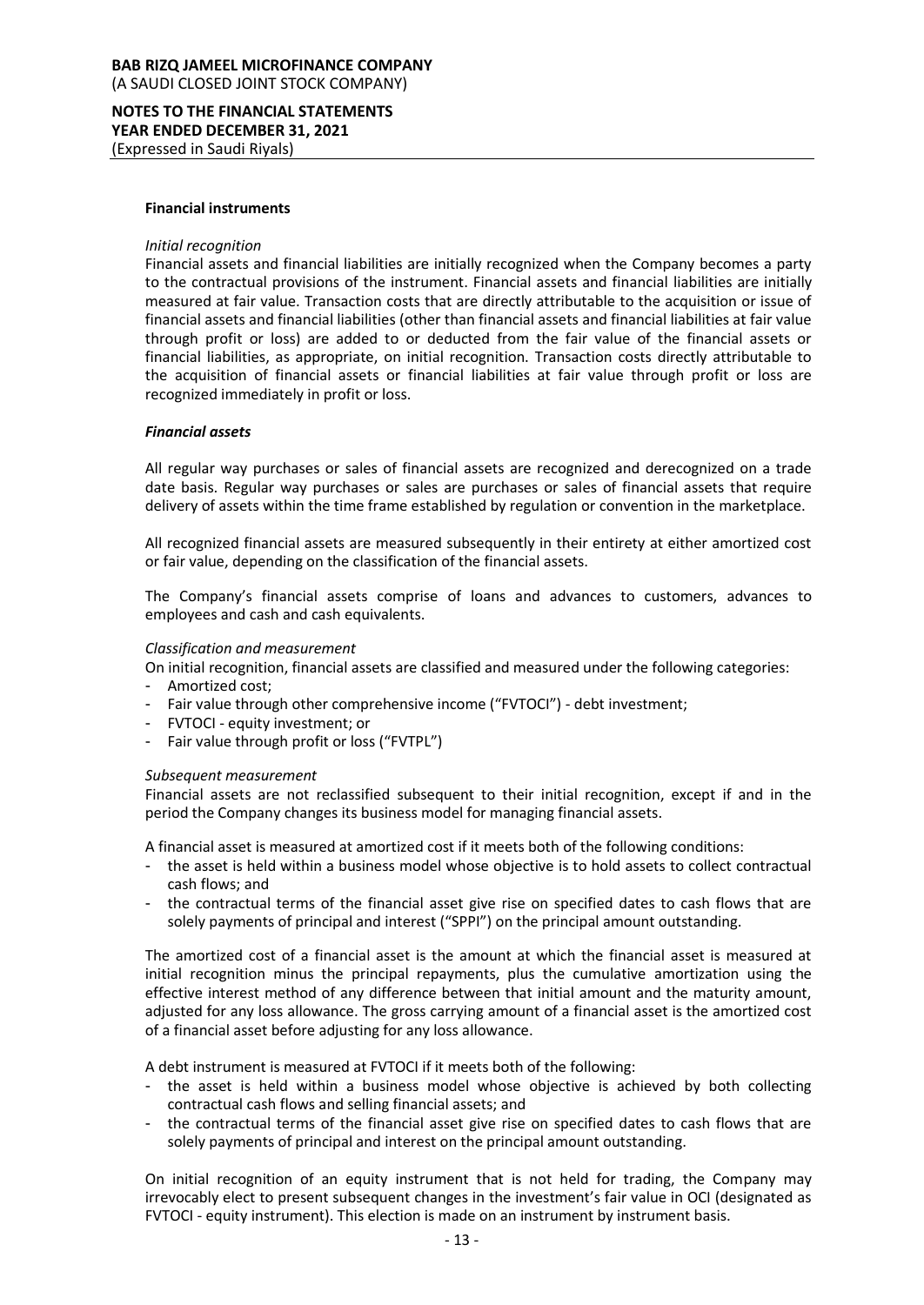#### **NOTES TO THE FINANCIAL STATEMENTS YEAR ENDED DECEMBER 31, 2021** (Expressed in Saudi Riyals)

By default, all other financial assets that are not classified as described above are measured at FVTPL. On initial recognition, the Company may irrevocably designate a financial asset that otherwise meets the requirements to be measured at amortized cost or at FVTOCI as at FVTPL if doing so eliminates or significantly reduces an accounting mismatch that would otherwise arise.

#### *Financial assets: Business model assessment*

The Company makes an assessment of the objective of the business model in which a financial asset is held at a portfolio level because this best reflects the way the business is managed and information is provided to management.

**Financial assets at FVTPL** These assets are subsequently measured at fair value. Net fair value gains and losses other than those that are part of a hedging relationship, including any interest or dividend income, are recognized in profit or loss. **Financial assets at amortized cost** These assets are subsequently measured at amortized cost using the effective interest method. The amortized cost is reduced by impairment losses. Interest income, foreign exchange gains and losses and impairment are recognized in profit or loss. Any gain or loss on de-recognition is recognized in profit or loss. **Debt instruments at FVTOCI** These assets are subsequently measured at fair value. Interest income under the effective interest method, foreign exchange gains and losses and impairment are recognized in profit or loss. Other net gains and losses are recognized in OCI. On de-recognition, gains and losses accumulated in OCI are reclassified to profit or loss. **Equity instruments at FVTOCI** These assets are subsequently measured at fair value. Dividends are recognized as income in profit or loss unless the dividend clearly represents a recovery of part of the cost of the investment. Other net gains and losses are recognized in OCI and are not reclassified to profit or loss.

*Subsequent measurement and gains and losses*

#### *Loans and Advances to customers*

Loans and advances to customers are non-derivative financial assets with fixed or determinable payments that are not quoted in an active market are measured at amortized cost applying the effective interest method. Other financial assets include advances to employees, due from related parties, cash and bank balances and other receivables and are also measured on the same basis as loans and advances to customers.

# *Effective interest method*

The effective interest method (EIR) is a method of calculating the amortized cost of a debt instrument/financial liability and of allocating interest income over the relevant period. For financial assets other than purchased or originated credit-impaired financial assets (i.e. assets that are credit-impaired on initial recognition), the effective interest rate is the rate that exactly discounts estimated future cash receipts (including all fees and points paid or received that form an integral part of the effective interest rate, transaction costs and other premiums or discounts) excluding expected credit losses, through the expected life of the debt instrument, or, where appropriate, a shorter period, to the gross carrying amount of the debt instrument on initial recognition. For purchased or originated credit-impaired financial assets, a credit-adjusted effective interest rate is calculated by discounting the estimated future cash flows, including expected credit losses, to the amortized cost of the debt instrument on initial recognition.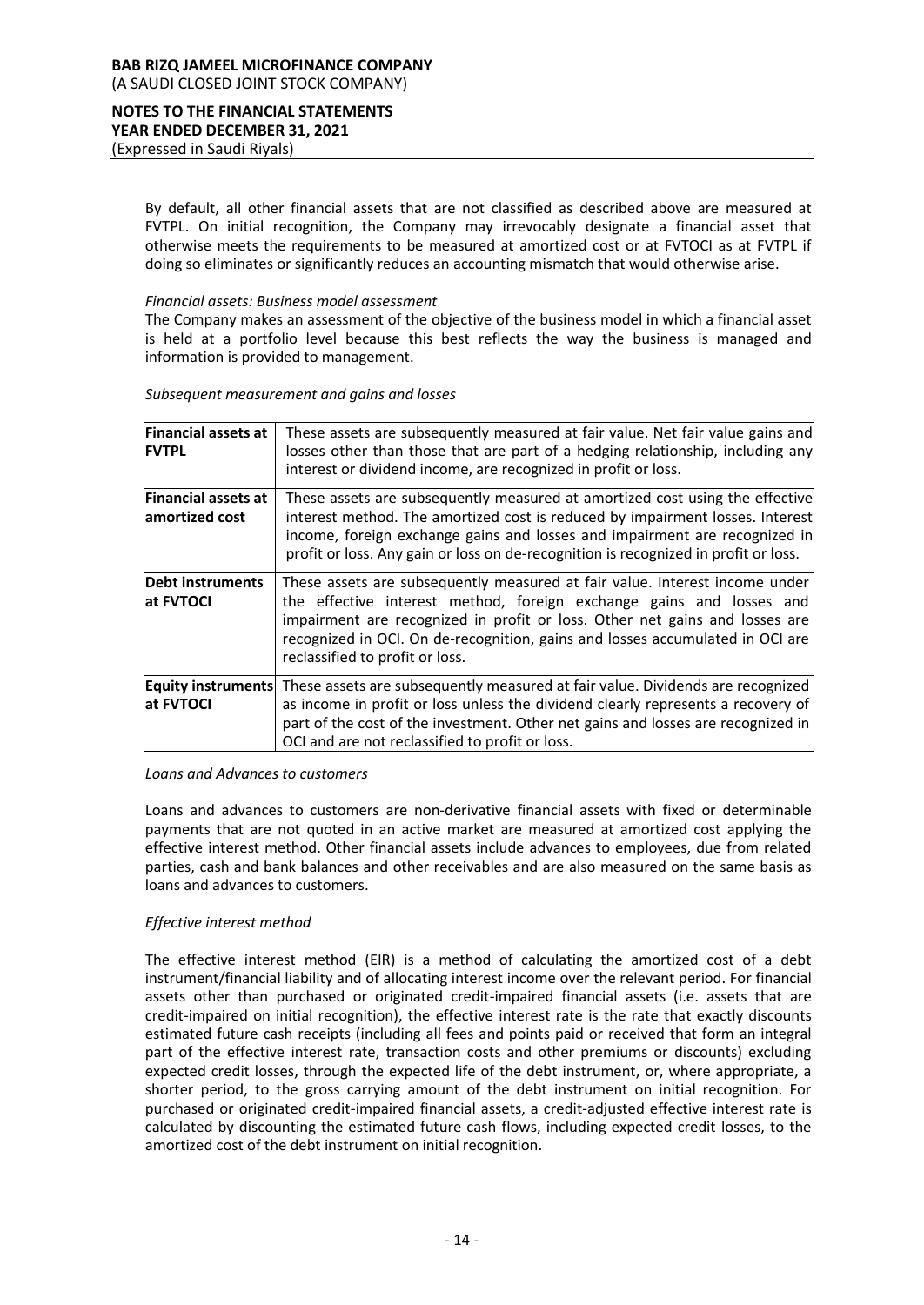#### **NOTES TO THE FINANCIAL STATEMENTS YEAR ENDED DECEMBER 31, 2021** (Expressed in Saudi Riyals)

#### *Financial liabilities and equity*

#### *Classification as debt or equity*

Debt and equity instruments are classified as either financial liabilities or as equity in accordance with the substance of the contractual arrangements and the definitions of a financial liability and an equity instrument.

#### *Equity instruments*

An equity instrument is any contract that evidences a residual interest in the assets of an entity after deducting all of its liabilities.

#### *Financial liabilities*

#### *Classification, subsequent measurement and gains and losses*

Financial liabilities are classified and measured at amortized cost or FVTPL. A financial liability is classified as at FVTPL if 1) it is contingent consideration of an acquirer in a business combination 2) classified as held for trading, or 3) it is a derivative or it is designated as at FVTPL on initial recognition. Financial liabilities at amortized cost are initially measured at fair value and subsequently measured at amortized cost using the effective interest method. Interest expense and foreign exchange gains and losses are recognized in profit or loss. Any gain or loss on de-recognition is also recognized in profit or loss and other comprehensive income.

Financial liabilities at FVTPL are measured at fair value and net gains and losses, including any interest expense, are recognized in profit or loss to the extent that they are not part of a designated hedging relationship.

Significant financial liabilities of the Company include borrowings, payable to SAMA, due to related parties and lease liabilities. These financial liabilities are initially measured at fair value and subsequently at amortized cost using the effective interest method.

#### *Modification of financial assets and financial liabilities*

#### *Financial assets*

If the terms of a financial asset are modified, the Company evaluates whether the cash flows of the modified asset are substantially different. If the cash flows are substantially different, then the contractual rights to cash flows from the original financial asset are deemed to have expired. In this case, the original financial asset is derecognized and a new financial asset is recognized at fair value.

If the cash flows of the modified asset carried at amortized cost are not substantially different, then the modification does not result in derecognition of the financial asset. In this case, the Company recalculates the gross carrying amount of the financial asset and recognizes the amount arising from adjusting the gross carrying amount as a modification gain or loss in the statement of income. If such a modification is carried out because of financial difficulties of the borrower, then the gain or loss is presented together with impairment losses. In other cases, it is presented part of special commission income.

#### *Financial liabilities*

The Company derecognizes a financial liability when its terms are modified and the cash flows of the modified liability are substantially different. In this case, a new financial liability based on the modified terms is recognized at fair value.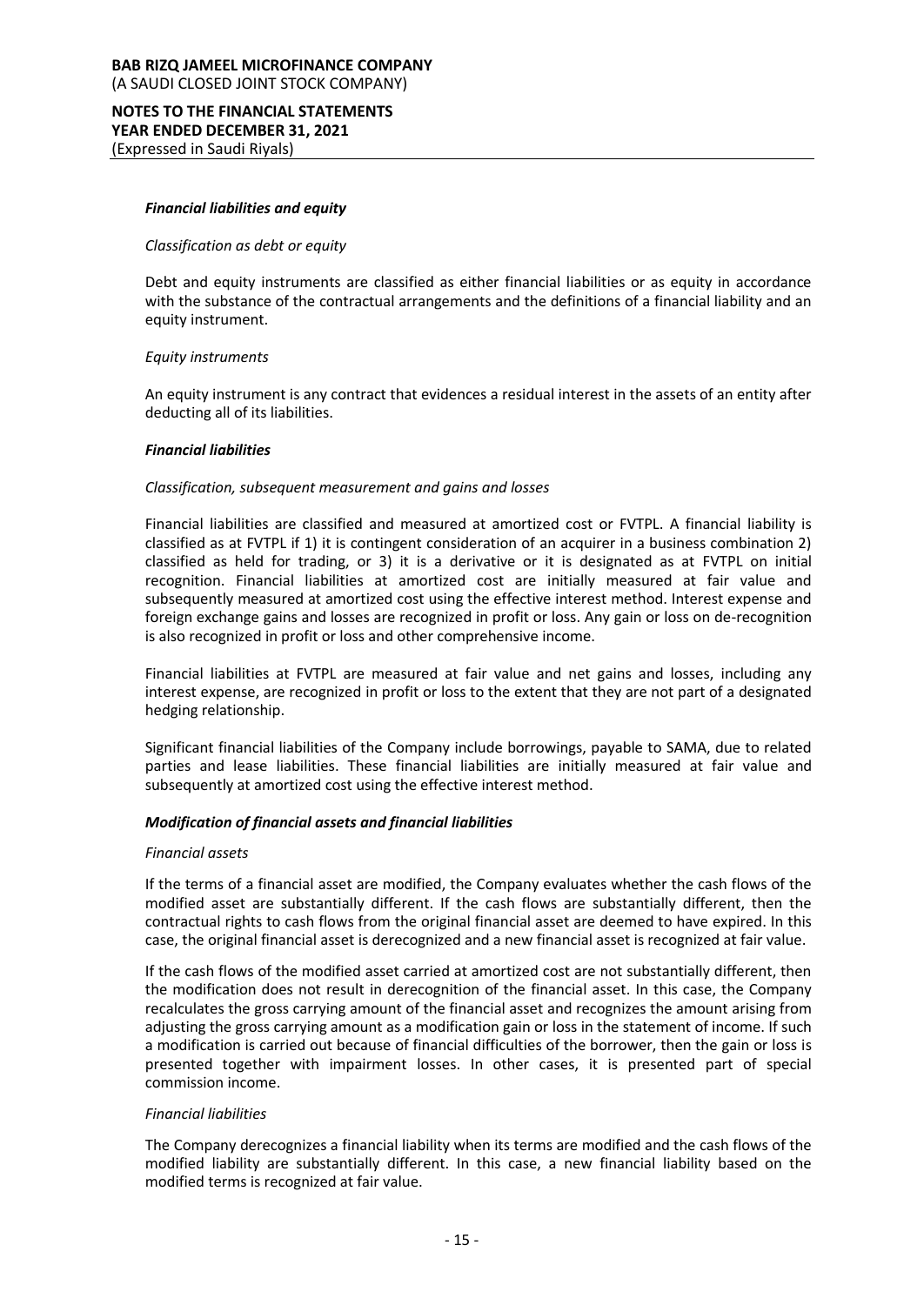#### **NOTES TO THE FINANCIAL STATEMENTS YEAR ENDED DECEMBER 31, 2021** (Expressed in Saudi Riyals)

The difference between the carrying amount of the financial liability extinguished and the new financial liability recognized with modified terms is recognized in statement of comprehensive income.

#### **Derecognition**

#### *Financial assets*

The Company derecognizes a financial asset only when the contractual rights to the asset's cash flows expire (including expiry arising from a modification with substantially different terms), or when the financial asset and substantially all the risks and rewards of ownership of the asset are transferred to another entity. If the Company neither transfers nor retains substantially all the risks and rewards of ownership and continues to control the transferred asset, the Company recognizes its retained interest in the asset and an associated liability for amounts it may have to pay. If the Company retains substantially all the risks and rewards of ownership of a transferred financial asset, the Company continues to recognize the financial asset and also recognizes a collateralized borrowing for the proceeds received.

On derecognition of a financial asset in its entirety, the difference between the asset's carrying amount and the sum of the consideration received and receivable and the cumulative gain/loss that had been recognized in OCI and accumulated in equity is recognized in profit or loss, with the exception of equity investment designated as measured at FVTOCI, where the cumulative gain/loss previously recognized in OCI is not subsequently reclassified to profit or loss.

On derecognition of a financial asset other than in its entirety (e.g. when the Company retains an option to repurchase part of a transferred asset), the Company allocates the previous carrying amount of the financial asset between the part it continues to recognize under continuing involvement, and the part it no longer recognizes on the basis of the relative fair values of those parts on the date of the transfer. The difference between the carrying amount allocated to the part that is no longer recognized and the sum of the consideration received for the part no longer recognized and any cumulative gain/loss allocated to it that had been recognized in OCI is recognized in profit or loss. A cumulative gain/loss that had been recognized in OCI is allocated between the part that continues to be recognized and the part that is no longer recognized on the basis of the relative fair values of those parts. This does not apply for equity investments designated as measured at FVTOCI, as the cumulative gain/loss previously recognized in OCI is not subsequently reclassified to profit or loss.

#### *Financial liabilities*

The Company derecognizes financial liabilities when and only when its contractual obligations are discharged or cancelled, or have expired. The difference between the carrying amount of the financial liability derecognized and the consideration paid and payable is recognized in profit or loss.

The Company also derecognizes a financial liability when its terms are modified and the cash flows under the modified terms are substantially different. In this case, a new financial liability based on the modified terms is recognized at fair value. It is assumed that the terms are substantially different if the discounted present value of the cash flows under the new terms, including any fees paid net of any fees received and discounted using the original effective rate is at least ten per cent different from the discounted present value of the remaining cash flows of the original financial. The difference between the carrying amount of the financial liability extinguished and the new financial liability with modified terms is recognized in profit or loss and other comprehensive income.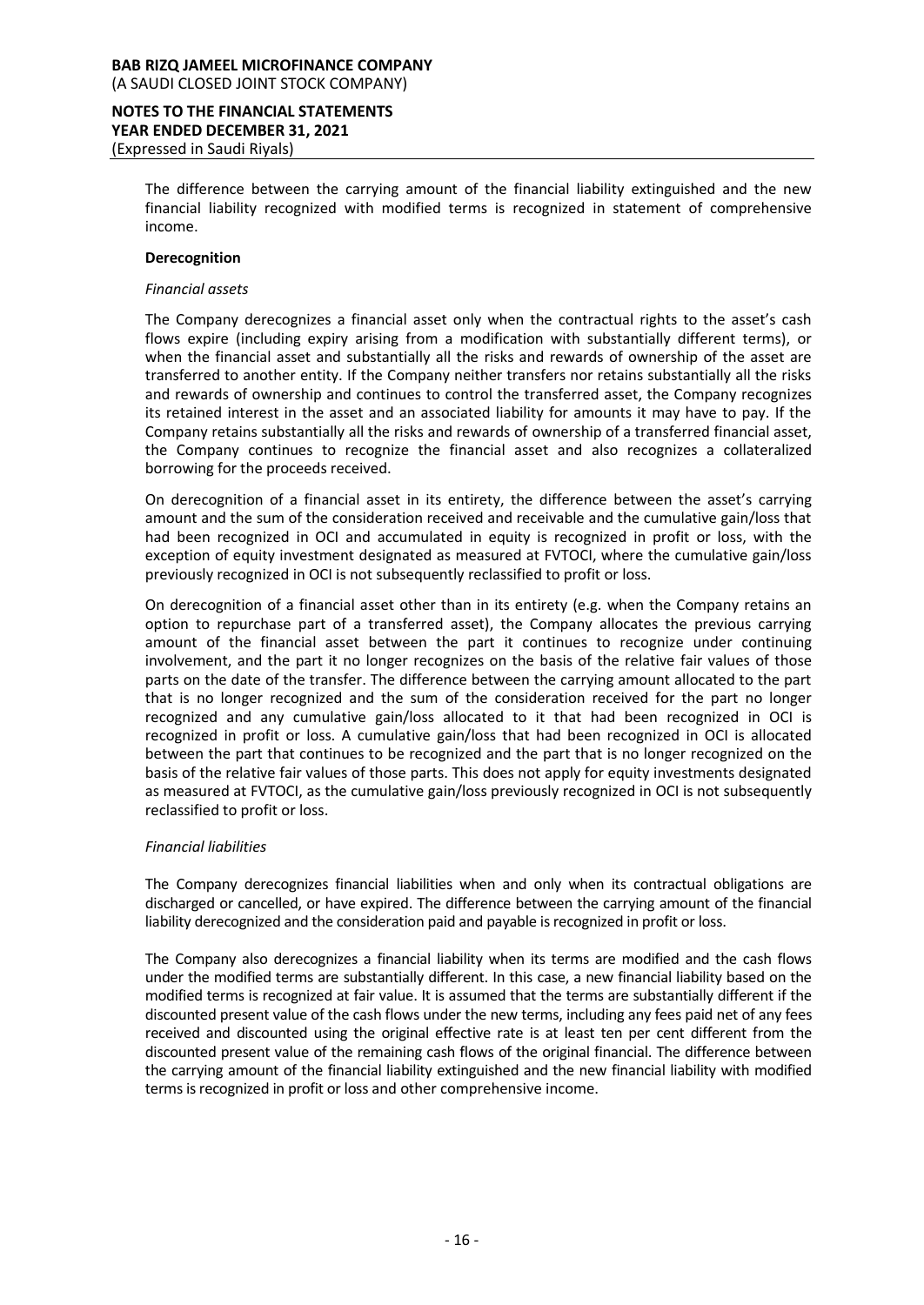#### *Offsetting of financial instruments*

Financial asset and financial liability are offset and the net amount presented in the statement of financial position when, and only when the Company:

- currently has a legally enforceable right to set off the recognized amounts; and
- intends either to settle on a net basis, or to realize the asset and settle the liability simultaneously.

Income and expenses are not offset in profit or loss unless required or permitted by IFRS.

# **Impairment**

The Company recognizes loss allowances for expected credit losses ("ECL") on the following financial instruments that are not measured at FVTPL:

- loans and advances to customers;
- loan commitments issued, if any.

No impairment loss is recognized on equity investments.

The Company measures loss allowances at an amount equal to lifetime ECL, except for the following, for which they are measured as 12-month ECL:

- debt investment securities that are determined to have low credit risk at the reporting date; and
- other financial instruments on which credit risk has not increased significantly since their initial recognition.

The Company considers a debt security to have low credit risk when their credit risk rating is equivalent to the globally understood definition of 'investment grade'. 12-month ECL are the portion of ECL that result from default events on a financial instrument that are possible within the 12 months after the reporting date.

The key inputs into the measurement of ECL are the term structure of the following variables:

- Probability of default (PD)
- Loss given default (LGD)
- Exposure at default (EAD)

The Company categorizes its financial assets into following three stages in accordance with the IFRS-9 methodology:

- Stage 1 Financial assets that are not significantly deteriorated in credit quality since origination. The impairment allowance is recorded based on 12 months Probability of Default (PD).
- Stage 2 Financial assets that has significantly deteriorated in credit quality since origination**.**  The impairment allowance is recorded based on lifetime ECL and life time PD.
- Stage 3 For financial assets that are impaired, the Company recognizes the impairment allowance based on life time PD.

The Company also considers the forward-looking information in its assessment of significant deterioration in credit risk since origination as well as the measurement of ECLs.

The forward-looking information will include the elements such as expert judgement, macroeconomic factors (e.g., oil prices, loan growth, manufacturing purchasing manager's index and consumer spending) and economic forecasts obtained through internal and external sources.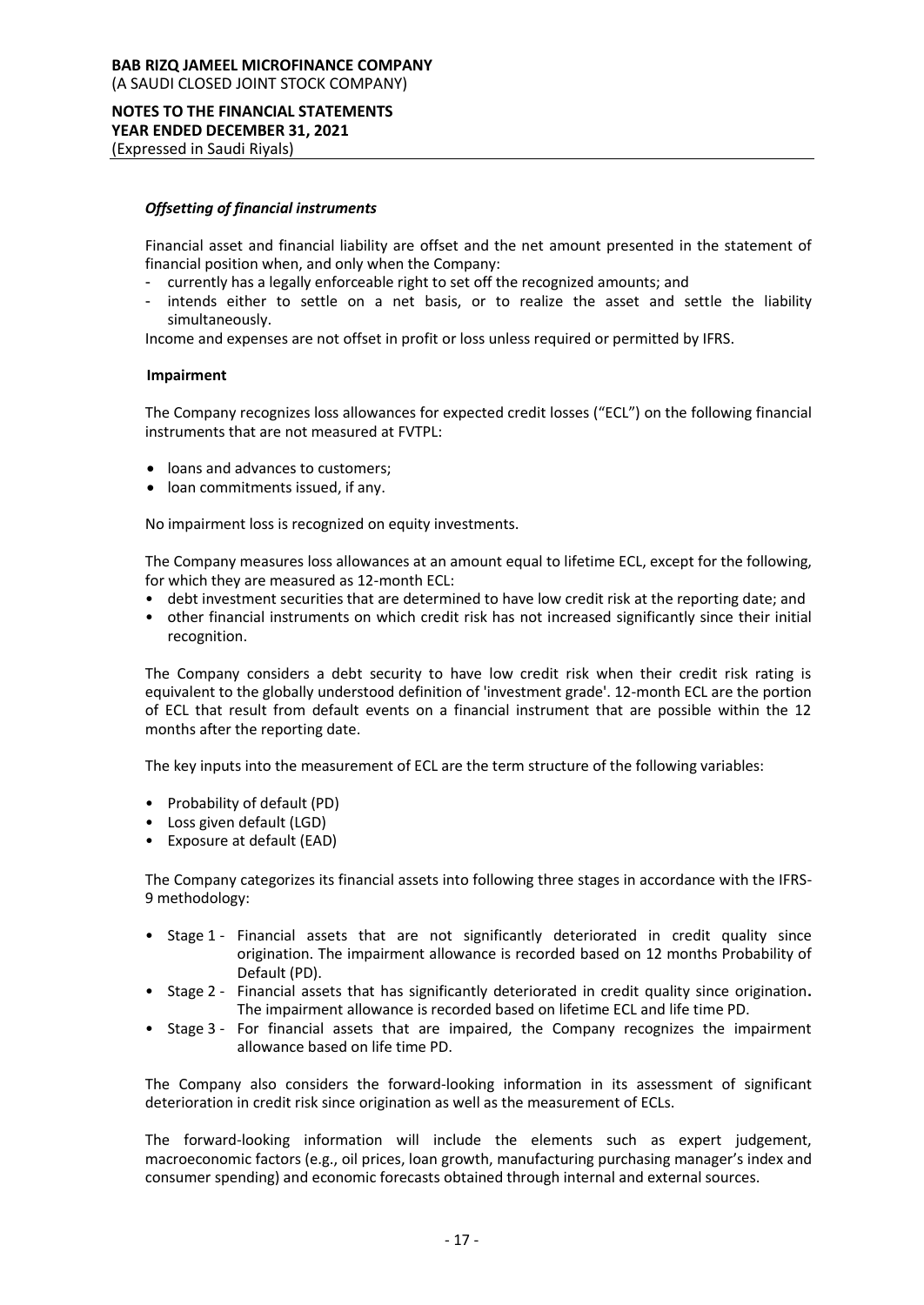# **Measurement of ECL**

ECL are a probability-weighted estimate of credit losses. They are measured as follows:

- financial assets that are not credit-impaired at the reporting date: as the present value of all cash shortfalls (i.e. the difference between the cash flows due to the entity in accordance with the contract and the cash flows that the Company expects to receive); and
- financial assets that are credit-impaired at the reporting date: as the difference between the gross carrying amount and the present value of estimated future cash flows.

#### **Restructured financial assets**

If the terms of a financial asset are renegotiated or modified or an existing financial asset is replaced with a new one due to financial difficulties of the borrower, then an assessment is made of whether the financial asset should be derecognized and ECL are measured as follows:

- If the expected restructuring will not result in derecognition of the existing asset, then the expected cash flows arising from the modified financial asset are included in calculating the cash shortfalls from the existing asset.
- If the expected restructuring will result in derecognition of the existing asset, then the expected fair value of the new asset is treated as the final cash flow from the existing financial asset at the time of its derecognition. This amount is included in calculating the cash shortfalls from the existing financial asset that are discounted from the expected date of derecognition to the reporting date using the original special commission rate of the existing financial asset.

#### **Credit-impaired financial assets**

At each reporting date, the Company assesses whether financial assets carried at amortized cost are credit-impaired. A financial asset is 'credit-impaired' when one or more events that have detrimental impact on the estimated future cash flows of the financial asset have occurred.

A loan that has been renegotiated due to deterioration in the borrower's condition is usually considered to be credit-impaired unless there is evidence that the risk of not receiving contractual cash flows has reduced significantly and there are no other indicators of impairment.

In making an assessment of whether an investment in sovereign debt is credit-impaired, the Company considers the following factors.

- The market's assessment of creditworthiness as reflected in the bond yields.
- The rating agencies' assessments of creditworthiness.
- The probability of debt being restructured, resulting in holders suffering losses through voluntary or mandatory debt forgiveness.
- The international support mechanisms in place to provide the necessary support as 'lender of last resort' to that country, as well as the intention, reflected in public statements, of governments and agencies to use those mechanisms. This includes an assessment of the depth of those mechanisms and, irrespective of the political intent, whether there is the capacity to fulfil the required criteria.

#### **Presentation of allowance for ECL in the statement of financial position**

Loss allowances for ECL are presented in the statement of financial position for financial assets measured at amortized cost, as a deduction from the gross carrying amount of the assets.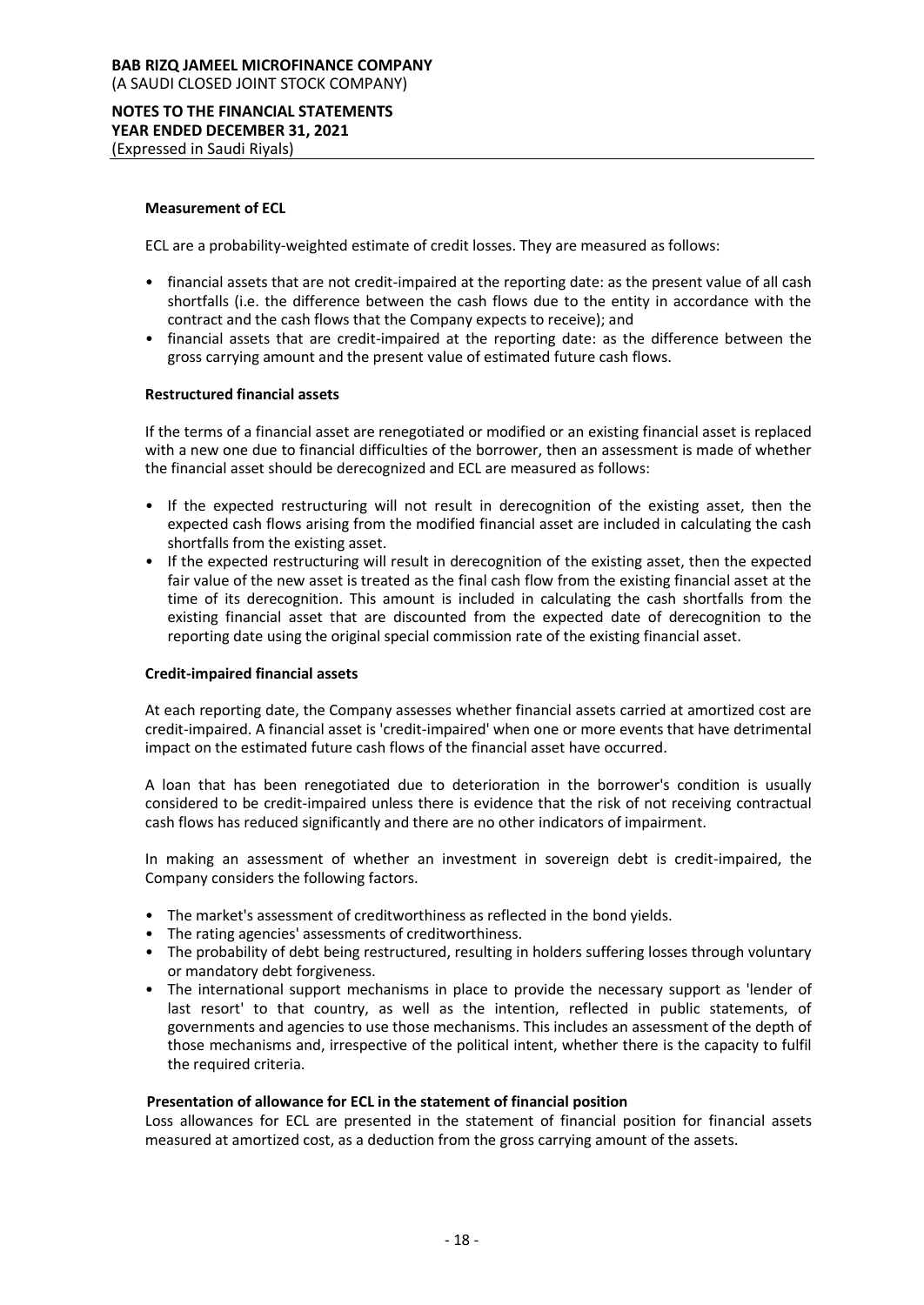#### *Write-off*

The Company writes off Loans and advances to customers at the earlier of when:

- there is information indicating that the debtor is in severe financial difficulty and there is no realistic prospect of recovery, e.g. when the debtor has been placed under liquidation;
- Loans and advances to customers are written off to the extent recoverable when the receivables remain uncollected for 360 days or more after their classification as stage 3 customers, whichever is earlier. However, financial assets that are written off could still be subject to enforcement activities to comply with the Company's procedures for recovery of amounts due.

The management initially recognizes an allowance for expected credit losses against the balance to be written off, if less than the available balance in the loss account, and then writes off the balance due against the allowance for expected credit losses.

#### **Foreign currency translation**

Foreign currency transactions are translated into Saudi Riyals at the rates of exchange prevailing at the time of the transactions. Monetary assets and liabilities denominated in foreign currencies at the reporting date are re-translated at the exchange rates prevailing at that date. Gains and losses from settlement and translation of foreign currency transactions are included in the statement of comprehensive income.

Non-monetary items that are measured in terms of historical cost in a foreign currency are translated using the exchange rates as at the dates of the initial transactions.

#### **Intangible assets**

The intangible assets that the Company holds consists of computer software and website, which have finite useful lives and are measured at cost less accumulated amortization and any accumulated impairment losses.

#### *Subsequent costs*

Subsequent expenditure is capitalized only when it increases the future economic benefits embodied in the specific asset to which it relates. All other expenditure, is recognize in profit or loss as incurred.

#### *Amortization*

Amortization is calculated to write off the cost of intangible assets less their estimated residual values using the straight-line method over their estimated useful lives, and is generally recognized in profit or loss.

The estimated useful lives for the current and comparative periods are as follows:

|          | Years |
|----------|-------|
| Software | 3     |
| Website  | 3     |

Amortization methods, useful lives and residual values are reviewed at each reporting date and adjusted with the effect of any changes in estimate accounted for on a prospective basis if appropriate.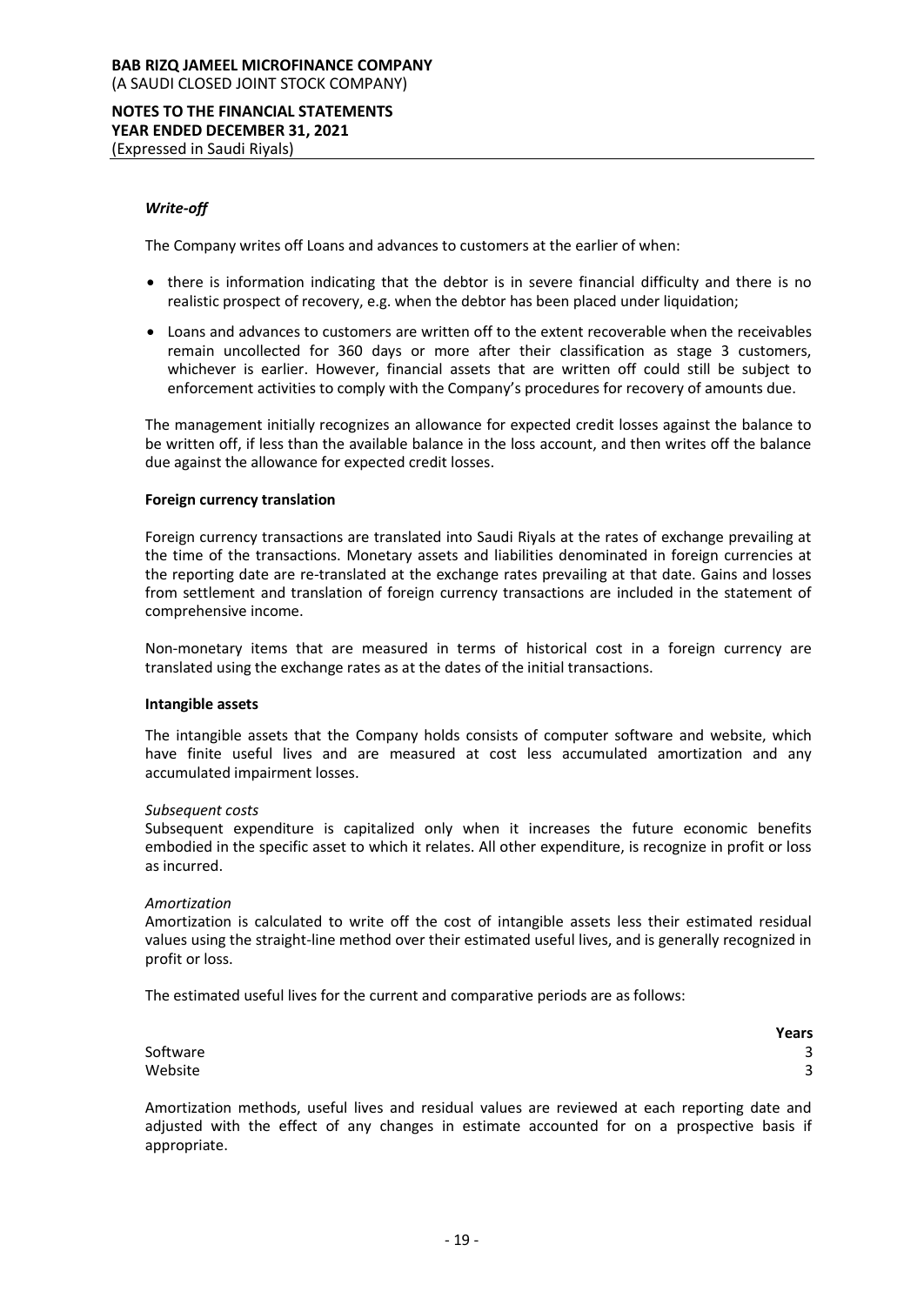#### **NOTES TO THE FINANCIAL STATEMENTS YEAR ENDED DECEMBER 31, 2021** (Expressed in Saudi Riyals)

#### *De-recognition*

An intangible asset is derecognized on disposal, or when no future economic benefits are expected from use or disposal. Gains or losses arising from de-recognition of an intangible asset, measured as the difference between the net disposal proceeds and the carrying amount of the asset, and are recognized in profit or loss when the asset is derecognized.

#### **Property and equipment**

#### *Recognition and measurement*

Items of property and equipment are measured at cost less accumulated depreciation and accumulated impairment losses, if any. Cost includes expenditure that is directly attributable to the acquisition of the asset including any other costs directly attributable to bringing the assets to a working condition for their intended use, the costs of dismantling and removing the items and restoring the site on which they are located, where applicable.

#### *Subsequent costs*

The cost of replacing a part of an item of property and equipment is recognized in the carrying amount of the item if it is probable that the future economic benefits embodied within the part will flow to the Company, and its cost can be measured reliably. The carrying amount of the replaced part is derecognized. The costs of the day-to-day servicing of property and equipment are recognized in the statement of profit or loss and other comprehensive income as incurred.

#### *Depreciation*

Depreciation is calculated to write off the cost of items of property and equipment less their estimated residual values using the straight-line method over their estimated useful lives, and is generally recognized in the profit or loss.

The estimated useful lives for the current and comparative periods are as follows:

|                        | Years |
|------------------------|-------|
| Leasehold improvements |       |
| Office equipment       | 4     |
| Computers              |       |

Depreciation methods, estimated useful lives and residual values are reviewed at each reporting date and adjusted with the effect of any changes in estimate accounted for on a prospective basis. *Derecognition*

An item of property and equipment is derecognized upon disposal or when no future economic benefits are expected to arise from the continued use of the asset. Gains and losses on disposal of an item of property and equipment are determined by comparing the proceeds from disposal with the carrying amount of property and equipment and are recognized in statement of profit or loss and other comprehensive income.

#### **Capital work-in-progress**

Capital work-in-progress ("CWIP") represents all costs relating directly to the ongoing projects in progress and are capitalized as property and equipment or intangible asset, when the project is completed. CWIP is carried at cost less accumulated impairment losses, if any.

Cost includes expenditure that is directly attributable to the acquisition of the items. Depreciation of these assets, on the same basis as other same class of assets, commences when the assets are available for their intended use.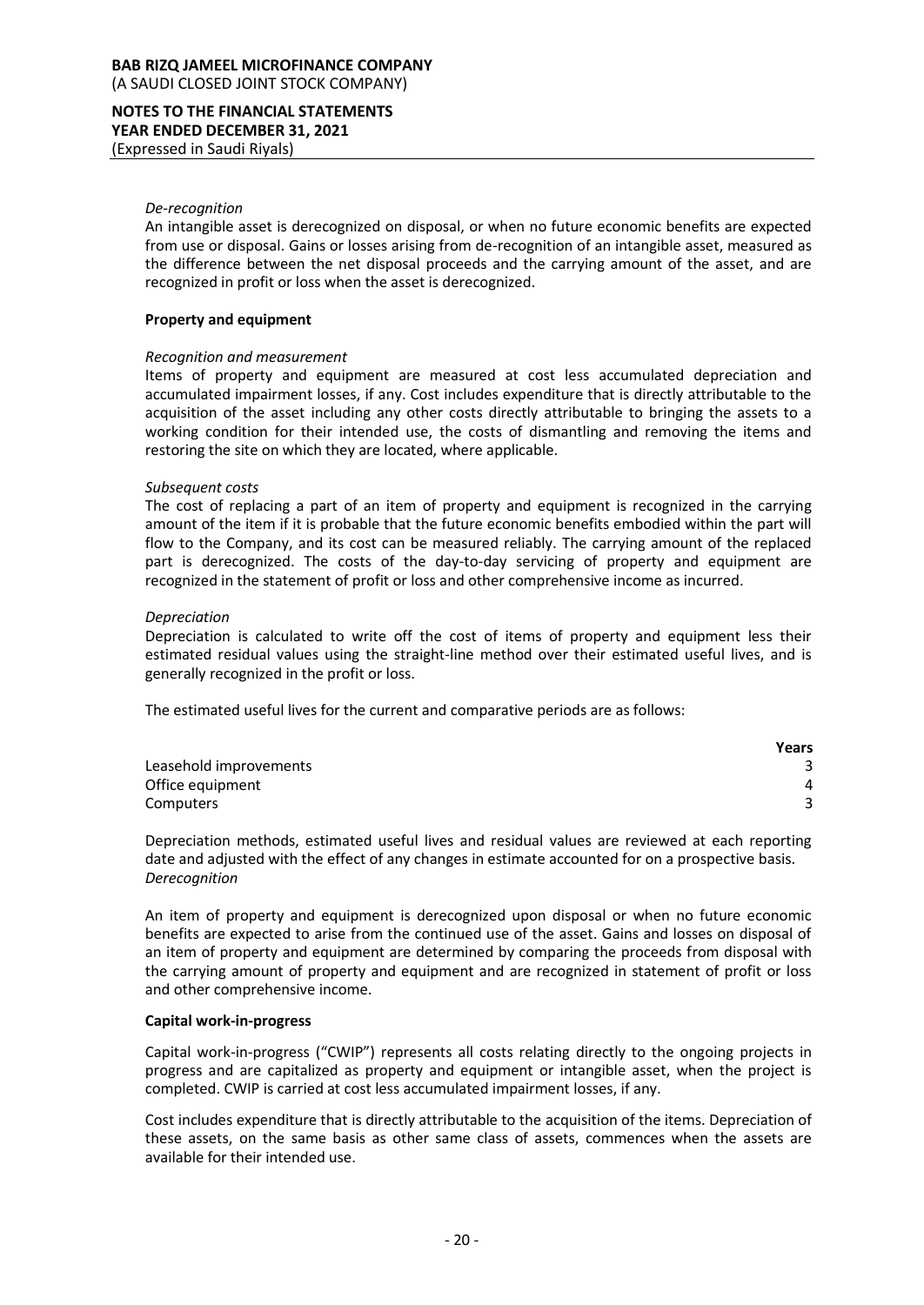#### **Impairment of non-financial assets**

The carrying amounts of the Company's tangible and intangible assets, are reviewed at each reporting date to determine whether there is any indication that those assets have suffered an impairment loss. If any such indication exists, then the asset's recoverable amount is estimated in order to determine the extent of the impairment loss (if any). Where the asset does not generate cash flows that are independent from other assets, the Company estimates the recoverable amount of the Cash Generating Unit ("CGU") to which the asset belongs. When a reasonable and consistent basis of allocation can be identified, corporate assets are also allocated to individual CGU, or otherwise they are allocated to the smallest group of cash‑generating units for which a reasonable and consistent allocation basis can be identified.

Intangible assets with an indefinite useful life are tested for impairment at least annually and whenever there is an indication that the asset may be impaired.

Impairment exists when the carrying value of an asset or CGU exceeds the recoverable amount, which is the higher of the fair value less costs to sell and value in use. The fair value less costs to sell is arrived based on available data from binding sales transactions at arm's length, for similar assets. The value in use is based on a Discounted Cash Flow ("DCF") model, whereby the future estimated cash flows are discounted to their present value using a discount rate that reflects current market assessments of the time value of money and the risks specific to the asset for which the estimates of future cash flows have not been adjusted.

If the recoverable amount of an asset (or CGU) is estimated to be less than its carrying amount, the carrying amount of the asset (or CGU) is reduced to its recoverable amount. An impairment loss is recognized immediately in profit or loss, unless the relevant asset is carried at a revalued amount, in which case the impairment loss is treated as a revaluation decrease.

Impairment loss is recognized in respect of CGUs are allocated first to reduce the carrying amount of any goodwill allocated to the units, and then to reduce the carrying amounts of the other assets in the unit (group of units) on a pro rata basis.

An impairment loss recognized in a prior period for an asset other than goodwill (or for a CGU) may be reversed if, and only if, there has been a change in the estimates used to determine the recoverable amount of the asset (or CGU) since the last impairment loss was recognized.

Where an impairment loss subsequently reverses, the carrying amount of the asset (or CGU) is increased to the revised estimate of its recoverable amount, but so that the increased carrying amount does not exceed the carrying amount that would have been determined had no impairment loss been recognized for the asset (or CGU) in prior years. A reversal of an impairment loss is recognized immediately in profit or loss, unless the relevant asset is carried at a revalued amount, in which case the reversal of the impairment loss is treated as a revaluation increase.

#### **Leases**

#### *The Company as a lessee*

The Company assesses whether a contract is or contains a lease, at inception of the contract. The Company recognizes a right-of-use asset and a corresponding lease liability with respect to all lease arrangements in which it is the lessee, except for short-term leases (defined as leases with a lease term of 12 months or less) and leases of low value assets. For these leases, the Company recognizes the lease payments as an operating expense on a straight-line basis over the term of the lease unless another systematic basis is more representative of the time pattern in which economic benefits from the leased assets are consumed.

The lease liability is initially measured at the present value of the lease payments that are not paid at the commencement date, discounted by using the rate implicit in the lease. If this rate cannot be readily determined, the lessee uses its incremental borrowing rate.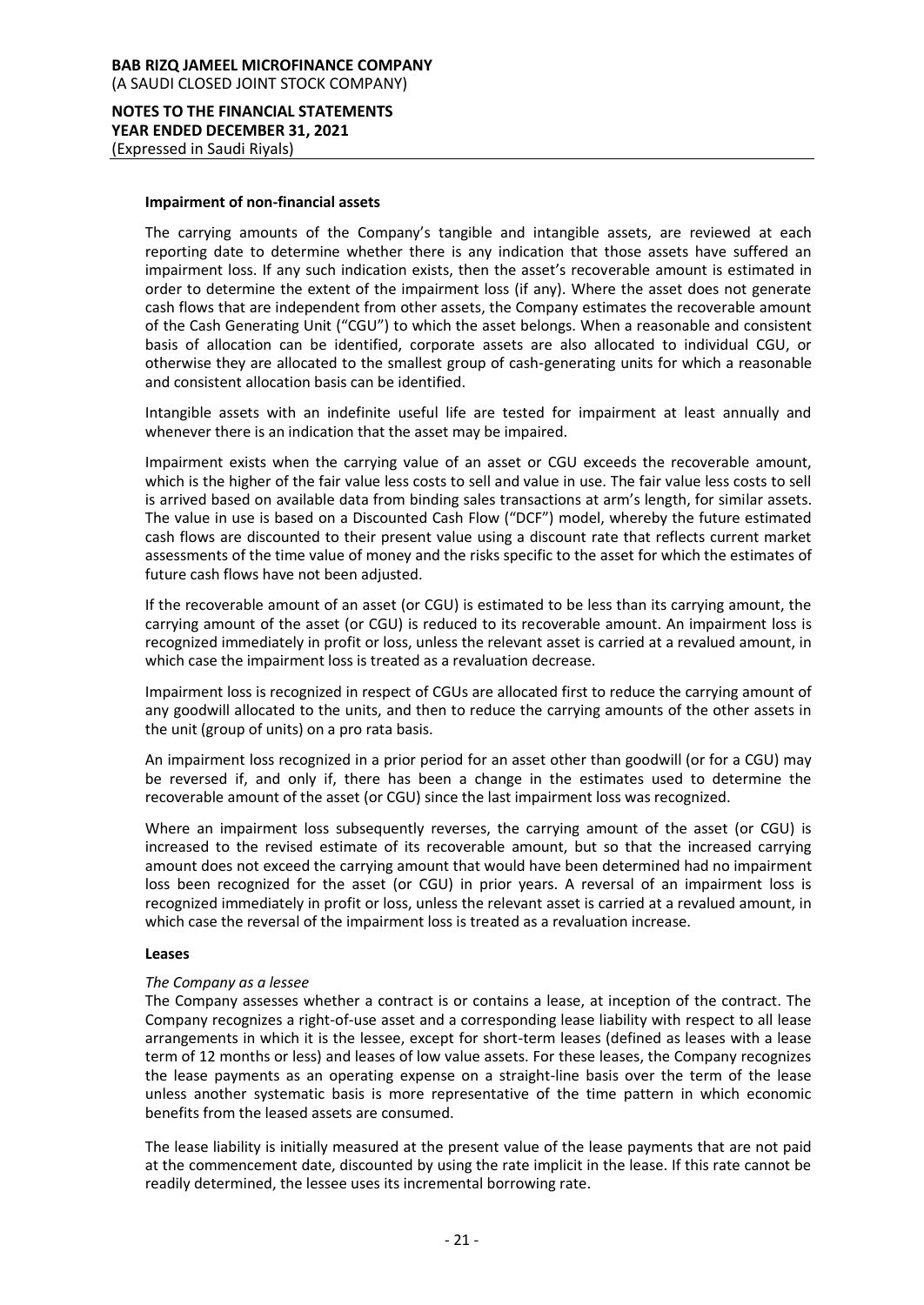Lease payments included in the measurement of the lease liability comprise:

- Fixed lease payments (including in-substance fixed payments), less any lease incentives receivable;
- Variable lease payments that depend on an index or rate, initially measured using the index or rate at the commencement date, if any;
- The amount expected to be payable by the lessee under residual value guarantees;
- The exercise price of purchase options, if the lessee is reasonably certain to exercise the options; and
- Payments of penalties for terminating the lease, if the lease term reflects the exercise of an option to terminate the lease.

The lease liability is presented as a separate line in the statement of financial position.

The lease liability is subsequently measured by increasing the carrying amount to reflect interest on the lease liability (using the effective interest method) and by reducing the carrying amount to reflect the lease payments made.

The Company remeasures the lease liability (and makes a corresponding adjustment to the related right-of-use asset) whenever:

- The lease term has changed or there is a significant event or change in circumstances resulting in a change in the assessment of exercise of a purchase option, in which case the lease liability is remeasured by discounting the revised lease payments using a revised discount rate.
- The lease payments change due to changes in an index or rate or a change in expected payment under a guaranteed residual value, in which cases the lease liability is remeasured by discounting the revised lease payments using an unchanged discount rate (unless the lease payments change is due to a change in a floating interest rate, in which case a revised discount rate is used).
- A lease contract is modified and the lease modification is not accounted for as a separate lease, in which case the lease liability is remeasured based on the lease term of the modified lease by discounting the revised lease payments using a revised discount rate at the effective date of the modification.

The Company did not make any such adjustments during the periods presented.

The right-of-use assets comprise the initial measurement of the corresponding lease liability, lease payments made at or before the commencement day, less any lease incentives received and any initial direct costs. They are subsequently measured at cost less accumulated depreciation and impairment losses.

Whenever the Company incurs an obligation for costs to dismantle and remove a leased asset, restore the site on which it is located or restore the underlying asset to the condition required by the terms and conditions of the lease, a provision is recognized and measured under IAS 37. To the extent that the costs relate to a right-of use asset, the costs are included in the related right-of-use asset, unless those costs are incurred to produce inventories.

Right-of-use assets are depreciated over the shorter period of lease term and useful life of the underlying asset. If a lease transfers ownership of the underlying asset or the cost of the right-of-use asset reflects that the Company expects to exercise a purchase option, the related right-of-use asset is depreciated over the useful life of the underlying asset. The depreciation starts at the commencement date of the lease.

The right-of-use assets are presented as a separate line in the statement of financial position.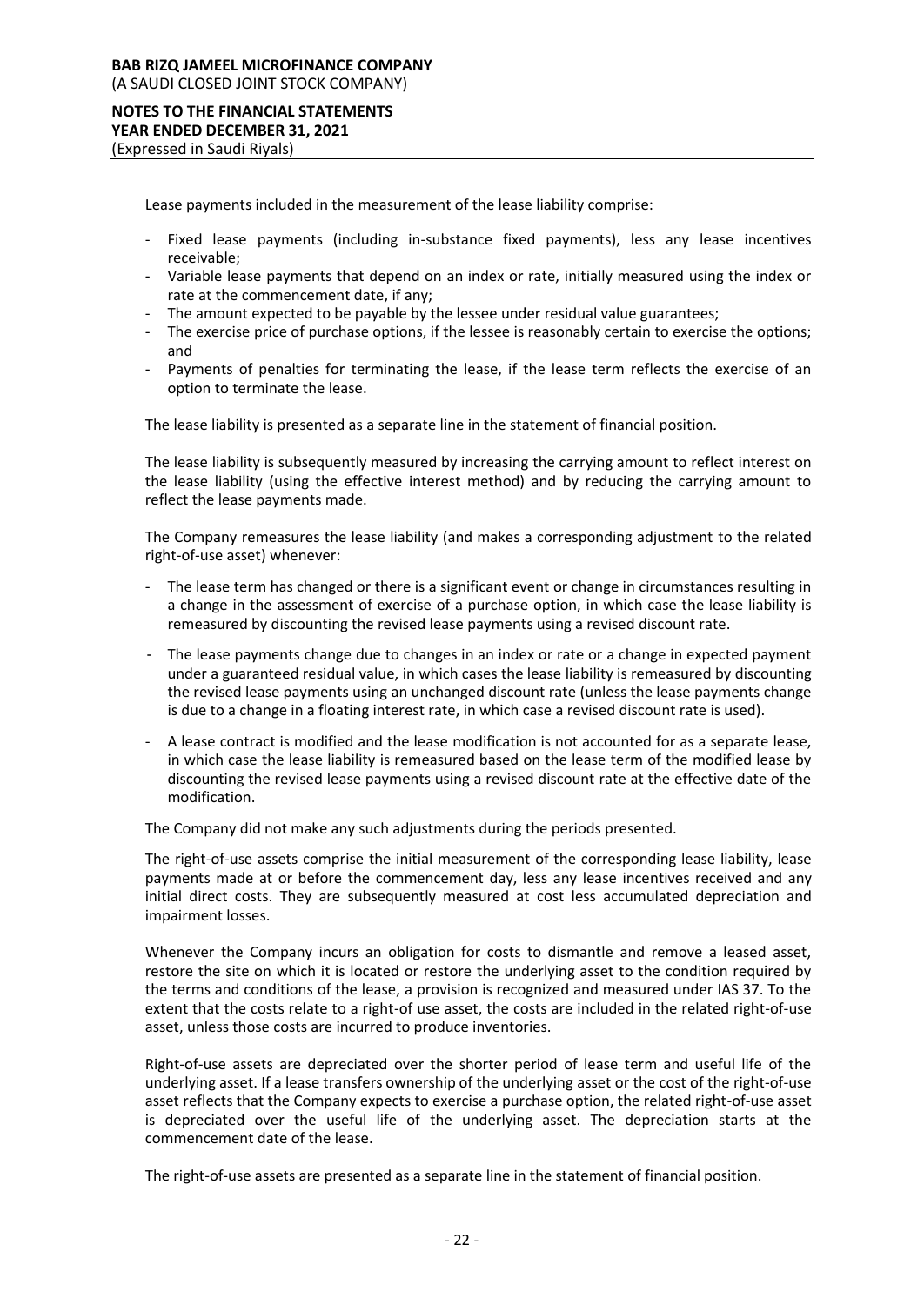The Company applies IAS 36 to determine whether a right-of-use asset is impaired and accounts for any identified impairment loss as described in the 'Property, Plant and Equipment' policy.

Variable rents that do not depend on an index or rate are not included in the measurement of the lease liability and the right-of-use asset. The related payments are recognized as an expense in the period in which the event or condition that triggers those payments occurs and are included in profit or loss.

As a practical expedient, IFRS 16 permits a lessee not to separate non-lease components, and instead account for any lease and associated non-lease components as a single arrangement. The Company has not used this practical expedient.

#### **Cash and cash equivalents**

Cash and cash equivalents comprise cash on hand, bank balances and short-term deposits with original maturity of three months or less.

#### **Government grants**

The Company recognizes a government grant related to income, if there is a reasonable assurance that it will be received and the Company will comply with the conditions associated with the grant. The benefit of a government deposit at a below-market rate of profit is treated as a government grant related to income. The below-market rate deposit is recognized and measured in accordance with IFRS 9 Financial Instruments. The benefit of the below-market rate of interest is measured as the difference between the initial fair value of the deposit determined in accordance with IFRS 9 and the proceeds received. The benefit is accounted for in accordance with IAS 20. The government grant is recognized in the statement of profit or loss on a systematic basis over the period in which the Company recognizes as expenses the related costs for which the grant is intended to compensate. Government grants that are received as compensation for losses already incurred by the Company with no future related costs are recognized in profit or loss in the same period.

#### **Employees benefits liabilities**

The Company operates employees end of service benefits and ex-gratia benefits scheme.

End of service benefits, as required by Saudi Arabia Labor Law, are required to be provided based on the employees' length of service.

The Company's net obligation in respect of defined unfunded benefit plans ("the obligations") is calculated separately for each plan by estimating the amount of future benefit that employees have earned in return for their service in the current and prior periods. The benefit is discounted to determine its present value, and any unrecognized past service costs.

The discount rate used is the market yield on government bonds at the reporting date that has maturity dates approximating the terms of the Company's obligations. The cost of providing benefits under the defined benefit plans is determined using the projected unit credit method to determine the Company's present value of the obligation, with actuarial valuations to be carried out every third year and updated annually for the following two years for material changes, if any.

Defined benefits liability comprises of the following:

- Service cost (including current service cost, past service cost, as well as gains and losses on curtailments and settlements);
- Net interest expense/income; and
- Remeasurement gains/(losses).

The Company recognizes and presents the first two components of the defined benefit costs in profit or loss. Gains/(losses) due to re-measurement of employee benefits liabilities are recognized in other comprehensive income immediately. Curtailment gains/(losses) and plan amendments are accounted for as past service cost in the profit or loss in the period of plan amendment.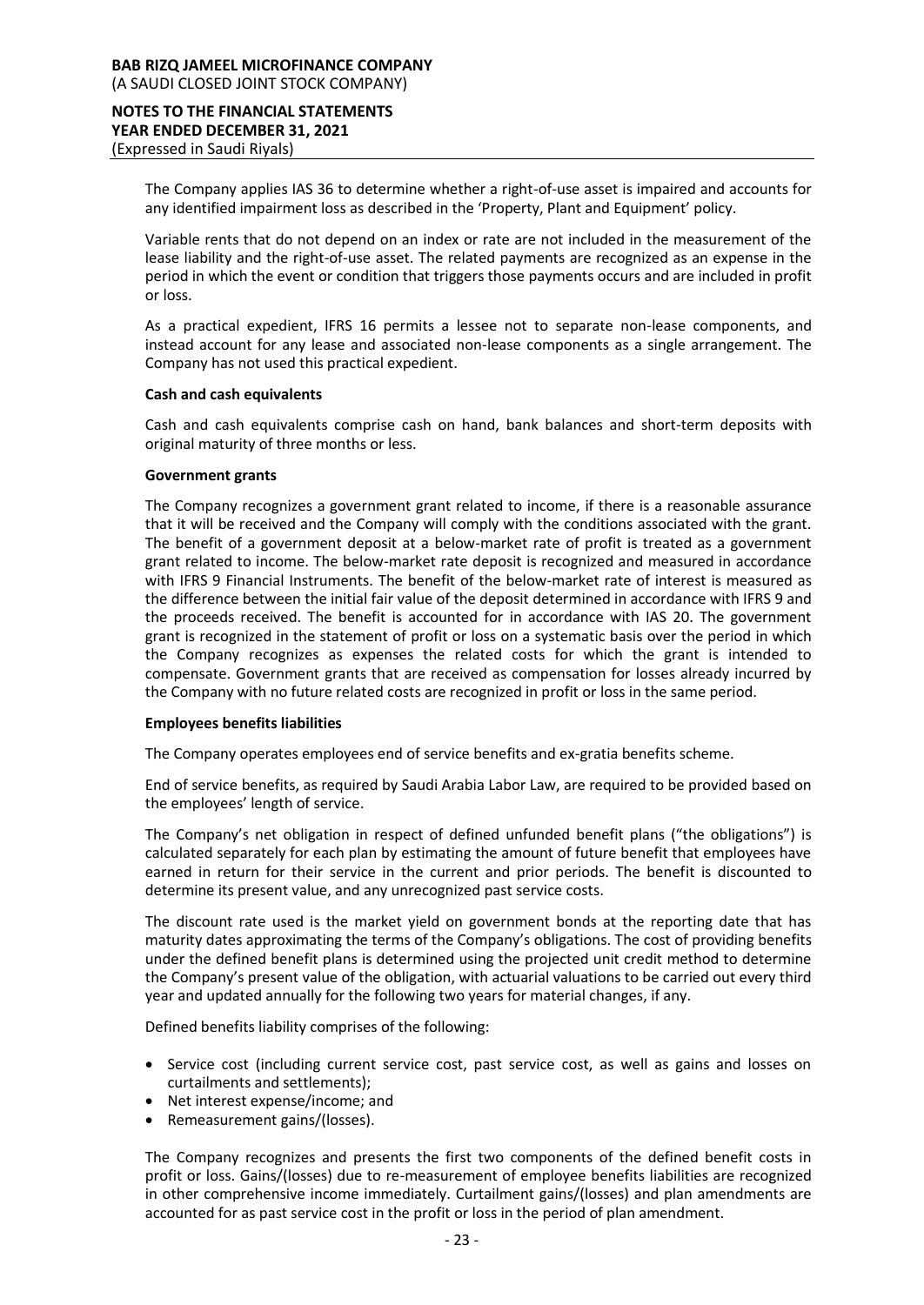The Company is also required to contribute towards a state-owned benefit plan where the Company's obligation under the plan is to make specified monthly contribution based on specified percentage of payroll cost as stipulated under the regulation. These contributions are recognized as an expense when employees have rendered the service entitling them to the contributions. Any unpaid amounts are classified as accruals.

A liability is also recognized for benefits accruing to the employees in respect of wages and salaries, annual leaves and other related benefits in the period the related services are rendered at the undiscounted amount of the benefits expected to be paid and are classified as accruals.

#### **Provisions**

Provisions are recognized when the Company has a present obligation (legal or constructive) as a result of a past event, it is probable that the Company will be required to settle that obligation and a reliable estimate of the obligation amount can be made. Provision are reviewed at each reporting date and adjusted to reflect the current best estimate.

The amount recognized as a provision is the best estimate of the consideration required to settle the present obligation at the reporting date, taking into account the risks and uncertainties surrounding the obligation.

Where a provision is measured using the cash flows estimated to settle the present obligation, its carrying amount is the present value of those cash flows (when the effect of the time value of money is material).

When some or all of the economic benefits required to settle a provision are expected to be recovered from a third party, a receivable is recognized as an asset if it is virtually certain that reimbursement will be received and the amount of the receivable can be measured reliably.

# **Zakat**

The Company is subject to the Regulations of the Zakat, Tax and Customs Authority ("ZATCA") in the Kingdom of Saudi Arabia. Zakat is provided on an accruals basis. The zakat charge is computed on the zakat base. Any difference in the estimate is recorded when the final assessment is approved at which time the provision is cleared.

#### **Revenue recognition**

#### *Special commission income*

Special commission income on loan and advances to customers is recognized based on effective interest rate(EIR).The EIR is the rate that exactly discounts estimated future cash flows of the financial instrument through the expected life of the financial instrument or, where appropriate, a shorter period, to the net carrying amount of the financial asset or financial liability. The future cash flows are estimated taking into account all the contractual terms of the instrument.

The calculation of the EIR includes all fees paid or received between parties to the contract that are incremental and directly attributable to the specific lending arrangement, transaction costs, and all other premiums or discounts.

The special commission income is calculated by applying the EIR to the gross carrying amount of non-credit impaired financial asset (i.e. at the amortized cost of the financial asset before adjusting for any expected credit loss allowance). For credit-impaired financial assets the special commission income is calculated by applying the EIR to the amortized cost of the credit-impaired financial assets (i.e. the gross carrying amount less the allowance for expected credit losses (ECLs). For financial assets originated or purchased credit-impaired (POCI) the EIR reflects the ECLs in determining the future cash flows expected to be received from the financial asset.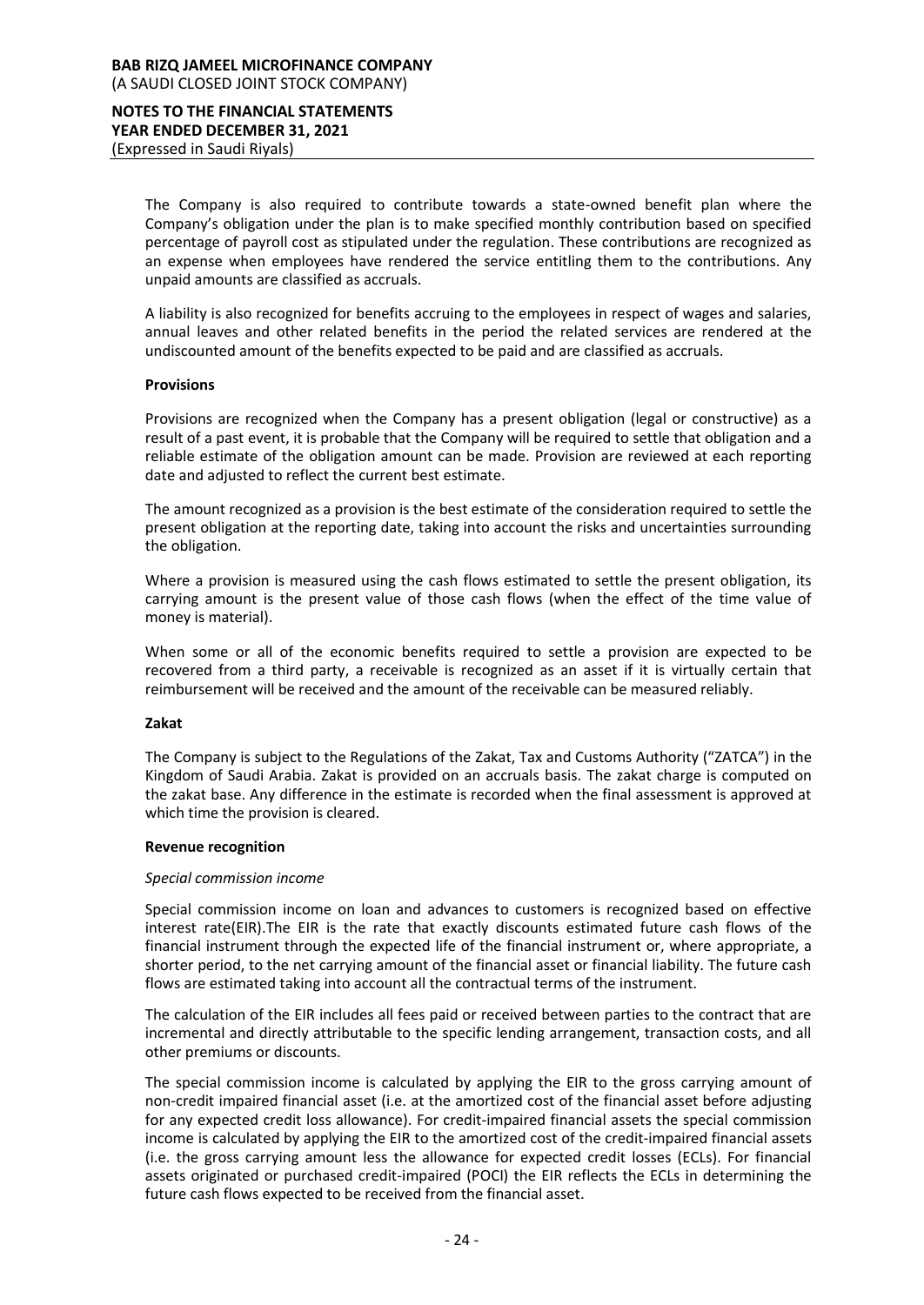#### *Loan administration fee income*

Loan administration fee income is deferred and recognized over the period of the contract, as an adiustment to the effective interest rate.

#### **Finance income**

Finance income is recognized on an accrual basis using the effective yield basis.

#### **Expenses**

Selling and marketing expenses principally comprise of costs incurred in the marketing and arrangement of loan and advances to customers. All remaining expenses other than contract initiation costs are classified as general and administrative expenses.

General and administrative expenses include direct and indirect costs not specifically part of the operating activities of the Company. Allocations between general and administrative expenses and direct costs, when required, are made on a consistent basis.

#### **Finance cost**

Finance costs comprises mainly of commission on loans and are recognized in the statement of profit or loss and other comprehensive income on a time proportion basis on the principal outstanding and at the effective commission rate applicable.

#### **Value Added Tax ("VAT")**

Revenue, expenses and assets are recognized net of the amount of Value Added Tax ("VAT") except:

- where VAT incurred on a purchase of assets or services is not recoverable from the taxation authority, in which case VAT is recognized as part of the cost of acquisition of the asset or as part of the expense item as applicable; and
- receivables and payables that are stated with the amount of VAT included.

The net amount of VAT recoverable from, or payable to the GAZT is included as part of receivables or payables in the statement of financial position.

#### **4. CRITICAL JUDGMENTS AND KEY SOURCES OF ESTIMATION UNCERTAINTY**

In the application of the Company's accounting policies, which are described in note 3, the management is required to make judgements and estimates that have a significant impact on the amounts recognized and to use certain critical estimates and assumptions that affect the reported amounts of assets and liabilities and disclosure of contingent assets and liabilities at the reporting date and the reported amounts of revenues and expenses during the reporting period. Estimates and judgments are continually evaluated and are based on historical experience and other factors, including expectations of future events that are considered to be relevant under the circumstances. Actual results may differ from these estimates.

The significant accounting estimates impacted by these forecasts and associated uncertainties are predominantly related to expected credit losses, fair value measurement, and the assessment of the recoverable amount of non-financial assets. The impact of the COVID-19 pandemic on each of these estimates is discussed further in the relevant note of these financial statements.

The estimates and underlying assumptions are reviewed on an ongoing basis. Revisions to accounting estimates are recognized in the period in which the estimate is revised if the revision affects only that period, or in the period of the revision and future periods if the revision affects both current and future periods. Significant areas where management has used estimates, assumptions or exercised judgements are as follows: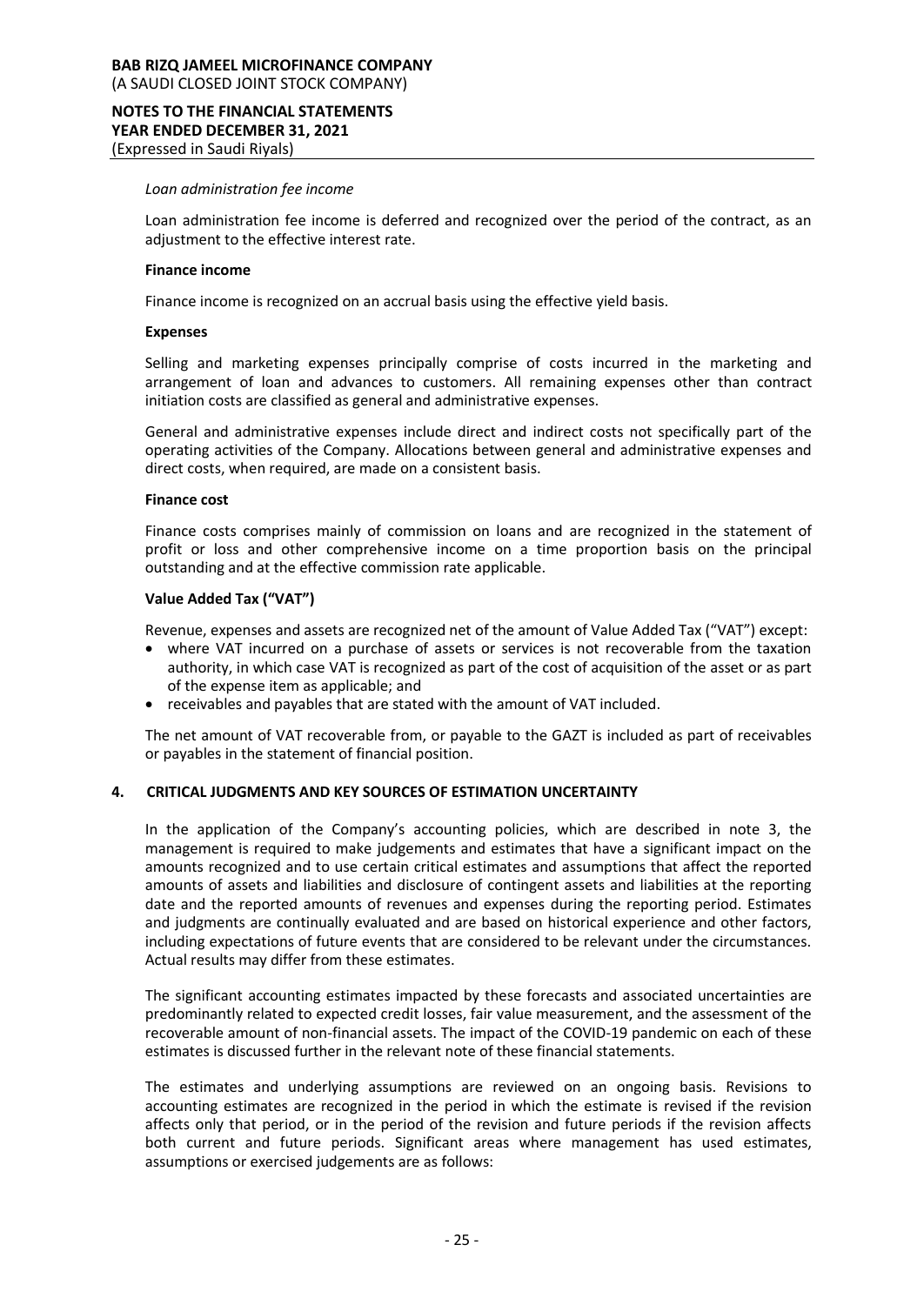#### **NOTES TO THE FINANCIAL STATEMENTS YEAR ENDED DECEMBER 31, 2021** (Expressed in Saudi Riyals)

#### **Business model assessment**

Classification and measurement of financial assets depends on the results of the SPPI and the business model test (please see financial assets sections of note 3). The Company determines the business model at a level that reflects how groups of financial assets are managed together to achieve a particular business objective. This assessment includes judgement reflecting all relevant evidence including how the performance of the assets is evaluated and their performance measured, the risks that affect the performance of the assets and how these are managed and how the managers of the assets are compensated. The Company monitors financial assets measured at fair value through other comprehensive income. Monitoring is part of the Management's continuous assessment of whether the business model for which the financial assets are held continues to be appropriate and if it is not appropriate whether there has been a change in business model and so a prospective change to the classification of those assets. No such changes were required during the periods presented.

#### **Significant increase in credit risk**

As explained in note 3, ECL are measured as an allowance equal to 12-month ECL for stage 1 assets, or lifetime ECL for stage 2 or stage 3 assets. An asset moves to stage 2 when its credit risk has increased significantly since initial recognition. IFRS 9 does not define what constitutes a significant increase in credit risk. In assessing whether the credit risk of an asset has significantly increased the Company takes into account qualitative and quantitative reasonable and supportable forwardlooking information. Refer to note 3 and note 21 for more details.

#### **Impairment of financial assets**

The measurement of ECL under IFRS 9 across all categories of financial assets requires judgement, in particular, the estimation of the amount and timing of future cash flows and collateral values when determining impairment losses and the assessment of a significant increase in credit risk. These estimates are driven by a number of factors, changes in which can result in different levels of allowances.

The Company's Expected Credit Loss (ECL) calculations are outputs of complex models with a number of underlying assumptions regarding the choice of variable inputs and their interdependencies. Elements of the ECL models that are considered accounting judgements and estimates include:

- 1. The selection of an estimation technique or modelling methodology, covering below key judgements and assumptions:
- a) The Company's internal credit grading model, which assigns Probability of Default ('PDs') to the individual grades
- b) The Company's criteria for assessing if there has been a significant increase in credit risk and so allowances for financial assets should be measured on a Lifetime ECL basis and the qualitative assessment
- c) The segmentation of financial assets when their ECL is assessed on a collective basis
- d) Development of ECL models, including the various formulas
- e) Selection of forward-looking macroeconomic scenarios and their probability weightings, to derive the economic inputs into the ECL models
- 2. The selection of inputs for those models, and the interdependencies between those inputs such as macroeconomic scenarios and economic inputs.

#### **Going concern**

The Company's management has made an assessment of the Company's ability to continue as a going concern and is satisfied that the Company has the resources to continue in business for the foreseeable future. Management is not aware of any material uncertainties that may cast significant doubt upon the Company's ability to continue as a going concern. Therefore, these financial statements continue to be prepared on going concern basis.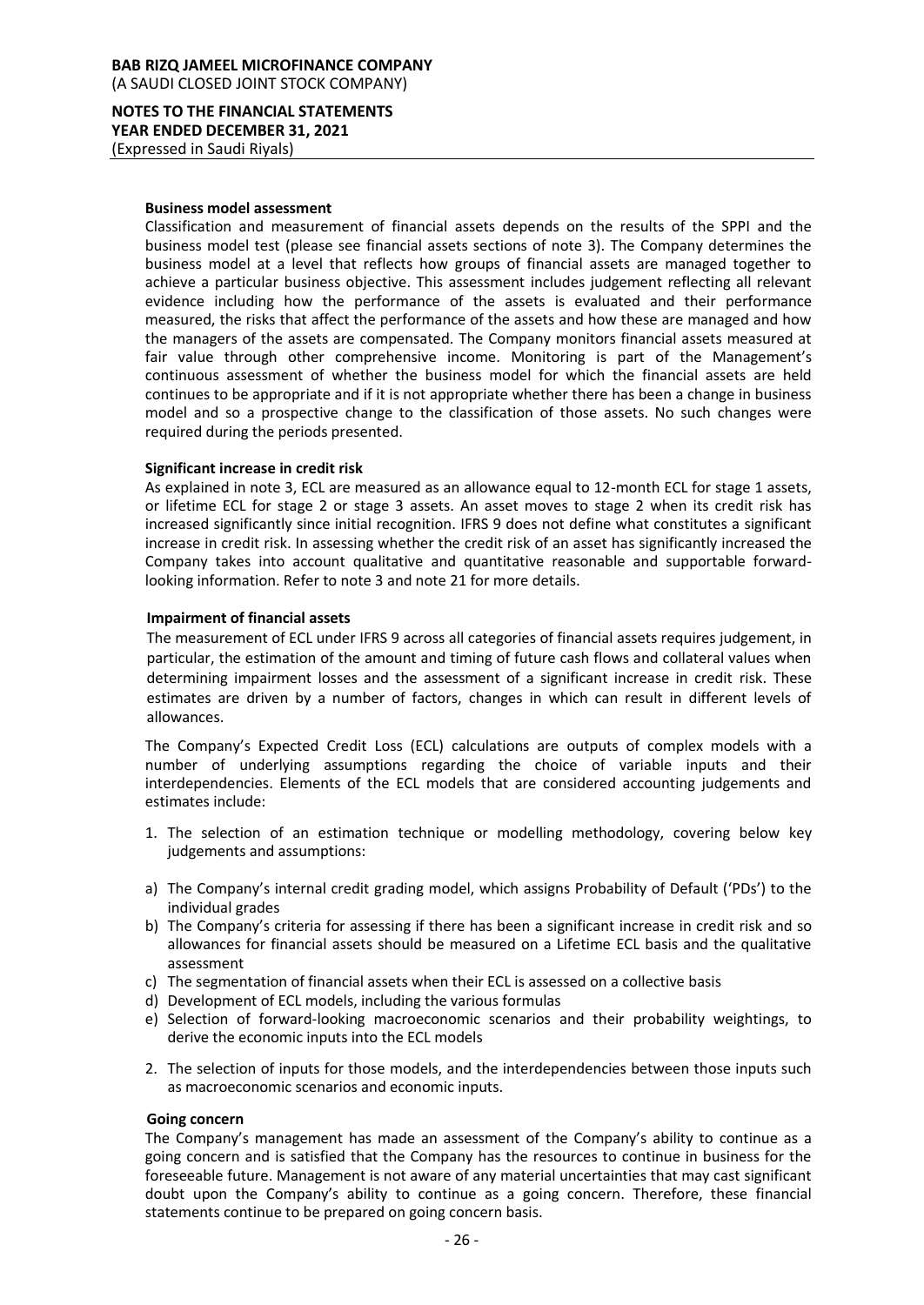# **Useful lives and residual value of property and equipment and intangible assets**

The management determines the estimated useful lives and residual value of property and equipment and intangible assets for calculating depreciation/amortization. This estimate is determined after considering expected usage of the assets or physical wear and tear. Management reviews the residual value and useful lives annually and future depreciation/amortization charges are adjusted where management believes the useful lives and residual value differ from previous estimates.

#### **Impairment of non-financial assets**

Non-financial assets are reviewed for impairment whenever events or changes in circumstances indicate that the carrying amount may not be recoverable. An impairment loss is recognized for the amount by which the carrying amount of the asset exceeds its recoverable amount which is the higher of an asset's fair value less cost to sell and value in use.

#### **Employees benefits liabilities**

The cost of employees' end of service benefits and ex-gratia benefits are determined using actuarial valuation. Certain actuarial assumptions have been adopted as disclosed in note 12 to the financial statements for valuation of present value of defined benefit obligations. Any changes in these assumptions in future years might affect gains and losses in those years.

#### **Fair value measurement**

The Company measures financial instruments at fair value at each reporting date. Fair value is the price that would be received to sell an asset or paid to transfer a liability in an orderly transaction between market participants at the measurement date. The fair value measurement is based on the presumption that the transaction to sell the asset or transfer the liability takes place either:

- In the principal market for the asset or liability, or
- In the absence of a principal market, in the most advantageous market for the asset or liability.
- The principal or the most advantageous market must be accessible by the Company.

The fair value of an asset or a liability is measured using the assumptions that market participants would use when pricing the asset or liability, assuming that market participants act in their economic best interest.

A fair value measurement of a non-financial asset takes into account a market participant's ability to generate economic benefits by using the asset in its highest and best use or by selling it to another market participant that would use the asset in its highest and best use.

The Company may use valuation techniques that are appropriate in the circumstances and for which sufficient data are available to measure fair value, maximizing the use of relevant observable inputs and minimizing the use of unobservable inputs.

All assets and liabilities for which fair value is measured or disclosed in the financial statements are categorized within the fair value hierarchy, described as follows, based on the lowest level input that is significant to the fair value measurement as a whole:

Level 1 – Quoted (unadjusted) market prices in active markets for identical assets or liabilities.

- Level 2 Valuation techniques for which the lowest level input that is significant to the fair value measurement is directly or indirectly observable.
- Level 3 Valuation techniques for which the lowest level input that is significant to the fair value measurement is unobservable.

The Company may involve external valuers for valuation of significant assets, such as unquoted financial assets.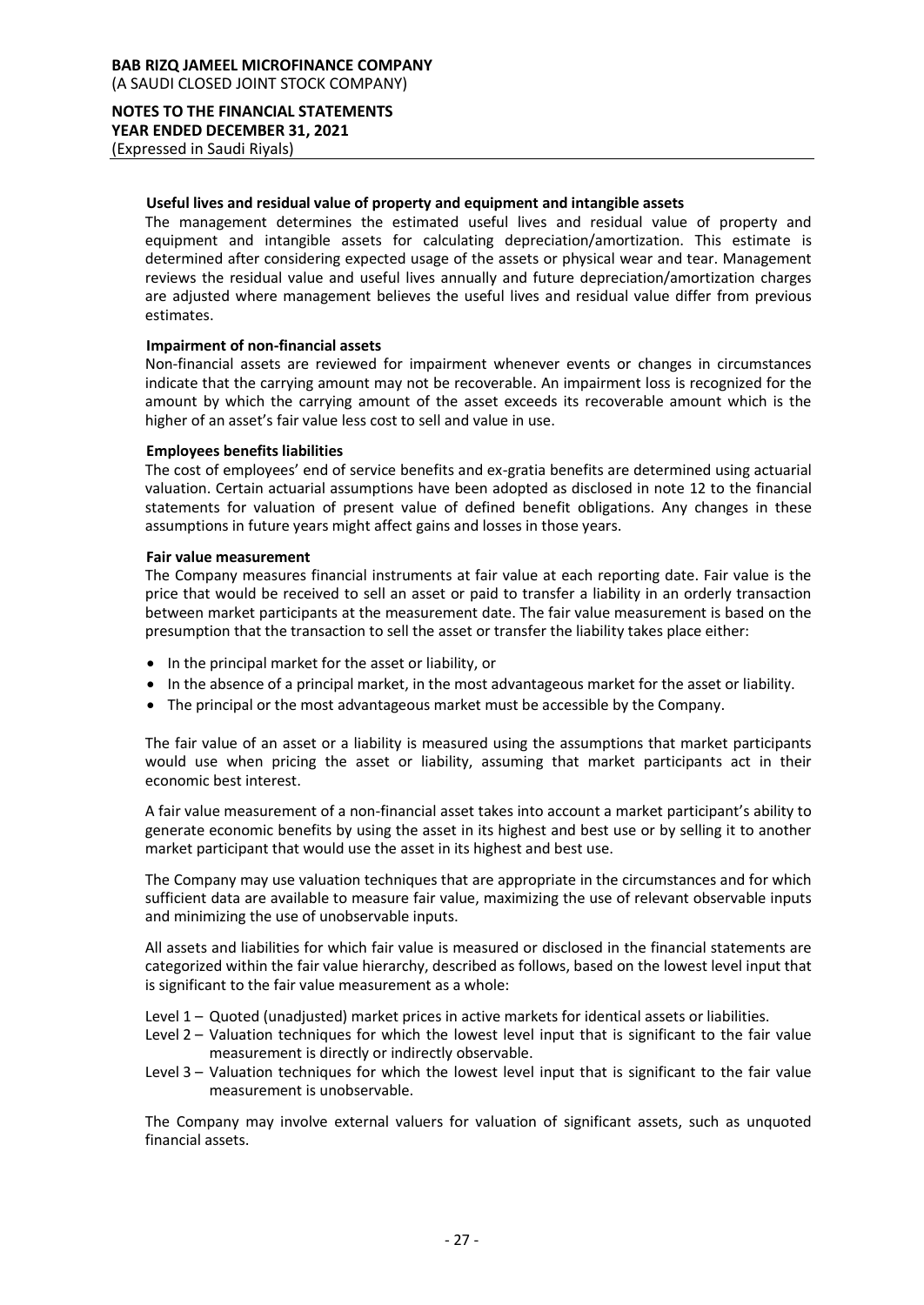(A SAUDI CLOSED JOINT STOCK COMPANY)

# **NOTES TO THE FINANCIAL STATEMENTS**

**YEAR ENDED DECEMBER 31, 2021** (Expressed in Saudi Riyals)

# **5. INTANGIBLE ASSETS**

|                                  |          |           | Capital work |           |
|----------------------------------|----------|-----------|--------------|-----------|
|                                  |          |           | in progress  |           |
|                                  | Software | Website   | (note 5.1)   | Total     |
| Cost:                            |          |           |              |           |
| January 1, 2020                  |          | 539,393   | 442,141      | 981,534   |
| Additions                        |          | 239,738   | 313,805      | 553,543   |
| <b>Transfers</b>                 |          | 442,141   | (442,141)    |           |
| December 31, 2020                |          | 1,221,272 | 313,805      | 1,535,077 |
| Additions                        |          |           | 498,578      | 498,578   |
| <b>Transfers</b>                 | 812,383  |           | (812, 383)   |           |
| December 31, 2021                | 812,383  | 1,221,272 |              | 2,033,655 |
| <b>Accumulated amortization:</b> |          |           |              |           |
| January 1, 2020                  |          | 305,828   |              | 305,828   |
| Charge for the year (note 17)    |          | 414,657   |              | 414,657   |
| December 31, 2020                |          | 720,485   |              | 720,485   |
| Charge for the year (note 17)    | 261,216  | 273,492   |              | 534,708   |
| December 31, 2021                | 261,216  | 993,977   |              | 1,255,193 |
| Net book value as of:            |          |           |              |           |
| December 31, 2020                |          | 500,787   | 313,805      | 814,592   |
| December 31, 2021                | 551,167  | 227,295   |              | 778,462   |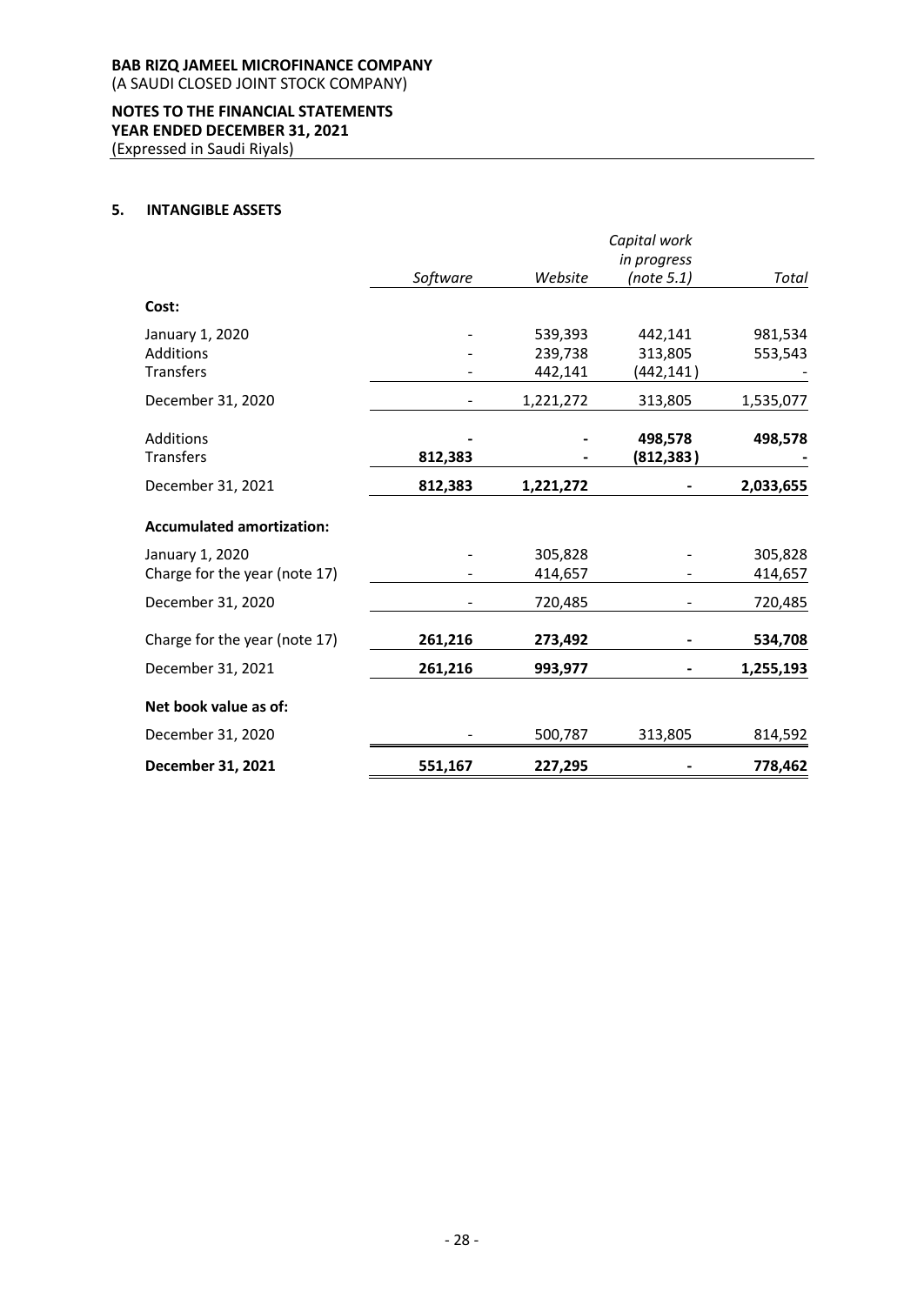(A SAUDI CLOSED JOINT STOCK COMPANY)

# **NOTES TO THE FINANCIAL STATEMENTS YEAR ENDED DECEMBER 31, 2021**

(Expressed in Saudi Riyals)

# **6. PROPERTY AND EQUIPMENT**

|                                  | <b>Lease hold</b>   | <b>Office</b> |                  |          |
|----------------------------------|---------------------|---------------|------------------|----------|
|                                  | <i>improvements</i> | equipment     | <b>Computers</b> | Total    |
| Cost:                            |                     |               |                  |          |
| January 1, 2020                  | 247,451             | 99,883        | 8,678            | 356,012  |
| Additions                        |                     | 2,010         | 146,003          | 148,013  |
| <b>Disposals</b>                 |                     | (1,520)       |                  | (1,520)  |
| Transfers                        |                     | (39, 202)     | 39,202           |          |
| December 31, 2020                | 247,451             | 61,171        | 193,883          | 502,505  |
| Additions                        | 76,295              | 53,448        | 106,236          | 235,979  |
| <b>Disposals</b>                 |                     | (4, 200)      | (2,710)          | (6, 910) |
| December 31, 2021                | 323,746             | 110,419       | 297,409          | 731,574  |
| <b>Accumulated depreciation:</b> |                     |               |                  |          |
| January 1, 2020                  | 118,690             | 15,382        | 5,516            | 139,588  |
| Charge for the year              | 69,334              | 18,395        | 50,229           | 137,958  |
| <b>Disposals</b>                 |                     | (1, 149)      |                  | (1, 149) |
| December 31, 2020                | 188,024             | 32,628        | 55,745           | 276,397  |
| Charge for the year              | 67,242              | 25,765        | 90,517           | 183,524  |
| <b>Disposals</b>                 |                     | (4, 199)      | (2,709)          | (6,908)  |
| December 31, 2021                | 255,266             | 54,194        | 143,553          | 453,013  |
| Net book value as of:            |                     |               |                  |          |
| December 31, 2020                | 59,427              | 28,543        | 138,138          | 226,108  |
| December 31, 2021                | 68,480              | 56,225        | 153,856          | 278,561  |

6.1Depreciation charge for the year is distributed as detailed below:

|                                               | 2021    | 2020    |
|-----------------------------------------------|---------|---------|
| Selling and distribution expenses (note 17)   | 126.249 | 108,095 |
| General and administrative expenses (note 18) | 57.275  | 29,863  |
|                                               | 183,524 | 137,958 |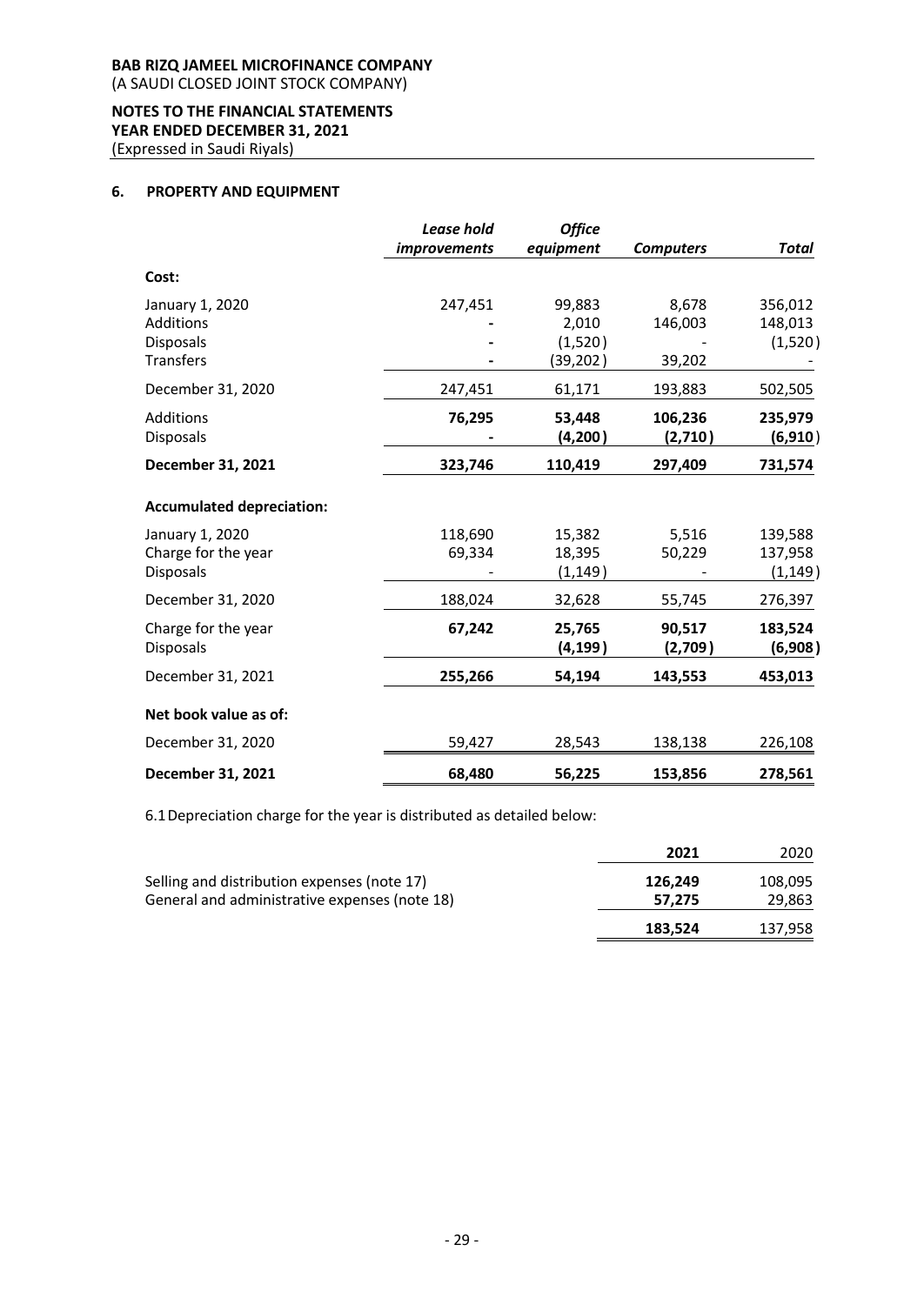(A SAUDI CLOSED JOINT STOCK COMPANY)

#### **NOTES TO THE FINANCIAL STATEMENTS YEAR ENDED DECEMBER 31, 2021**

(Expressed in Saudi Riyals)

# **7. RIGHT-OF-USE ASSETS**

|                                                  | Retail<br><b>branches</b> |
|--------------------------------------------------|---------------------------|
| Cost:                                            |                           |
| January 1, 2020<br>Additions                     | 374,918<br>221,605        |
| December 31, 2020                                | 596,523                   |
| Additions                                        | 526,516                   |
| December 31, 2021                                | 1,123,039                 |
| <b>Accumulated depreciation:</b>                 |                           |
| January 1, 2020<br>Charge for the year (note 17) | 145,461<br>198,031        |
| December 31, 2020                                | 343,492                   |
| Charge for the year (note 17)                    | 243,089                   |
| December 31, 2021                                | 586,581                   |
| Net book value as of:                            |                           |
| December 31, 2020                                | 253,031                   |
| December 31, 2021                                | 536,458                   |

The Company has leased 4 retail branches. The remaining average term of the leases is 1.35 years.

Amounts recognized in statement of profit or loss is as follows:

|                                                       | 2021    | 2020    |
|-------------------------------------------------------|---------|---------|
| Depreciation expense on right-of-use assets (note 17) | 243.089 | 198,031 |
| Interest expense on lease liabilities (note 13)       | 22,072  | 5,193   |
| Expense relating to short-term leases (note 17)       | 87.870  | 82,378  |
|                                                       | 353,031 | 285,602 |

During the year, the total cash outflow for leases amounted to SR 260,541 (2020: SR 233,970).

# **8. LOANS AND ADVANCES TO CUSTOMERS, NET**

|                                                                                        | 2021                       | 2020                       |
|----------------------------------------------------------------------------------------|----------------------------|----------------------------|
| Loans and advances to customers at amortized cost<br>Less: allowance for credit losses | 181.662.584<br>(3,262,568) | 166.600.187<br>(4,737,795) |
|                                                                                        | 178,400,016                | 161,862,392                |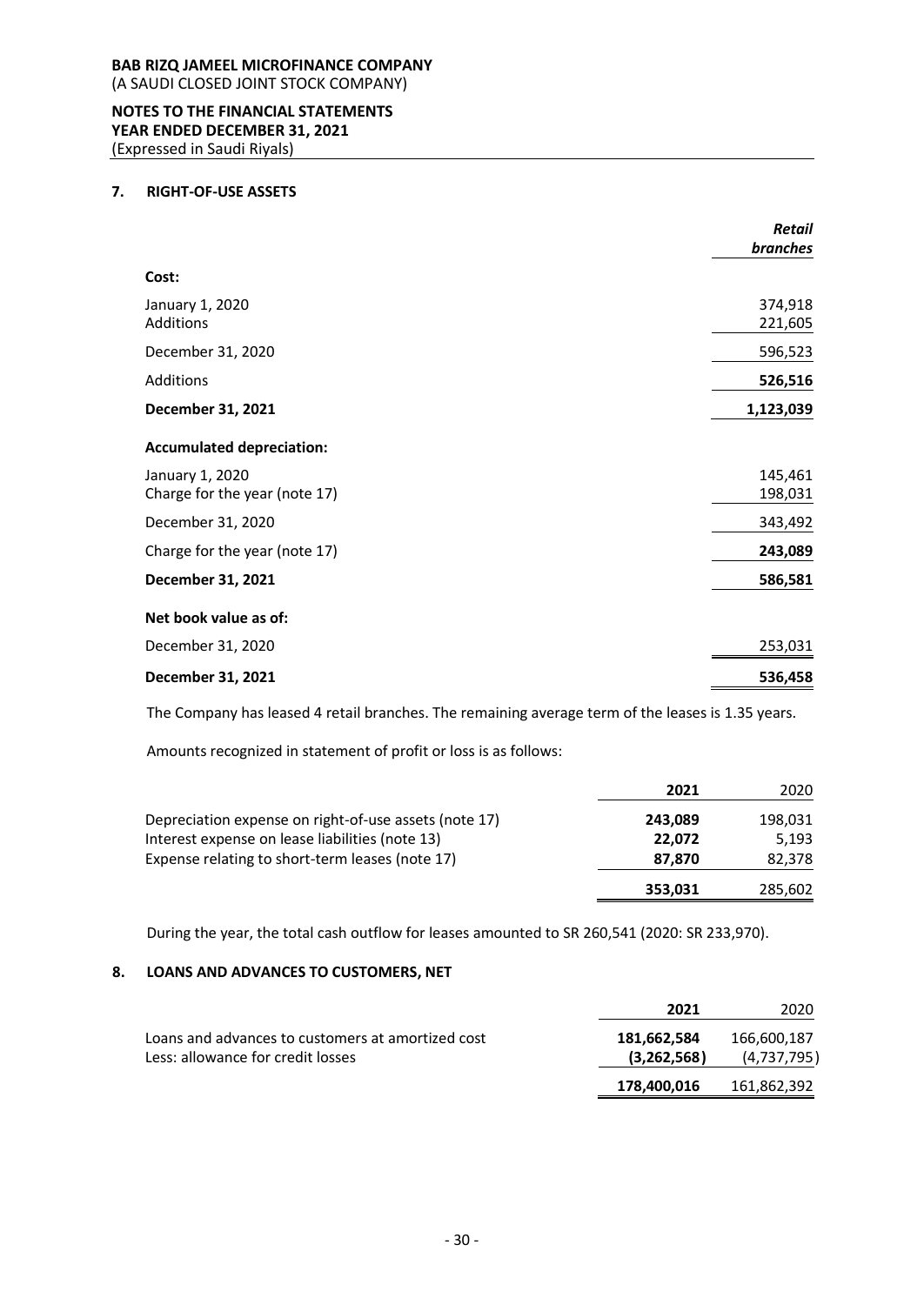(A SAUDI CLOSED JOINT STOCK COMPANY)

#### **NOTES TO THE FINANCIAL STATEMENTS YEAR ENDED DECEMBER 31, 2021** (Expressed in Saudi Riyals)

a) The following table details the contractual maturity for its loans and advances to customers portfolio:

|                     | Years    | 2021        | 2020        |
|---------------------|----------|-------------|-------------|
| Current portion     | 2022     | 58,046,009  | 50,160,701  |
| Non-current portion | 2023     | 59,396,783  | 54,099,503  |
|                     | 2024     | 40,226,165  | 35,283,094  |
|                     | 2025     | 16,017,472  | 16,360,490  |
|                     | 2026 and |             |             |
|                     | onwards  | 4,713,587   | 5,958,604   |
| Non-current portion |          | 120,354,007 | 111,701,691 |
| <b>Total</b>        |          | 178,400,016 | 161,862,392 |

b) The movement in allowance for credit losses is given below:

|                                        | 2021        | 2020      |
|----------------------------------------|-------------|-----------|
| January 1,                             | 4,737,795   | 2,269,375 |
| (Reversals) / addition during the year | (91.389)    | 2,703,436 |
| Amounts written off                    | (1,383,838) | (235,016) |
| December 31                            | 3,262,568   | 4,737,795 |

c) The ageing of loans and advances to customers which are past due is as follows:

| 2021      | 2020    |
|-----------|---------|
| 1,307,875 | 226,437 |
| 308,551   | 195,653 |
| 145,415   | 327,702 |
| 4,831     | 100,193 |
| 1,766,672 | 849,985 |
|           |         |

d) The not yet due portion of above overdue loans and advances to customers as of December 31, 2021 amounts to SR 9,724,398 (2020: SR 2,748,875).

#### **9. ADVANCES, PREPAYMENTS AND OTHER ASSETS**

|                                        | 2021          | 2020          |
|----------------------------------------|---------------|---------------|
| Prepayments                            | 191,060       | 131,016       |
| Advance to employees                   | 2,040,040     | 1,937,795     |
| <b>Others</b>                          | 1,271,030     | 802,629       |
|                                        | 3,502,130     | 2,871,440     |
| Less: non-current advance to employees | (1, 191, 007) | (1, 177, 744) |
|                                        | 2,311,123     | 1,693,696     |

The above balances are unsecured and interest free. The management estimate the allowance on advances to employees (both current and non-current) at the reporting date at an amount equal to lifetime ECL. Taking into account the historical default experience and the future prospects, the management considers that employee balances are not impaired. There has been no change in estimation techniques or significant assumptions made during the current reporting period in assessing the allowances for balances due from employees.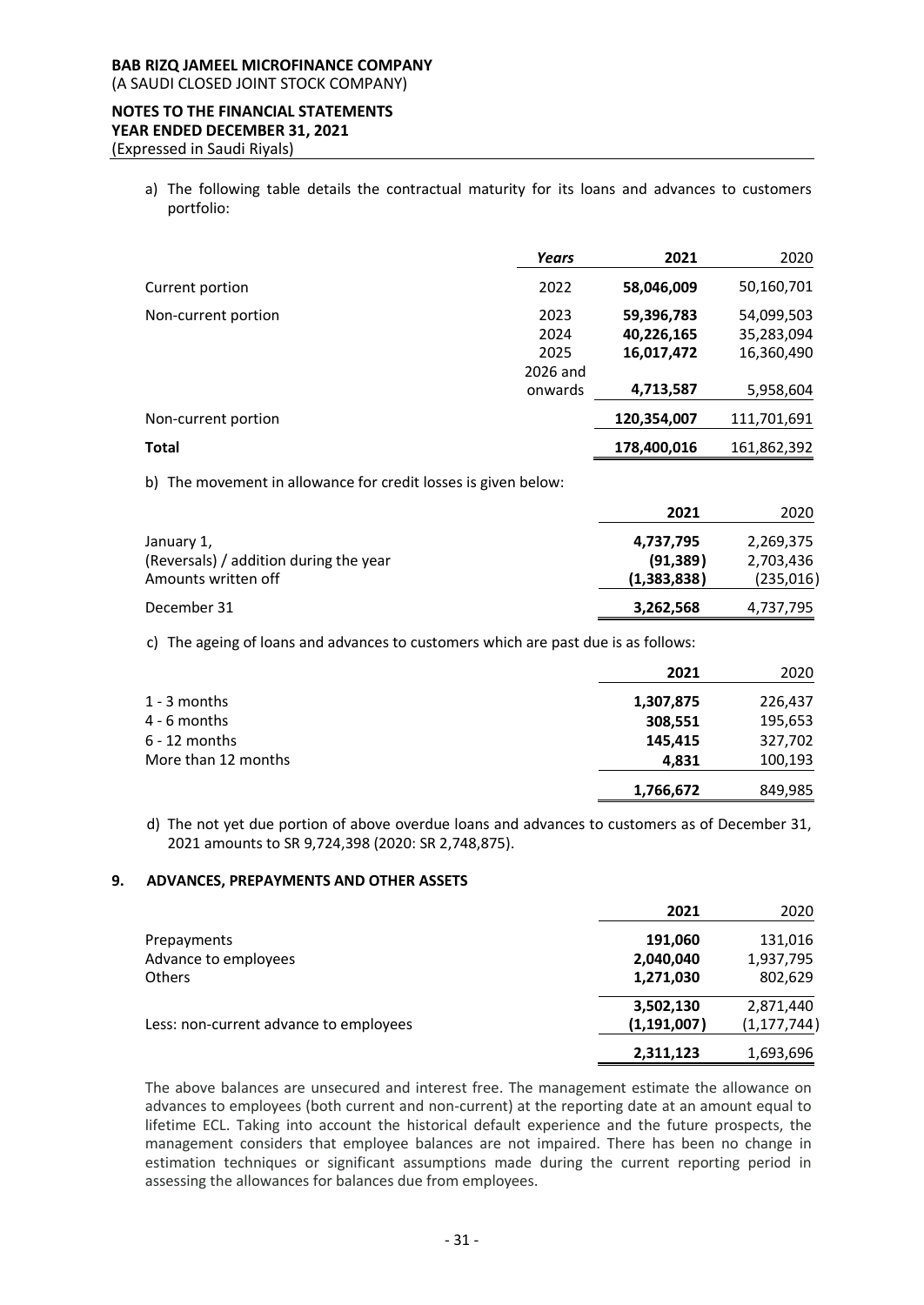(A SAUDI CLOSED JOINT STOCK COMPANY)

# **NOTES TO THE FINANCIAL STATEMENTS YEAR ENDED DECEMBER 31, 2021**

(Expressed in Saudi Riyals)

#### **10. CASH AND CASH EQUIVALENTS**

|                         | 2021       | 2020       |
|-------------------------|------------|------------|
| Cash in hand            | 174,715    | 7.000      |
| Cash at bank            | 15,278,771 | 14,562,462 |
| Cash at bank - deposits | 20,000,000 | 30,000,000 |
|                         | 35,453,486 | 44,569,462 |

As of each reporting date, all bank balances are assessed to have low credit risk as they are held with reputable and high credit rating banking institutions and there has been no history of default with any of the Company's bank balances. Therefore, the probability of default based on forward looking factors and any loss given defaults are considered to be negligible.

During the year, the Company earned finance income of SR 148,514 (2020: SR 369,480) on murabaha deposits at the rate of return ranging from 0.7% to 1.05% (2020: 0.6% to 1.35%).

# **11. BORROWINGS**

|                                                                | 2021                     | 2020       |
|----------------------------------------------------------------|--------------------------|------------|
| Borrowings at amortized costs<br>Commercial bank loan (note a) |                          |            |
| Social Development Bank loan (note b)                          | 47,500,000<br>17,967,216 | 50,000,000 |
|                                                                | 65,467,216               | 50,000,000 |
| Less: Current portion of long-term borrowings                  | 16,023,549               | 2,500,000  |
| Non-current portion of long-term borrowings                    | 49,443,667               | 47,500,000 |

- a) On October 29, 2019, the Company obtained a line of credit from a local bank for SR 50 million to finance working capital requirements of the Company. An amount of SR 25 million had been drawn by the Company in 2019 and a further SR 25 million was drawn during 2020. The loan is repayable in 10 equal semi-annual instalments commencing after a grace period of 2 years. The loan is subject to meeting certain covenants and service charges at the rate of SIBOR plus fixed commission rate of 1.5% per annum. As a result of breach of covenants in the third quarter of 2020, the Company renegotiated the terms of the loan contract and the covenants were amended in the fourth quarter of 2020. The line of credit was provided to the Company by the local bank upon issuance a letter of comfort from the Parent Company.
- b) On January 12, 2021, the Company obtained an additional line of credit from the Social Development Bank ("SDB") for SR 10 million to provide loans to Micro Small and Medium Enterprises ("MSMEs"). Further on October 14, 2021 the Company obtained an additional credit from SDB for SR 10 million to provide loans. The loans are repayable in 36 monthly installments after a grace period of 6 and 3 months respectively. The loans are interest free and provided by the Development Bank to increase the contribution of MSME to the Kingdom's economy.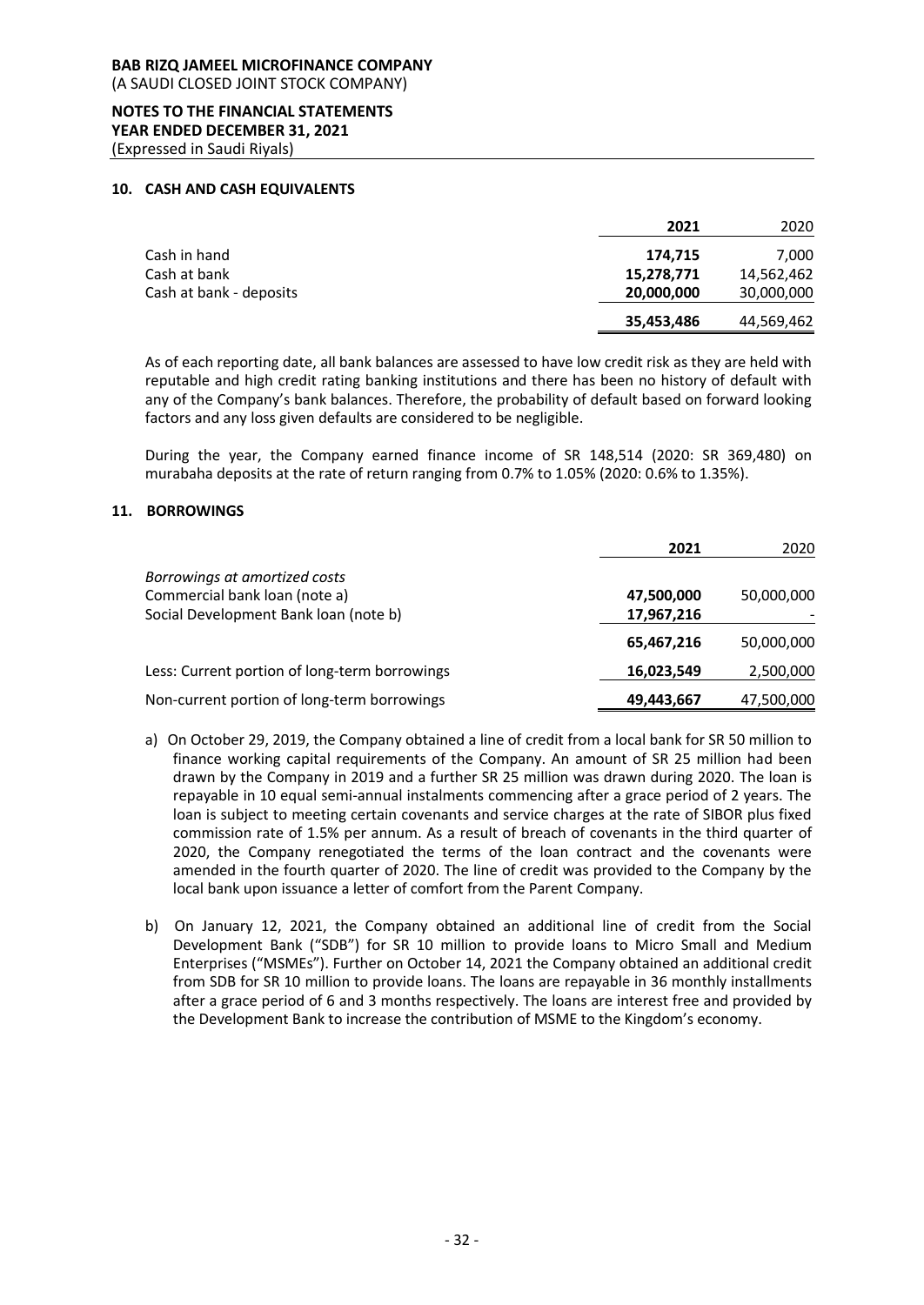(A SAUDI CLOSED JOINT STOCK COMPANY)

# **NOTES TO THE FINANCIAL STATEMENTS YEAR ENDED DECEMBER 31, 2021**

(Expressed in Saudi Riyals)

The scheduled undiscounted maturities of the long-term borrowings outstanding are as follows:

|      | 2021                     | 2020       |
|------|--------------------------|------------|
| 2021 | $\overline{\phantom{0}}$ | 2,500,000  |
| 2022 | 16,388,883               | 10,000,000 |
| 2023 | 16,666,660               | 10,000,000 |
| 2024 | 15,277,762               | 10,000,000 |
| 2025 | 10,277,805               | 10,000,000 |
| 2026 | 7,500,000                | 7,500,000  |
|      | 66,111,110               | 50,000,000 |

# **12. EMPLOYEES BENEFITS LIABILTIES**

The Company operates an unfunded employees end of service benefits and ex-gratia benefits scheme for its permanent employees.

The present value of total employee benefits liabilities recognized in the statement of financial position is as follows:

|                                   | 2021      | 2020      |
|-----------------------------------|-----------|-----------|
| Employees end of service benefits | 3,069,708 | 2,521,837 |
| Ex-gratia benefits                | 2,690,945 | 2,234,375 |
|                                   | 5,760,653 | 4,756,212 |

# *Movement in net defined benefit liability*

The movement in the present value of the end-of-service benefits is as follows:

|                                                                            | 2021      | 2020      |
|----------------------------------------------------------------------------|-----------|-----------|
| January 1                                                                  | 2,521,837 | 2,338,677 |
| Included in profit or loss                                                 |           |           |
| Current service cost                                                       | 273,661   | 252,098   |
| Interest cost                                                              | 87,226    | 83,022    |
| <b>Total</b>                                                               | 360,887   | 335,120   |
| Included in other comprehensive income<br>Remeasurement loss arising from: |           |           |
| - financial assumptions                                                    | 216,683   | 231,848   |
| - experience adjustments                                                   | (29, 699) | 266,192   |
| <b>Total</b>                                                               | 186,984   | 498,040   |
| Settlement against advances to employee                                    |           | (650,000) |
| December 31                                                                | 3,069,708 | 2,521,837 |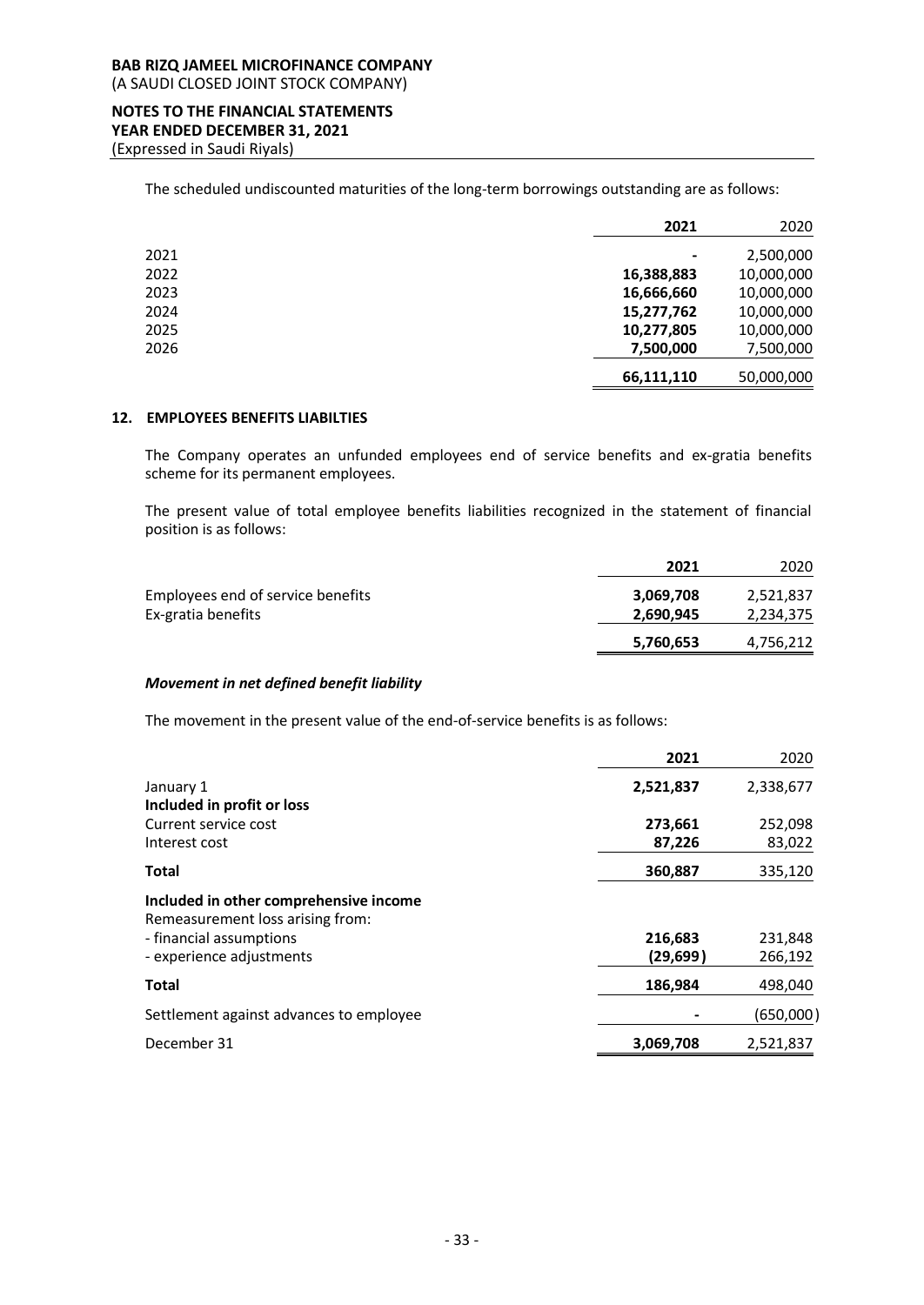(A SAUDI CLOSED JOINT STOCK COMPANY)

#### **NOTES TO THE FINANCIAL STATEMENTS YEAR ENDED DECEMBER 31, 2021**

(Expressed in Saudi Riyals)

The movement in the present value of the ex-gratia benefits is as follows:

|                                                                            | 2021      | 2020      |
|----------------------------------------------------------------------------|-----------|-----------|
| January 1<br>Included in profit or loss                                    | 2,234,375 | 2,120,825 |
| Current service cost                                                       | 240,208   | 214,834   |
| Interest cost                                                              | 79,320    | 75,290    |
| Total                                                                      | 319,528   | 290,124   |
| Included in other comprehensive income<br>Remeasurement loss arising from: |           |           |
| - financial assumptions                                                    | 137,042   | 224,430   |
| - experience adjustments                                                   |           | 248,996   |
| Total                                                                      | 137,042   | 473,426   |
| Settlement against advances to employee                                    |           | (650,000) |
| December 31                                                                | 2,690,945 | 2,234,375 |

# **Actuarial assumptions**

The main financial assumptions used to calculate the indicative defined unfunded benefit plans liabilities are as follows:

|                                                       | 2021          | 2020  |
|-------------------------------------------------------|---------------|-------|
| <b>Financial assumptions</b>                          |               |       |
| Discount rate                                         | 2.50%         | 2.75% |
| Future salary growth/expected rate of salary increase | 2.50%         | 2.50% |
| <b>Demographic assumptions</b>                        |               |       |
| Mortality                                             | <b>WHO 19</b> | AM92  |
| Retirement age                                        | 60G           | 60G   |
| Turnover (age wise)                                   |               |       |
| $21 - 25$                                             | 20%           | 13.5% |
| $26 - 30$                                             | 15%           | 11.0% |
| 31-50                                                 | 7.4%          | 6.0%  |
| 51-60                                                 | 3.6%          | 3.5%  |

The sensitivity of employee benefits liabilities to changes in the weighted principal assumptions is as follows:

|                                                                                        | 2021                       |                                          |                           |  |
|----------------------------------------------------------------------------------------|----------------------------|------------------------------------------|---------------------------|--|
|                                                                                        |                            | Impact on employees benefits liabilities |                           |  |
|                                                                                        |                            | Increase/(decrease) in actual figures    |                           |  |
|                                                                                        | Change in<br>assumption by | Increase in<br>assumption                | Decrease in<br>assumption |  |
| <b>Financial assumptions</b><br>Discount rate<br>Future salary growth/expected rate of | 0.5%                       | (580,895)                                | 685,469                   |  |
| salary increase                                                                        | 0.5%                       | 678,273                                  | (586,166)                 |  |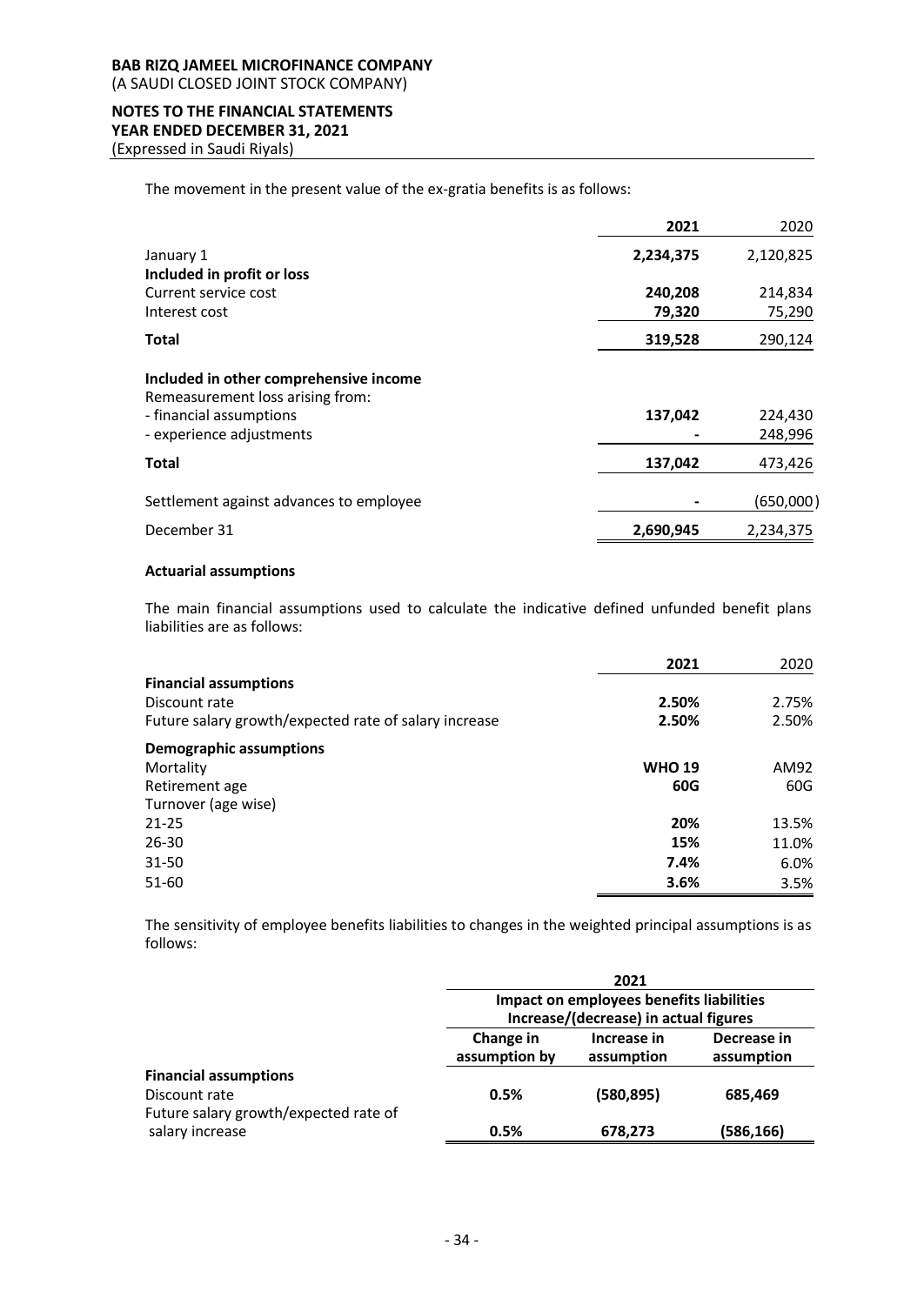(A SAUDI CLOSED JOINT STOCK COMPANY)

#### **NOTES TO THE FINANCIAL STATEMENTS YEAR ENDED DECEMBER 31, 2021**

(Expressed in Saudi Riyals)

|                                       | 2020                                     |            |            |
|---------------------------------------|------------------------------------------|------------|------------|
|                                       | Impact on employees benefits liabilities |            |            |
|                                       | Increase/(decrease) in actual figures    |            |            |
|                                       | Change in<br>Decrease in<br>Increase in  |            |            |
|                                       | assumption by                            | assumption | assumption |
| <b>Financial assumptions</b>          |                                          |            |            |
| Discount rate                         | 1%                                       | (561,025)  | 667,387    |
| Future salary growth/expected rate of |                                          |            |            |
| salary increase                       | 1%                                       | 661,381    | (566,806)  |

Significant actuarial assumptions for the determination of the defined benefit obligation are discount rate, expected salary increase and mortality. The sensitivity analysis has been determined based on reasonably possible changes of the respective assumptions occurring at the end of the reporting period, while holding all other assumptions constant.

The sensitivity analysis presented may not be representative of the actual change in the employee benefits liabilities as it is unlikely that the changes in assumptions would occur in isolation of one another as some of the assumptions may be correlated.

In presenting the sensitivity analysis, the present value of the employee benefits liabilities has been calculated using the projected unit credit method at the end of the reporting period, which is the same as that applied in calculating the employee benefits liabilities recognized in the statement of financial position.

There was no change in the methods and assumptions used in preparing the sensitivity analysis from prior years.

As of December 31, 2021, an independent actuarial exercise has been conducted to ensure the adequacy of provision for employees' end of service benefits and ex-gratia benefits in accordance with the rules stated under the Saudi Arabian Labor Law and those set by the Company's management respectively by using the Projected Unit Credit Method as required under IAS 19 Employee Benefits.

The weighted average duration of the end of service benefits is 9.25 years (2020: 9.64 years).

#### **13. LEASE LIABILITIES**

|                       | 2021       | 2020      |
|-----------------------|------------|-----------|
| January 1             | 182,546    | 189,718   |
| Addition              | 526,516    | 221,605   |
| Accretion of interest | 22,072     | 5,193     |
| Payment               | (260, 541) | (233,970) |
| December 31           | 470,593    | 182,546   |
| Analyzed as:          |            |           |
| Current               | 118,281    | 44,132    |
| Non-current           | 352,312    | 138,414   |
|                       | 470,593    | 182,546   |

The following table details the Company's remaining contractual maturity for its lease liability. The table has been drawn up based on the undiscounted cash flows of the lease liability based on the earliest date on which the Company can be required to pay. The table includes both interest and principal cash flows.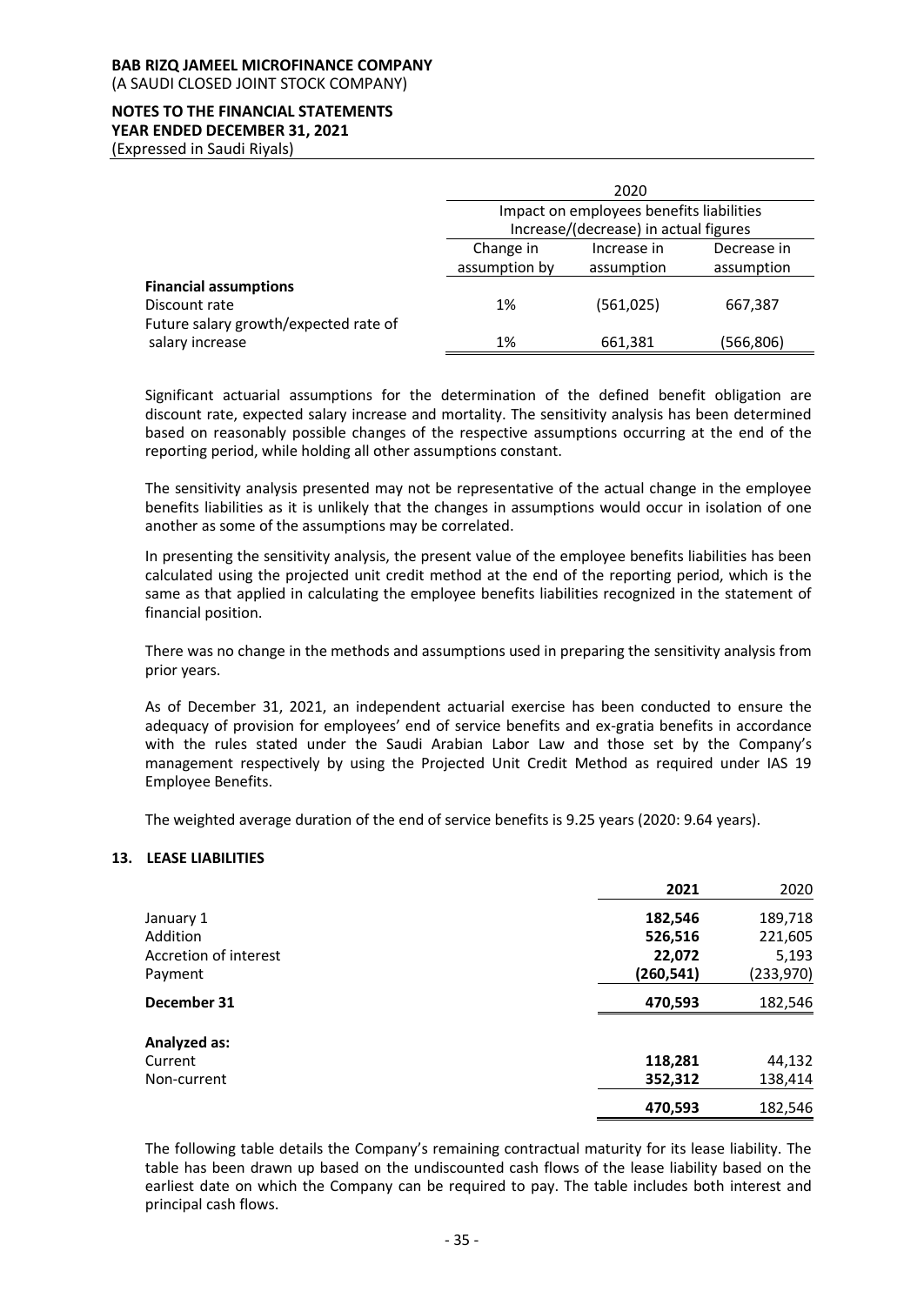(A SAUDI CLOSED JOINT STOCK COMPANY)

# **NOTES TO THE FINANCIAL STATEMENTS**

**YEAR ENDED DECEMBER 31, 2021** (Expressed in Saudi Riyals)

|                                           | 2021               | 2020              |
|-------------------------------------------|--------------------|-------------------|
| Within one year<br>One year to five years | 137,700<br>363,100 | 50,000<br>150,000 |
|                                           | 500,800            | 200,000           |

The Company does not face a significant liquidity risk with regard to its lease liabilities. Lease liabilities are monitored within the Company's treasury function.

# **14. ACCRUED AND OTHER LIABILITIES**

|                           | 2021      | 2020      |
|---------------------------|-----------|-----------|
| Accrued expenses          | 892,637   | 668,436   |
| Employee related accruals | 776,457   | 1,444,695 |
| Accrued interest          | 265,626   | 947.597   |
| Other payables            | 766,215   | 1,175,871 |
|                           | 2,700,935 | 4,236,599 |

# **15. RELATED PARTY TRANSACTIONS AND BALANCES**

Related parties represent shareholders, directors and key management personnel of the Company, and entities controlled or significantly influenced by such parties. The following are the details of related parties transactions during the year:

| <b>Related party</b> | <b>Nature of transactions</b>                                                                              | 2021      | 2020      |
|----------------------|------------------------------------------------------------------------------------------------------------|-----------|-----------|
| <b>Affiliates</b>    | Payments made on behalf of the Company                                                                     | 939,489   | 631,269   |
|                      | Expenses recharged for employees' costs                                                                    |           | 8,809     |
|                      | Expenses recharged for marketing services                                                                  | 129,238   |           |
|                      | Collections made on behalf of the Company                                                                  | 88,634    | 30,785    |
|                      | Expenses recharged to the Company                                                                          | 951,741   | 951,741   |
|                      | Charges for customer evaluations prior loans and                                                           |           |           |
|                      | advances to customers                                                                                      | 139,856   | 185,040   |
|                      | Purchases                                                                                                  | 468,601   | 1,407,328 |
|                      | <b>Others</b>                                                                                              | 4,589     |           |
|                      | Due to related parties comprised the following:                                                            | 2021      | 2020      |
|                      | Bab Rizq Jameel Service Company Limited<br>Abdul Latif Jameel United Finance Company (A Saudi Closed Joint | 459,839   | 524,249   |
| Stock Company)       |                                                                                                            | 249,501   | 466,915   |
|                      | Abdul Latif Jameel Company for Information and Services Limited                                            | 20,088    | 18,980    |
|                      | Abdul Latif Jameel Retail Company Limited                                                                  | 272,463   | 287,040   |
|                      | Abdul Latif Jameel Electronics and Airconditioning company Limited                                         |           | 22,388    |
|                      | Abdul Latif Jameel Company Limited                                                                         |           | 172,500   |
|                      |                                                                                                            | 1,001,891 | 1,492,072 |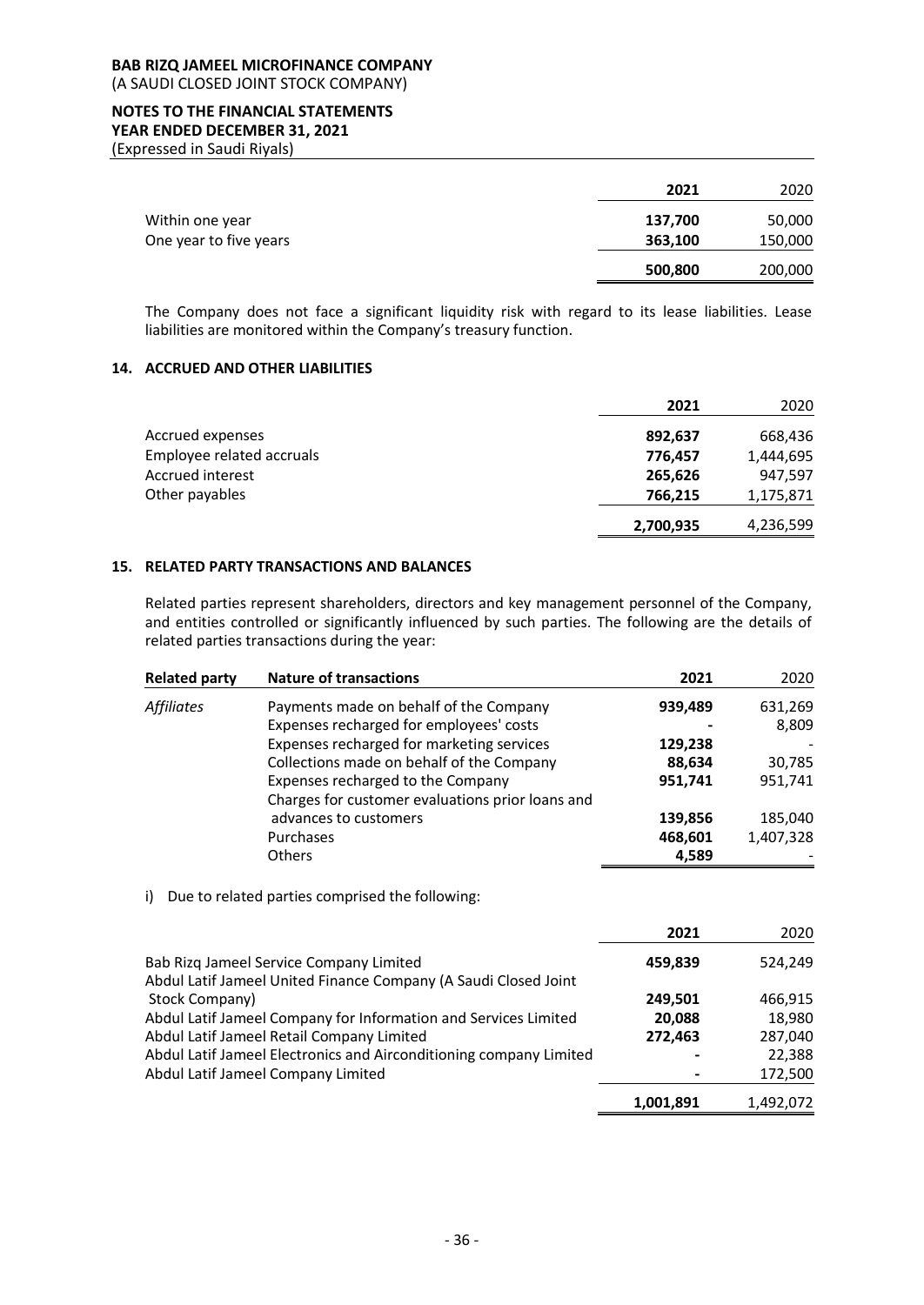(A SAUDI CLOSED JOINT STOCK COMPANY)

#### **NOTES TO THE FINANCIAL STATEMENTS YEAR ENDED DECEMBER 31, 2021** (Expressed in Saudi Riyals)

ii) The total amount of compensation to key management personnel during the year is as follows:

| 2021      | 2020      |
|-----------|-----------|
| 1,322,465 | 1,470,412 |
| 1,023,000 | 755,166   |
| 241.735   | 446,220   |
| 2,587,200 | 2,671,798 |
|           |           |

The key management personnel include members of the Board, Board related committees (Risk and Audit Committee etc) and executive management.

# **16. ZAKAT PAYABLE**

The principal elements of the zakat base are as follows:

|                                | 2021        | 2020        |
|--------------------------------|-------------|-------------|
| Non-current assets             | 123.138.495 | 114.173.166 |
| Non-current liabilities        | 86,409,878  | 90.918.986  |
| Opening equity                 | 83,516,726  | 91.361.335  |
| Net profit/(loss) before zakat | 5,969,971   | (6,642,678) |

Some of these amounts have been adjusted in arriving at the zakat charge for the year.

The movement in zakat payable was as follows:

|                                     | 2021       | 2020       |
|-------------------------------------|------------|------------|
| January 1,                          | 210,676    | 191.409    |
| Charge for the current year         | 843,202    | 210,676    |
| Under /(over) charge for prior year | (7,740)    | 19,789     |
| December 31,                        | (202, 936) | (211, 198) |
|                                     | 843.202    | 210,676    |

# **Status of zakat assessments**

The Company has submitted zakat declarations for the period from April 4, 2017 to December 31, 2017 and years ended December 31, 2019 and December 31, 2020, which are being reviewed by Zakat, Tax and Customs Authority (ZATCA). The ZATCA has raised an assessment for the year ended December 31, 2018 claiming additional zakat of SR 2.4 million. The Company submitted the objection against the assessment which the ZATCA has accepted and the case was closed on June 11, 2020. The Company has a 'No Objection Letter' valid to April 30, 2022.

#### **17. SELLING AND MARKETING EXPENSES**

|                                                  | 2021      | 2020      |
|--------------------------------------------------|-----------|-----------|
| Salaries and related costs                       | 3,753,259 | 3,866,561 |
| Contribution to defined contribution plan (GOSI) | 290,005   | 199,183   |
| Advertising and marketing                        | 196,260   | 386,134   |
| Rent (note 7)                                    | 87,870    | 82,378    |
| Depreciation of right-of-use asset (note 7)      | 243,089   | 198,031   |
| Depreciation (note 6)                            | 126,249   | 108,095   |
| Amortization (note 5)                            | 534,708   | 414,657   |
| <b>Utilities</b>                                 | 229,899   | 255,738   |
| Other                                            | 642,583   | 420,987   |
|                                                  | 6,103,922 | 5,931,764 |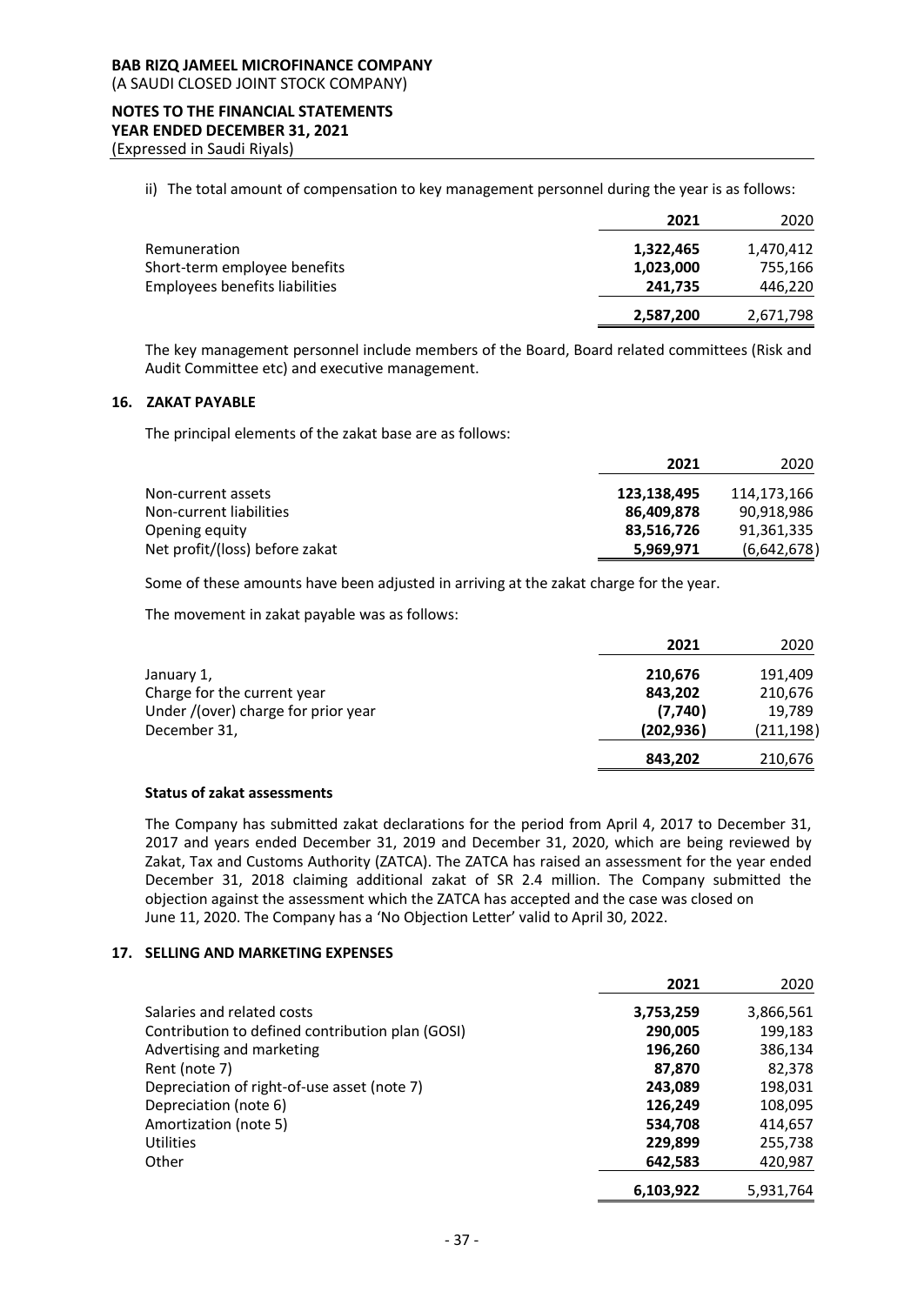(A SAUDI CLOSED JOINT STOCK COMPANY)

# **NOTES TO THE FINANCIAL STATEMENTS YEAR ENDED DECEMBER 31, 2021**

(Expressed in Saudi Riyals)

#### **18. GENERAL AND ADMINISTRATIVE EXPENSES**

|                                                  | 2021      | 2020      |
|--------------------------------------------------|-----------|-----------|
| Salaries and related costs                       | 4,476,645 | 3,880,327 |
| Contribution to defined contribution plan (GOSI) | 206,514   | 147,454   |
| Professional fees                                | 933,845   | 882,352   |
| Expenses recharged for shared services (note 15) | 951,741   | 951,741   |
| Depreciation (note 6)                            | 57,275    | 29,863    |
| Travel                                           | 48,076    | 59,296    |
| Repair and maintenance                           | 313,134   | 69,849    |
| License cost                                     | 10,166    | 7,103     |
| <b>Others</b>                                    | 767,676   | 301,209   |
|                                                  | 7,765,072 | 6,329,194 |

#### **19. EARNING PER SHARE**

Basic earnings per share is calculated by dividing the earnings for the period by the weighted average number of ordinary shares outstanding during the year ended December 31, 2021 and 2020.

There has been no dilutive effect on the weighted average number of shares during the year ended December 31, 2021 and 2020. The basic earning per share are calculated as follows:

|                                                          | 2021       | 2020        |
|----------------------------------------------------------|------------|-------------|
| Net profit/(loss) for the year                           | 5,134,509  | (6,873,143) |
| Weighted average number of ordinary shares               | 10,000,000 | 10,000,000  |
| Basic and diluted profit/(loss) per share (SR per share) | 0.51       | (0.69)      |

#### **20. SEGMENT REPORTING**

A segment is a distinguishable component of the Company that is engaged either in providing products or services (a business segment) or in providing products or services within a particular economic environment (a geographic segment), which is subject to risks and rewards that are different from those of other segments.

The Company carries out its activities entirely in the Kingdom of Saudi Arabia and is only engaged in microfinance activities as a result, the operations of the Company have been considered as one segment.

# **21. FINANCIAL RISK MANAGEMENT**

The Company's activities expose it to a variety of financial risks: market risk (including currency risk, fair value and cash flow interest rate risks and price risk), credit risk and liquidity risk. Risk management is carried out by senior management under policies approved by those charged with governance ("TCWG"). Senior management identifies, evaluates and hedges financial risks in close co-operation with the Company's operating units. The Company's Treasury function advises on the financial risks and the appropriate financial risk governance framework based on approved policies for managing each of these risks, which are summarized below.

TCWG has overall responsibility for establishment and oversight of the Company's risk management framework. The executive management team is responsible for developing and monitoring the Company's risk management policies. The team regularly meets and any changes and compliance issues are reported to TCWG.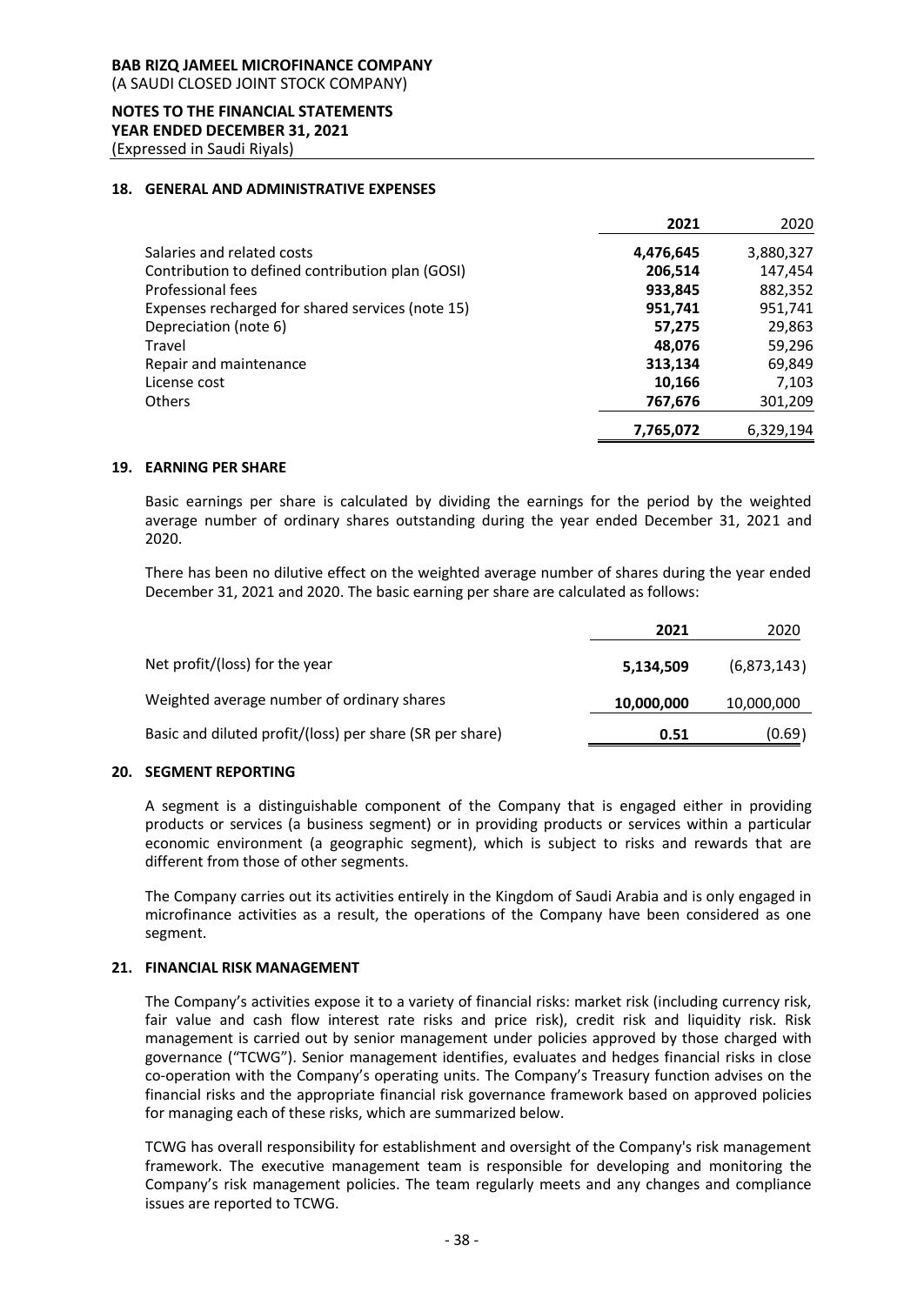Risk management systems are reviewed regularly by the executive management team to reflect changes in market conditions and the Company's activities. The Company, through its training and management standards and procedures, aims to develop a disciplined and constructive control environment in which all employees understand their roles and obligations.

Financial instruments carried on the statement of financial position include loans and advances to customers, cash and cash equivalents, advances to employees, borrowings, payable to SAMA, due to related parties and lease liabilities. The particular recognition methods adopted are disclosed in the individual policy statements associated with each item.

Financial asset and liability is offset and net amounts reported in the financial statements, when the Company has a legally enforceable right to set off the recognized amounts and intends either to settle on a net basis, or to realize the asset and liability simultaneously.

# *Market risk*

Market risk is the risk that the fair value or future cash flows of a financial instrument will fluctuate because of changes in market prices. Market risk comprises three types of risk: interest rate risk, currency risk and other price risk such as equity price risk and commodity risk.

#### **i) Interest rate risk**

Interest rate risk is the risk that the fair value or future cash flows of a financial instrument will fluctuate because of changes in market interest rates. The Company is exposed to interest rate cash flow risk on its short-term deposits. The range of effective interest rate on short-term deposits is 0.7% to 1.05% (2020: 0.6% to 1.35%).

The Company is also exposed to interest rate risk because the Company has borrowed funds at floating interest rates. With all other variables held constant, the Company's annual profit is affected through the impact on floating rate borrowing, as follows:

|                                         | Effect on<br>profit |
|-----------------------------------------|---------------------|
| December 31, 2021<br>$-0.1%$<br>$+0.1%$ | 45,313<br>(45, 313) |
| December 31, 2020<br>$-0.1%$<br>$+0.1%$ | 44,457<br>(44, 457) |

Interest rate sensitivity of assets and liabilities is as follows:

The Company manages exposure to the effects of various risks associated with fluctuations in the prevailing levels of market interest rates on its financial position and cash flows. The table below summarizes the Company's exposure to interest rate risks. Included are the Company's assets and liabilities at carrying amounts, categorized by the earlier of contractual re-pricing or maturity dates. The Company is exposed to interest rate risk as a result of mismatches or gaps in the amounts of assets and liabilities that mature or re-price in a given period. The Company manages this risk by matching the re-pricing of assets and liabilities through risk management strategies.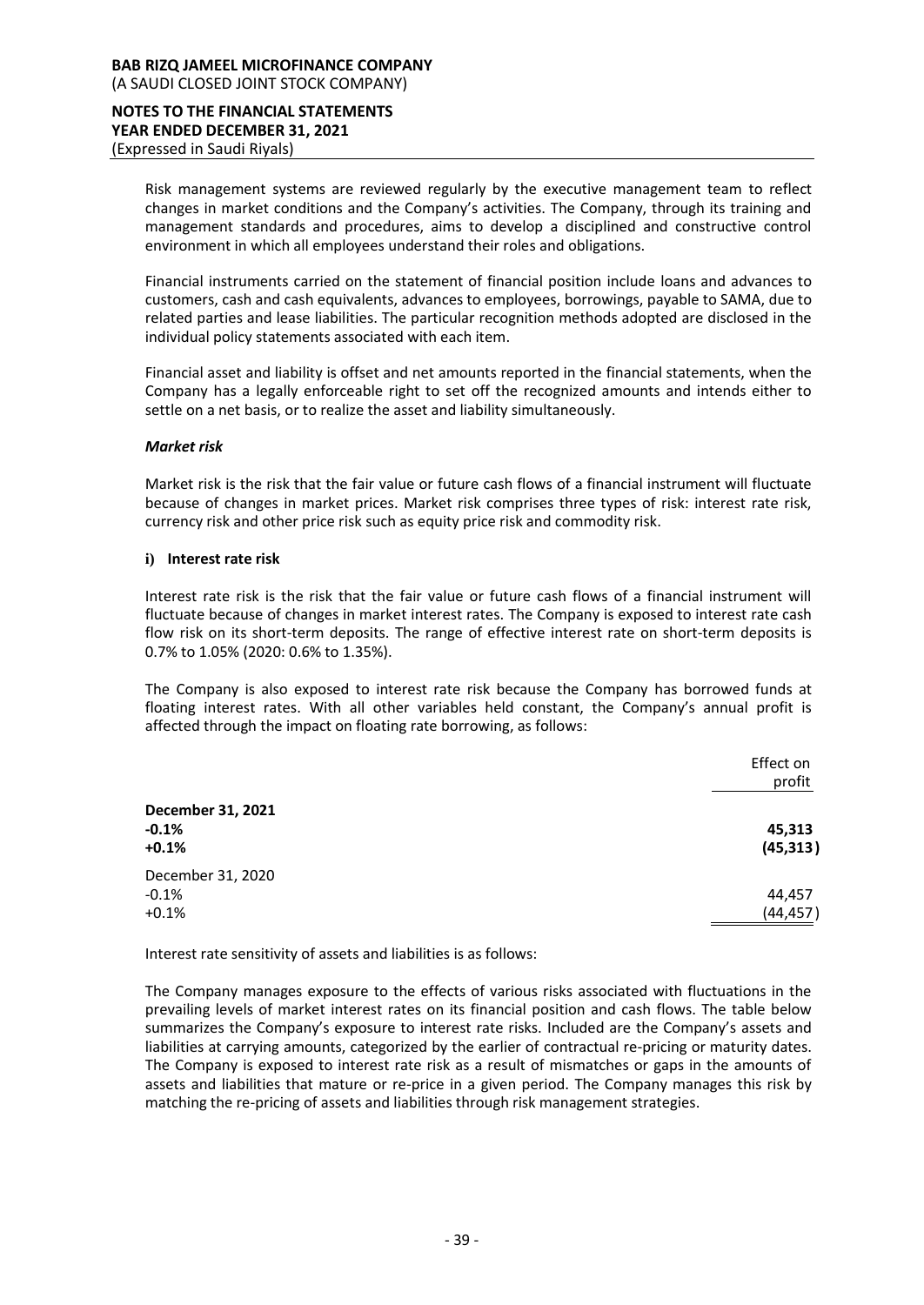(A SAUDI CLOSED JOINT STOCK COMPANY)

# **NOTES TO THE FINANCIAL STATEMENTS**

**YEAR ENDED DECEMBER 31, 2021** (Expressed in Saudi Riyals)

|                                          | <b>Interest bearing</b> |              |                | Non-interest<br>bearing |              |
|------------------------------------------|-------------------------|--------------|----------------|-------------------------|--------------|
| December 31 2021                         | Within 1 year           | 1 to 5 years | Over 5 years   |                         | <b>Total</b> |
| <b>Assets</b>                            |                         |              |                |                         |              |
| Intangible assets                        |                         |              |                | 778,462                 | 778,462      |
| Property and equipment                   |                         |              |                | 278,561                 | 278,561      |
| Right-of-use assets                      |                         |              |                | 536,458                 | 536,458      |
| Loans and advances to customers, net     | 58,046,009              | 120,354,007  |                |                         | 178,400,016  |
| Advances, prepayments and other assets   |                         |              |                | 3,502,130               | 3,502,130    |
| Cash and cash equivalents                | 20,000,000              |              |                | 15,453,486              | 35,453,486   |
| <b>Total Assets</b>                      | 78,046,009              | 120,354,007  | $\blacksquare$ | 20,549,097              | 218,949,113  |
| <b>Liabilities</b>                       |                         |              |                |                         |              |
| <b>Borrowings</b>                        | 16,023,549              | 49,443,667   |                |                         | 65,467,216   |
| Payable to Saudi Central Bank            |                         |              |                | 53,536,961              | 53,536,961   |
| Employees benefits liabilities           |                         |              |                | 5,760,653               | 5,760,653    |
| Deferred income - government grant       |                         |              |                | 840,453                 | 840,453      |
| Lease liabilities                        |                         |              |                | 470,593                 | 470,593      |
| Due to related parties                   |                         |              |                | 1,001,891               | 1,001,891    |
| Zakat payable                            |                         |              |                | 843,202                 | 843,202      |
| Accrued and other liabilities            |                         |              |                | 2,700,935               | 2,700,935    |
| <b>Total liabilities</b>                 | 16,023,549              | 49,443,667   |                | 65,154,688              | 130,621,904  |
| Cumulative interest rate sensitivity gap | 62,022,460              | 70,910,340   |                | (44, 605, 591)          | 88,327,209   |

|                                          |               |                  |              | Non-interest   |             |
|------------------------------------------|---------------|------------------|--------------|----------------|-------------|
|                                          |               | Interest bearing |              | bearing        |             |
| December 31 2020                         | Within 1 year | 1 to 5 years     | Over 5 years |                | Total       |
| Assets                                   |               |                  |              |                |             |
| Intangible assets                        |               |                  |              | 814,592        | 814,592     |
| Property and equipment                   |               |                  |              | 226,108        | 226,108     |
| Right-of-use assets                      |               |                  |              | 253,031        | 253,031     |
| Loans and advances to customers, net     | 50,160,701    | 111,701,691      |              |                | 161,862,392 |
| Advances, prepayments and other assets   |               |                  |              | 2,871,440      | 2,871,440   |
| Cash and cash equivalents                | 30,000,000    |                  |              | 14,569,462     | 44,569,462  |
| <b>Total Assets</b>                      | 80,160,701    | 111,701,691      |              | 18,734,633     | 210,597,025 |
| Liabilities                              |               |                  |              |                |             |
| <b>Borrowings</b>                        | 2,500,000     | 47,500,000       |              |                | 50,000,000  |
| Payable to Saudi Central Bank            |               |                  |              | 65,617,962     | 65,617,962  |
| Employees benefits liabilities           |               |                  |              | 4,756,212      | 4,756,212   |
| Deferred income - government grant       |               |                  |              | 584,232        | 584,232     |
| Lease liabilities                        |               |                  |              | 182,546        | 182,546     |
| Due to related parties                   |               |                  |              | 1,492,072      | 1,492,072   |
| Zakat payable                            |               |                  |              | 210,676        | 210,676     |
| Accrued and other liabilities            |               |                  |              | 4,236,599      | 4,236,599   |
| <b>Total liabilities</b>                 | 2,500,000     | 47,500,000       |              | 77,080,299     | 127,080,299 |
| Cumulative interest rate sensitivity gap | 77,660,701    | 64,201,691       |              | (58, 345, 666) | 83,516,726  |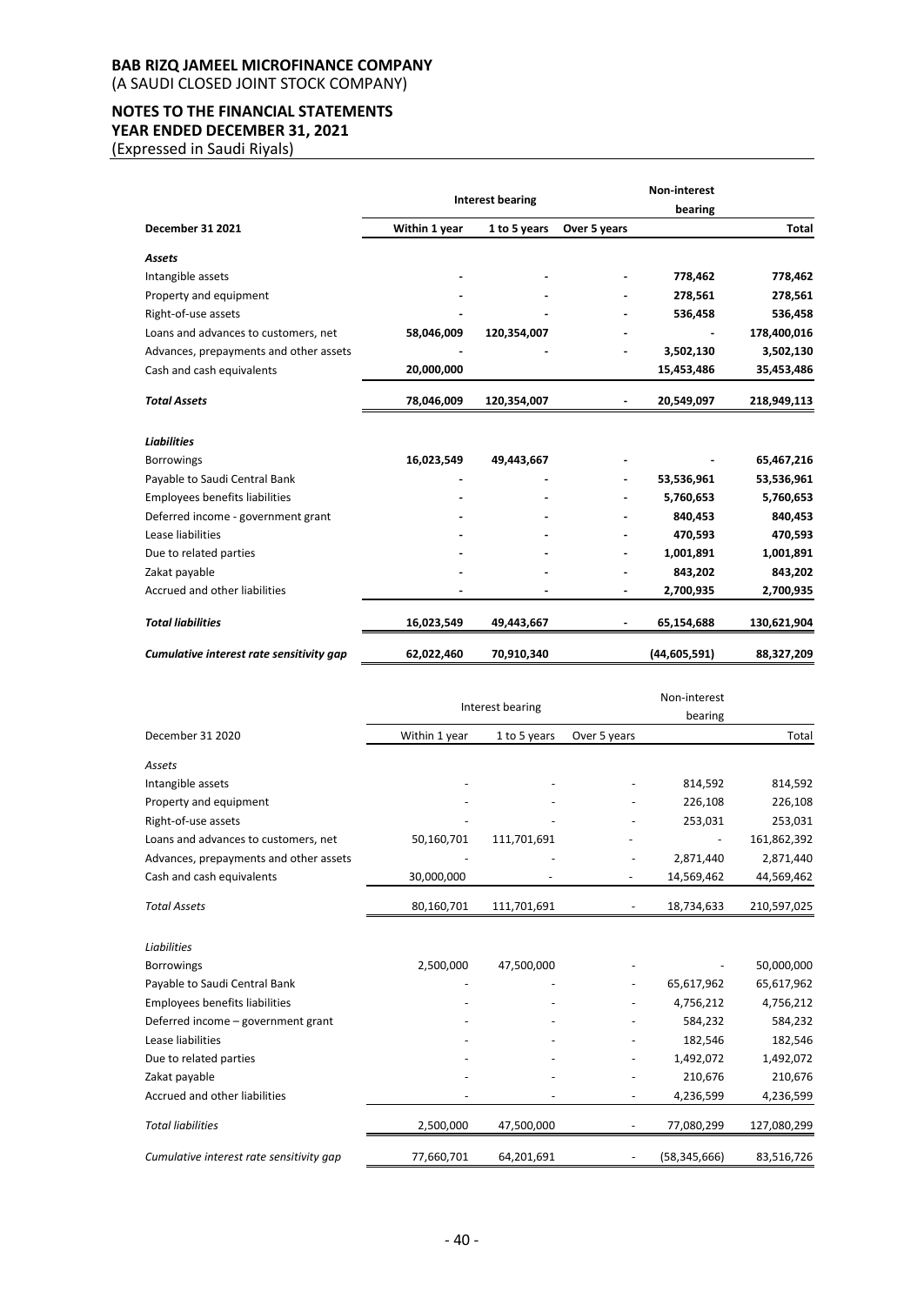The effective interest rate (effective yield) of a monetary financial instrument is the rate that, when used in a present value calculation, results in the carrying amount of the instrument. The rate is a historical rate for a fixed rate instrument carried at amortized cost and a current market rate for a floating rate instrument or an instrument carried at fair value.

# **ii) Currency risk**

Currency risk arises from the possibility that changes in foreign exchange rates will affect the value of the financial assets and liabilities denominated in foreign currencies, in case the Company does not hedge its currency exposure by means of hedging instruments. All of the financing transaction of the Company are made in Saudi Riyals. As the Company did not undertake significant transactions in currencies other than Saudi Riyal, during the year, the Company was not exposed to any significant currency risk.

#### **iii) Other price risk**

Other price risk is the risk that the fair value or future cash flows of a financial instrument will fluctuate because of changes in market prices (other than those arising from currency risk or interest rate risk). The Company is not exposed to other price risk such as equity risk and commodity risk as the Company is neither involved in investment in trading securities nor the commodities.

# **Credit risk and concentration of credit risk**

Credit risk is the risk that a counterparty will not meet its obligations under a financial instrument or customer contract, leading to a financial loss. The Company is exposed to credit risk on cash and cash equivalents, loans and advances to customers and advances to employees. The Company has established procedures to manage credit exposure including, credit approvals, credit limits, collateral and guarantee requirements. These procedures are based on the Company's internal guidelines. The Company's risk committee manages the overall credit risk strategy.

Concentration of credit risk indicates the relative sensitivity of the Company's performance to developments affecting a particular segment of customers.

The Company manages concentration of credit risk exposure through diversification of its loan and advances to customers portfolio to different segments and loan products. Additionally, the Company mitigates its credit risk through evaluation of credit worthiness and by obtaining guarantees by a third party with fixed periodic cashflows. For each type of loan product, the maximum credit limits are defined. An allowance for credit losses is maintained at a level which, in the judgment of management, is adequate to provide for impairment losses on delinquent receivables.

The carrying amount of financial assets recorded in the financial statements, which is net of impairment losses, represents the Company's maximum exposure to credit risk without taking account of the value of any collateral obtained.

#### **Credit quality analysis**

The following tables set out information about the credit quality of loans and advances to customers measured at amortized cost as of the dates mentioned.

#### **Exposure at default**

|                   |              | Lifetime ECL<br>not credit | Lifetime ECL<br>credit |             |
|-------------------|--------------|----------------------------|------------------------|-------------|
|                   | 12 month ECL | impaired                   | impaired               | Total       |
| December 31, 2021 | 172,323,838  | 5,986,646                  | 3.352.100              | 181.662.584 |
| December 31, 2020 | 164,150,073  | 935,989                    | 1.514.125              | 166,600,187 |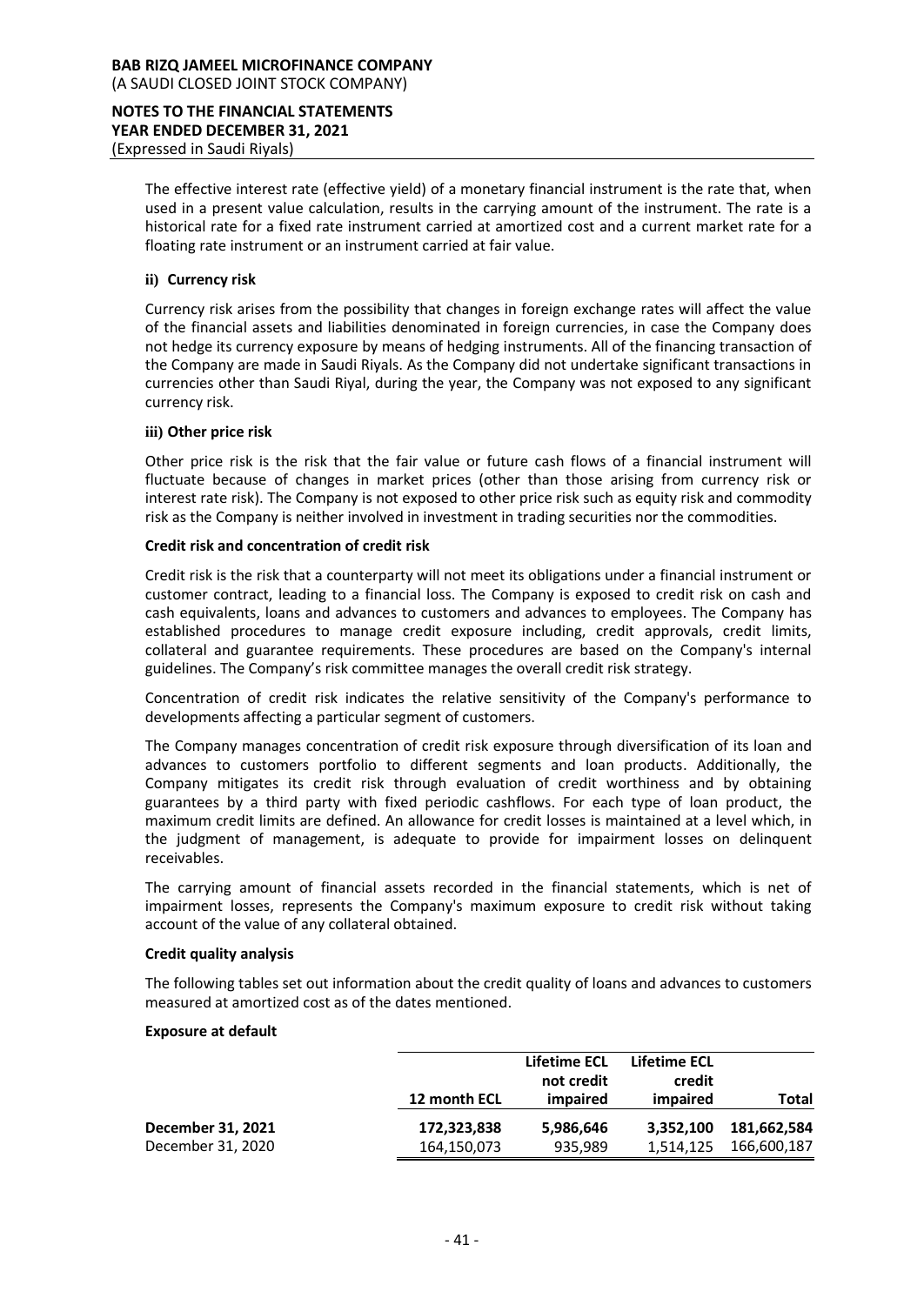# **NOTES TO THE FINANCIAL STATEMENTS YEAR ENDED DECEMBER 31, 2021** (Expressed in Saudi Riyals)

#### **Expected credit loss**

|                   |           | Lifetime ECL not<br>12 month ECL credit impaired | Lifetime ECL<br>credit<br>impaired | Total     |
|-------------------|-----------|--------------------------------------------------|------------------------------------|-----------|
| December 31, 2021 | 2,388,889 | 161,310                                          | 712.369                            | 3,262,568 |
| December 31, 2020 | 4,108,691 | 13,058                                           | 616,046                            | 4,737,795 |

*a) Amounts arising from ECL - Significant increase in credit risk (SICR)*

When determining whether the risk of default on a financial instrument has increased significantly since initial recognition, the Company considers reasonable and supportable information that is relevant and available without undue cost or effort.

This includes both quantitative and qualitative information and analysis, based on the Company's historical experience and expert credit assessment and including forward-looking information. The objective of the assessment is to identify whether a significant increase in credit risk has occurred for an exposure by comparing:

- the remaining lifetime probability of default (PD) as at the reporting date; with
- the remaining lifetime PD for this point in time that was estimated at the time of initial recognition of the exposure (adjusted where relevant for changes in prepayment expectations).

The Company groups its loans and advances to customers into Stage 1, Stage 2, Stage 3 as described below:

Stage 1: When loans and advances to customers are first recognized, the Company recognizes an allowance based on 12 months ECLs. Stage 1 loans and advances to customers also include loans and advances to customers where the credit risk has improved, and the balance has been reclassified from Stage 2.

Stage 2: When a loan and advance to customers has shown a significant increase in credit risk since origination, the Company records an allowance for the Lifetime ECL. Stage 2 loans and advances to customers also include loans and advances to customers, where the credit risk has improved, and the loans and advances to customers has been reclassified from Stage 3.

Stage 3: Loans and advances to customers considered credit impaired. The Company records an allowance for the Lifetime ECL.

# **Credit risk grades**

The Company allocates each exposure to a credit risk grade based on a variety of data that is determined to be predictive of the risk of default and applying experienced credit judgment. Credit risk grades are defined using qualitative and quantitative factors that are indicative of risk of default. These factors vary depending on the nature of the exposure and the type of borrower.

Credit risk grades are defined and calibrated such that the risk of default occurring increases exponentially as the credit risk deteriorates so, for example, the difference in risk of default between credit risk grades 1 and 2 is smaller than the difference between credit risk grades 2 and 3.

Each exposure is allocated to a credit risk grade at initial recognition based on available information about the borrower. Exposures are subject to ongoing monitoring, which may result in an exposure being moved to a different credit risk grade.

*b) Generating the term structure of PD*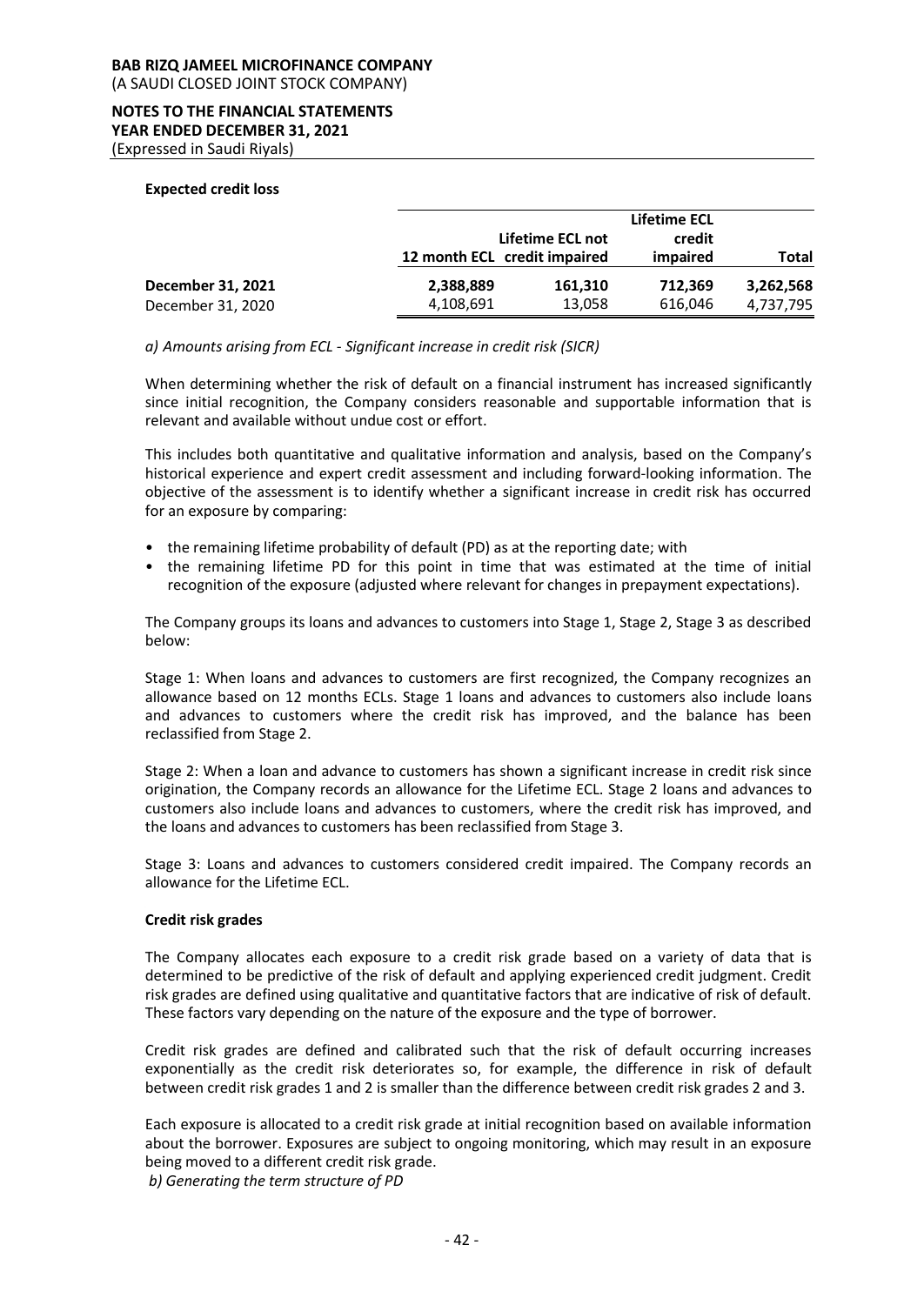Credit risk grades are a primary input into the determination of the term structure of PD for exposures. The Company collects performance and default information about its credit risk exposures analyzed by type of product and borrower as well as by credit risk grading. For some portfolios, information obtained from external credit reference agencies is also used.

The Company employs statistical models to analyze the data collected and generate estimates of the remaining lifetime PD of exposures and how these are expected to change as a result of the passage of time. Due to lack of sufficient period data of the newly formed Company, the data employed related a similar affiliate of the Company.

This analysis includes the identification and calibration of relationships between changes in default rates and macroeconomic factors include loan growth, oil prices, GDP annual growth rate and consumer spending etc. For exposures to specific industries and/or regions, the analysis may extend to relevant commodity and/or real estate prices.

Based on external actual and forecast information, the Company formulates a 'base case' view of the future direction of relevant economic variables as well as a representative range of other possible forecast scenarios (discussion on incorporation of forward-looking information). The Company then uses these forecasts to adjust its estimates of PDs.

# *c) Determining whether credit risk has increased significantly*

The criteria for determining whether credit risk has increased significantly include quantitative changes in PDs and qualitative factors, including a backstop based on delinquency.

The credit risk of a particular exposure is deemed to have increased significantly since initial recognition, which is determined under basis of Company's staging criteria.

Using its expert credit judgment and, where possible, relevant historical experience, the Company may determine that an exposure has undergone a significant increase in credit risk based on particular qualitative indicators that it considers are indicative of such and whose effect may not otherwise be fully reflected in its quantitative analysis on a timely basis.

As a backstop, the Company considers that a significant increase in credit risk occurs no later than when an asset is more than 30 days past due. Days past due are determined by counting the number of days since the earliest elapsed due date in respect of which full payment has not been received. Due dates are determined without considering any grace period that might be available to the borrower.

The Company monitors the effectiveness of the criteria used to identify significant increases in credit risk by regular reviews to confirm that:

- the criteria are capable of identifying significant increases in credit risk before an exposure is in default;
- the criteria do not align with the point in time when an asset becomes 30 days past due; and.
- there is no unwarranted volatility in loss allowance from transfers between 12-month PD (stage 1) and lifetime PD (stage 2).

#### *Consideration due to the Covid-19:*

In response to the impacts of COVID-19, various support programmes have been offered to the customers by the Company on account of SAMA initiatives, such as customers eligible under Deferred Payments Program (refer note 22 for further details). The exercise of the deferment option by a customer, in its own, is not consider by the Company as triggering SICR and as a consequence impact on ECL for those customers were determined based on their existing staging. However, as part of the Company's credit evaluation process especially given the current economic situation due to after effects of lock down, the Company analyzed the financial position of the customers and ability to repay the amounts and in case where indicators of significant deterioration were noted, the customers' credit ratings and accordingly exposure staging were adjusted, where applicable.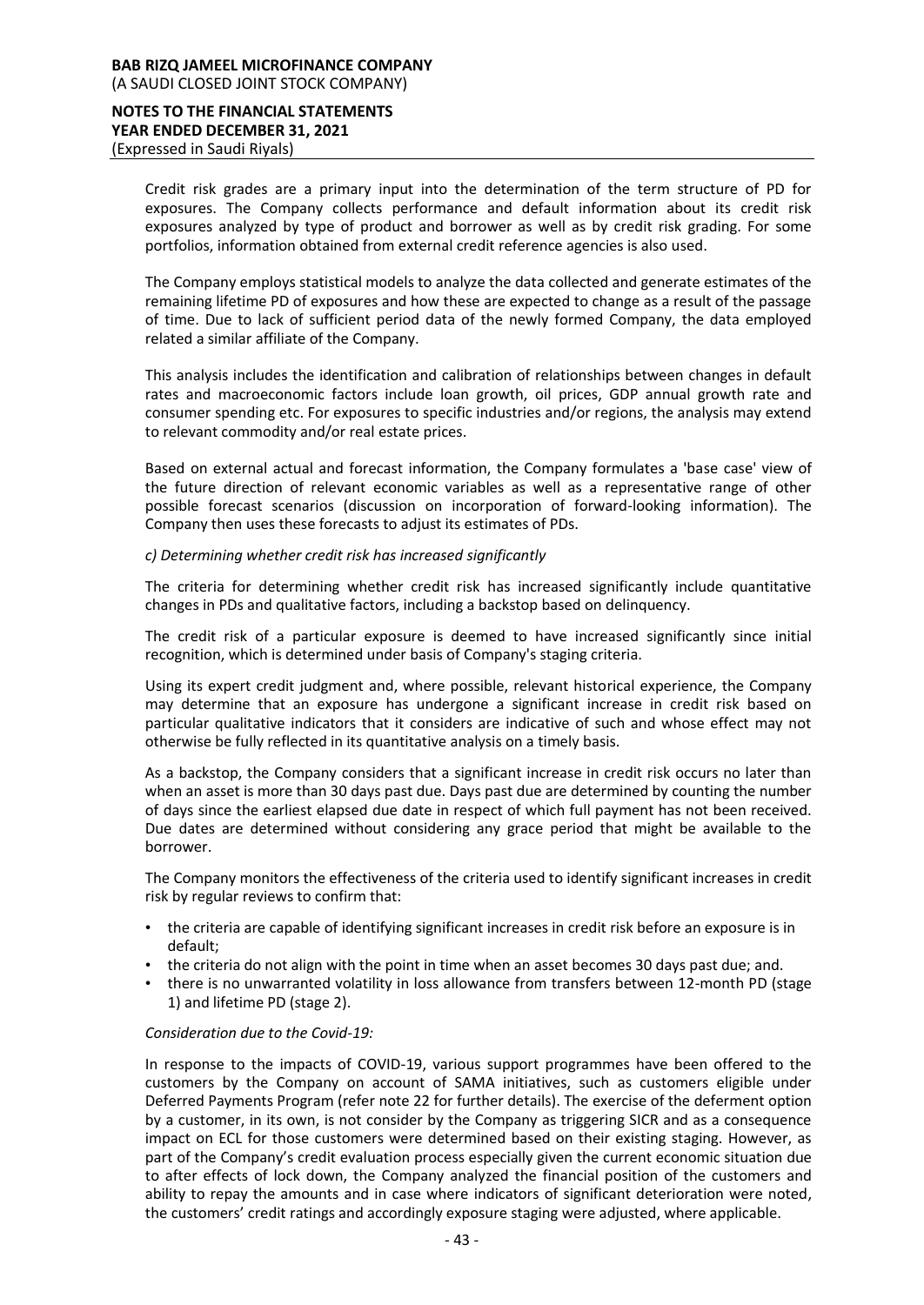In addition to the above SICR criteria, the Company has created a detailed risk profiling, by incorporating new components for the determination of SICR in order to address COVID-19 effects; such as industry risk, pool PDs and prior delinquency behavior. All clients of the Company are treated as part of the retail industry.

No change has been made in the backstop criteria for all types of exposures. No changes of stages occurred for those under SAMA relief program.

#### *d) Modified financial assets*

The contractual terms of a loans and advances to customers may be modified for a number of reasons, including changing market conditions, customer retention and other factors not related to a current or potential credit deterioration of the customer. An existing loans and advances to customers whose terms have been modified may be derecognized and the renegotiated financing and advances recognized as a new loans and advances to customers at fair value in accordance with the accounting policy.

When the terms of a financial asset are modified and the modification does not result in derecognition, the determination of whether the asset's credit risk has increased significantly is completed on the basis of the approved staging criteria.

The Company renegotiates loans and advances to customers in financial difficulties (referred to as 'forbearance activities') to maximize collection opportunities and minimize the risk of default. Under the Company's policy, loans and advances to customers forbearance is granted on a selective basis if the debtor is currently in default on its debt or if there is a high risk of default, there is evidence that the debtor made all reasonable efforts to pay under the original contractual terms and the debtor is expected to be able to meet the revised terms.

Any repayment holidays should not automatically trigger forbearance and migration to Stage 2.

# *e) Definition of 'Default'*

A default is considered to have occurred with regard to a particular obligor when the obligor is past due for 90 days or more on any material credit obligations to the Company including principal instalments, finance cost payments and fees.

The definition of default largely aligns with that applied by the Company for regulatory capital purposes.

#### *f) Incorporation of forward looking information*

The Company incorporates forward-looking information into both its assessment of whether the credit risk of an instrument has increased significantly since its initial recognition and its measurement of ECL. Based on advice from the Company economics department experts and consideration of a variety of external actual and forecast information, the Company formulates a 'base case' view of the future direction of relevant economic variables as well as a representative range of other possible forecast scenarios. This process involves developing two or more additional economic scenarios and considering the relative probabilities of each outcome. External information includes economic data and forecasts published by governmental bodies and monetary authorities in the Kingdom and selected private sector and academic forecasters.

The Company has identified and documented key drivers of credit risk and credit losses for each portfolio of financial instruments and, using an analysis of historical data, has estimated relationships between macro-economic variables and credit risk and credit losses.

There have been no changes to the types of forward looking variables (key economic drivers) used as model inputs in the current year.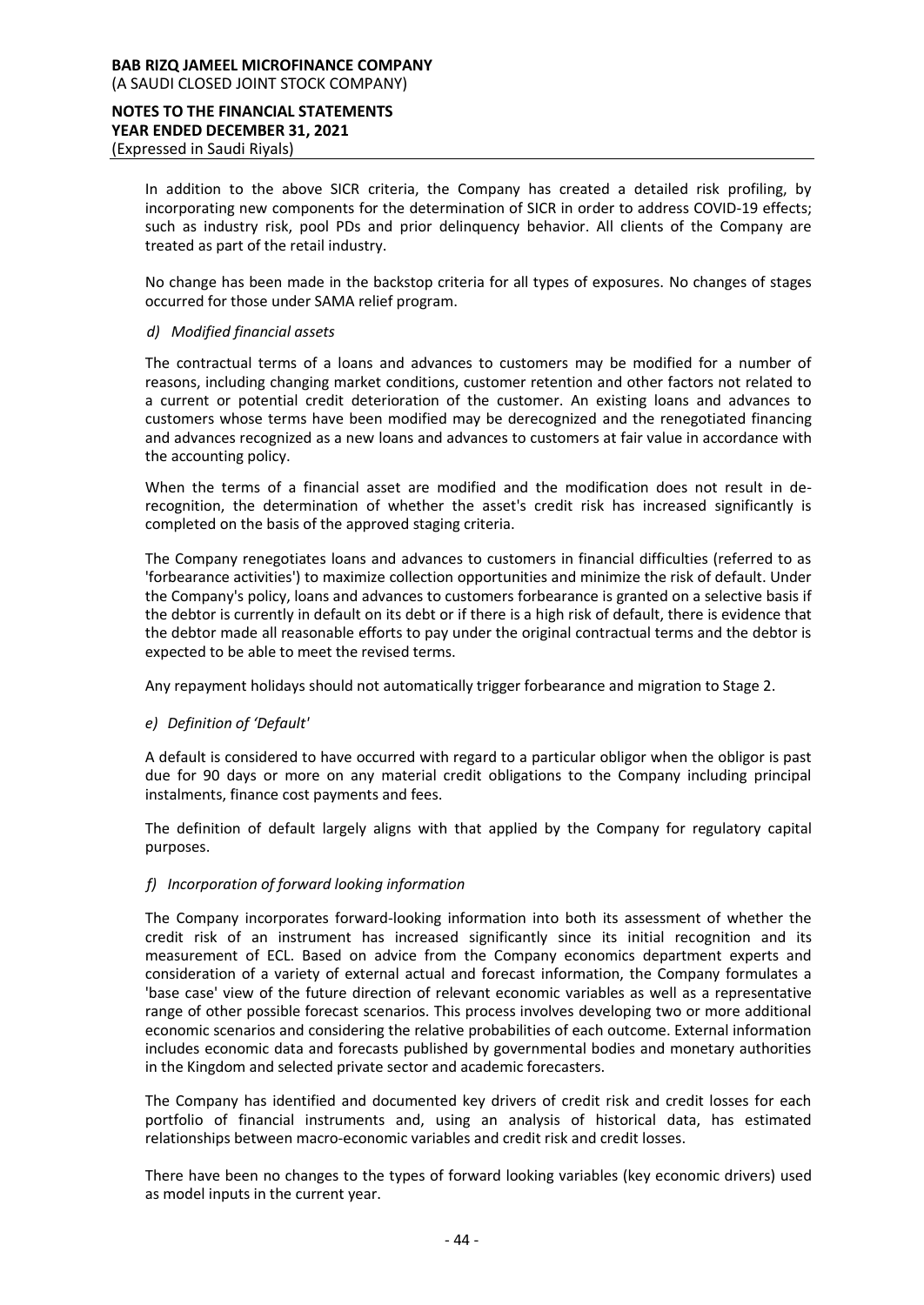#### *g) Measurement of ECL*

The key inputs into the measurement of ECL are the term structure of the following variables:

- probability of default (PD);
- loss given default (LGD);
- exposure at default (EAD)

These parameters are generally derived from internally developed statistical models and other historical data. They are adjusted to reflect forward-looking information as described above.

PD estimates are estimates at a certain date, which are calculated, based on models and assessed using tools tailored to the various categories of counterparties and exposures. These statistical models are based on internally and externally compiled data comprising both quantitative and qualitative factors. Where it is available, market data may also be used to derive the PD for large corporate counterparties. If a counterparty or exposure migrates between ratings classes, then this will lead to a change in the estimate of the associated PD. PDs are estimated considering the contractual maturities of exposures estimated prepayment rates.

LGD is the magnitude of the likely loss if there is a default. The Company estimates LGD parameters based on the history of recovery rates of claims against defaulted counterparties. The LGD models consider the recoveries and costs incurred in the process to arrive at the estimates.

EAD represents the expected exposure in the event of a default. The Company derives the EAD from the current exposure to the counterparty and potential changes to the current amount allowed under the contract including amortization.

The Company measures ECL considering the risk of default over the maximum contractual period (including any borrower's extension options) over which it is exposed to credit risk, even if, for risk management purposes, the Company considers a longer period. The maximum contractual period extends to the date at which the Company has the right to require repayment of a loan or terminate a loan and advances to customers' commitment or guarantee.

#### *Consideration due to COVID-19:*

The uncertainty of the impact of COVID-19 introduces significant estimation uncertainty in relation to the measurement of the Company's allowance for expected credit losses. The changing COVID-19 circumstances and the Government, business and consumer responses could result in significant adjustments to the allowance in future financial years.

Given current economic uncertainties and the judgment applied to factors used in determining the expected default of finance lease and instalment sales in future periods, expected credit losses reported by the Company should be considered as a best estimate within a range of possible estimates.

The PD, EAD and LGD models are subject to the Company's model risk policy that stipulates periodic model monitoring, periodic revalidation and defines approval procedures and authorities according to model materiality.

Due to COVID-19, the Company modified the scenario weights of both PD and LGD models, by increasing the weight of pessimistic scenario. This is in addition to the revision of the SICR criteria as discussed above.

#### *Liquidity risk*

Liquidity risk is the risk that an enterprise will encounter difficulty in raising funds to meet commitments associated with financial instruments. Liquidity risk may result from an inability to sell a financial asset quickly at an amount close to its fair value. Liquidity risk is managed by the company through its treasury department by monitoring the maturity profile of the Company's financial instruments to ensure that adequate liquidity is maintained or made available, as necessary to the Company.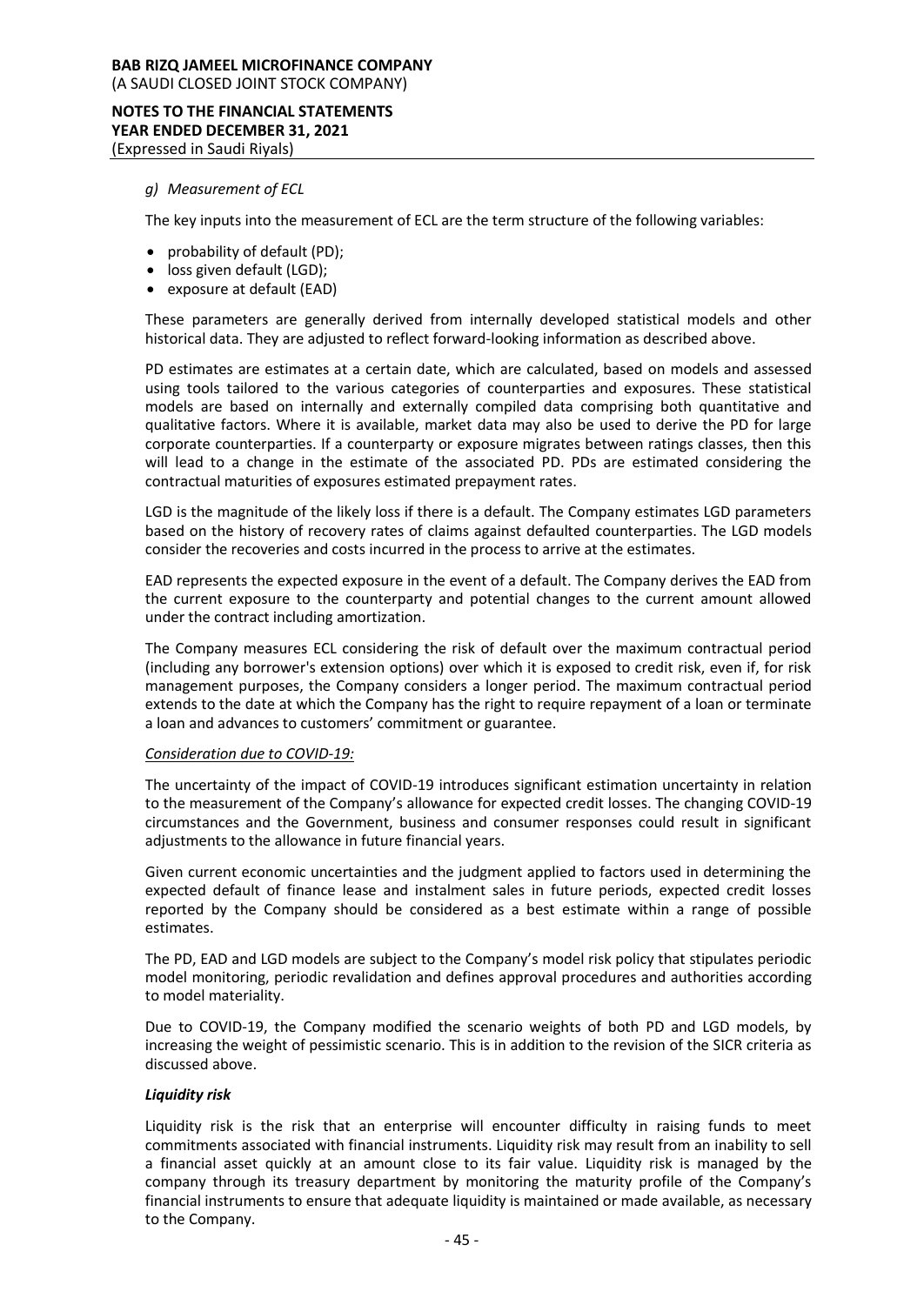The Company's financial liabilities primarily consist of due to related parties, borrowings, payable to SAMA and lease liabilities. A portion of these financial liabilities are expected to be settled within 12 months from the reporting date and the Company expects to have adequate liquid funds to do so.

#### **Maturity analysis of assets and liabilities as per management estimation**

The table below shows an analysis of assets and liabilities, analyzed according to when they are expected to be recovered or settled.

|                                      | <b>Fixed maturity</b> |                |                          | No fixed                 |             |
|--------------------------------------|-----------------------|----------------|--------------------------|--------------------------|-------------|
|                                      |                       |                |                          | maturity                 |             |
| December 31, 2021                    | Within 1 year         | 1 to 5 years   | Over 5 years             |                          | Total       |
| <b>Assets</b>                        |                       |                |                          |                          |             |
| Loans and advances to customers, net | 58,046,009            | 120,354,007    |                          |                          | 178,400,016 |
| Advances to employees                | 849,033               | 1,191,007      |                          |                          | 2,040,040   |
| Cash and cash equivalents            | 35,453,486            |                |                          |                          | 35,453,486  |
| <b>Total assets</b>                  | 94,348,528            | 121,545,014    |                          |                          | 215,893,542 |
| <b>Liabilities</b>                   |                       |                |                          |                          |             |
| <b>Borrowings</b>                    | 16,023,549            | 49,443,667     |                          |                          | 65,467,216  |
| Payable to Saudi Central Bank        | 22,976,820            | 30,560,141     |                          |                          | 53,536,961  |
| Lease liabilities                    | 118,281               | 352,312        |                          |                          | 470,593     |
| Due to related parties               | 1,001,891             |                |                          |                          | 1,001,891   |
| <b>Total liabilities</b>             | 40,120,541            | 80,356,120     |                          |                          | 120,476,661 |
| Liquidity gap arising from financial |                       |                |                          |                          |             |
| instruments                          | 54,227,987            | 41,188,894     |                          |                          | 95,416,881  |
|                                      |                       | Fixed maturity |                          | No fixed<br>maturity     |             |
| December 31, 2020                    | Within 1 year         | 1 to 5 years   | Over 5 years             |                          | Total       |
| Assets                               |                       |                |                          |                          |             |
| Loans and advances to customers, net | 50,160,701            | 111,701,691    |                          |                          | 161,862,392 |
| Advances to employees                | 760,051               | 1,177,744      |                          |                          | 1,937,795   |
| Cash and cash equivalents            | 44,569,462            |                |                          |                          | 44,569,462  |
| <b>Total assets</b>                  | 95,490,214            | 112,879,435    |                          |                          | 208,369,649 |
| Liabilities                          |                       |                |                          |                          |             |
| <b>Borrowings</b>                    | 2,500,000             | 47,500,000     |                          |                          | 50,000,000  |
| Payable to Saudi Central Bank        | 27,290,161            | 38,327,801     |                          |                          | 65,617,962  |
| Lease liabilities                    | 44,132                | 138,414        |                          |                          | 182,546     |
| Due to related parties               | 1,492,072             |                |                          |                          | 1,492,072   |
| <b>Total liabilities</b>             | 31,326,365            | 85,966,215     | $\overline{\phantom{a}}$ | $\overline{\phantom{a}}$ | 117,292,580 |
| Liquidity gap arising from financial |                       |                |                          |                          |             |
| instruments                          | 64,163,849            | 26,913,220     |                          |                          | 91,077,069  |

#### **Capital management**

The Company's capital management objectives are to ensure the Company's ability to continue as a going concern and to provide adequate return to its shareholders through the optimization of the capital structure. The Company manages the capital structure and makes adjustments in the light of changes in economic conditions and risk characteristics of the underlying assets. In order to maintain or adjust the capital structure, the Company may adjust the amount of dividends paid to shareholders, return capital to shareholders or issue new shares. No changes were made in objectives, policies or processes for managing capital during year ended December 31, 2021.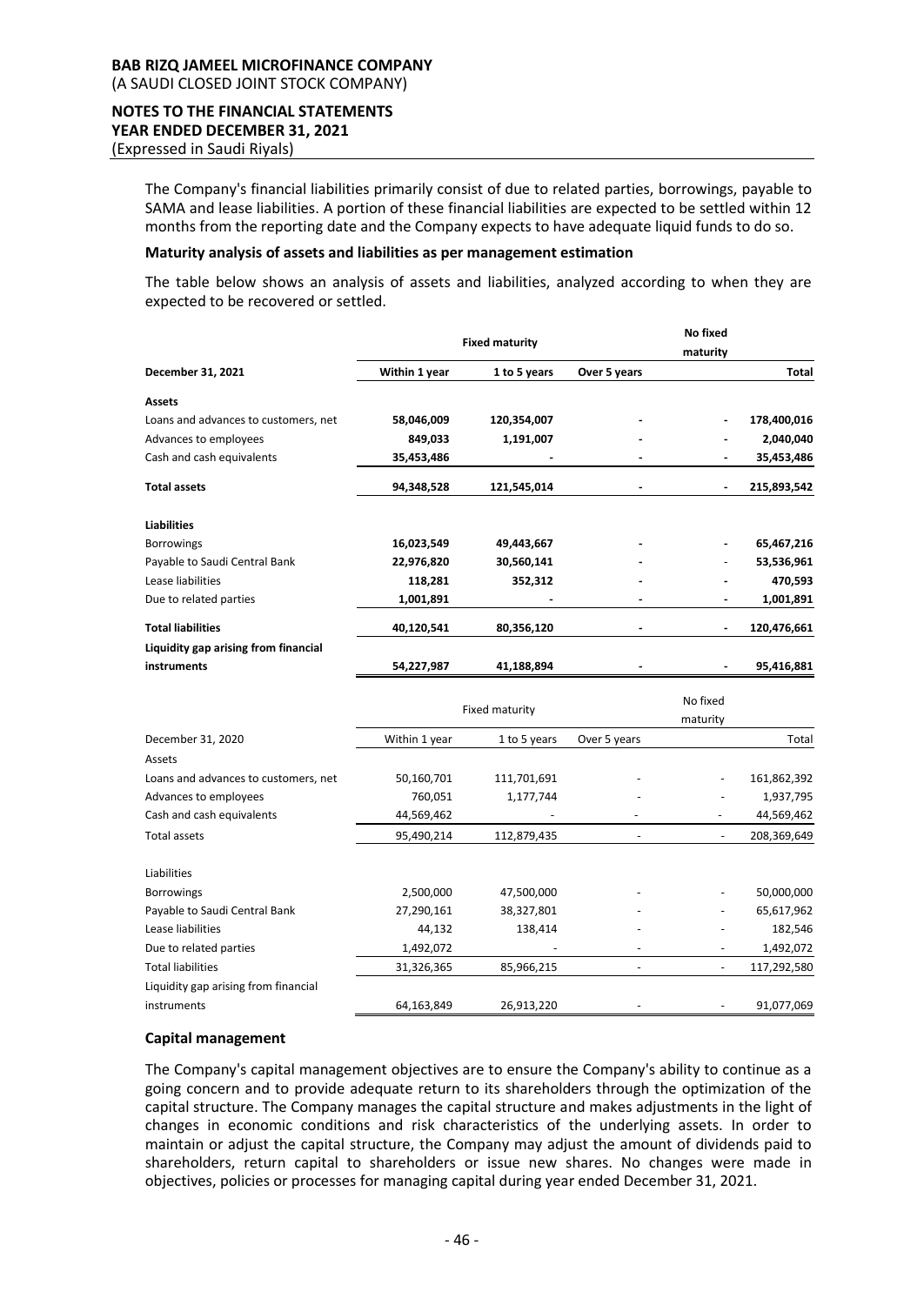The Company monitors aggregate amount of financing offered by the Company on the basis of the regulatory requirements of SAMA that requires Finance Companies engaged in financing other than real estate, to maintain aggregate financing to capital ratio of three times.

|                                                                 | 2021       | 2020       |
|-----------------------------------------------------------------|------------|------------|
| Aggregate financing to capital ratio                            | 2.02 times | 1.94 times |
| (loans and advances to customers (net) divided by total equity) |            |            |

# **22. IMPACT OF COVID-19 ON EXPECTED CREDIT LOSSES ("ECL") AND SAMA PROGRAMS**

The COVID-19 pandemic continues to disrupt global markets as many geographies are experiencing multiple waves of infections despite having previously controlled the outbreak through aggressive precautionary measures. The Government of Kingdom of Saudi Arabia ("the Government") however has managed to successfully control the outbreak to date.

During 2020, the management performed a detailed assessment to ascertain the impact of the pandemic and resultant government and SAMA support measures, such as repayment holidays and other mitigating packages, have had on the financing portfolio.

The Company continues to evaluate the current situation and its impact on key credit, liquidity, operational and solvency ratios and performance indicators in addition to other risk management practices. The evaluation of current situation also take into consideration the impact of the government and SAMA support relief programs.

During the year ended December 31, 2021, the Company has revised certain macroeconomic factors inputs used for the determination of ECL. The Company's ECL model continues to be sensitive to macroeconomic variables and scenario weightings. To the extent that certain effects cannot be fully incorporated into the ECL model calculations at this point in time, management continues to exercise expert credit judgement to estimate ECL by considering reasonable and supportable information not already included in the quantitative models. As with any forecasts, the projections and likelihoods of occurrence are underpinned by significant judgement and uncertainty and therefore, the actual outcomes may be different to those projected. The impact of such uncertain economic environment is judgmental, and the Company will continue to reassess its position and the related impact on a regular basis.

It continues to be challenging to reliably ascertain the specific effects the pandemic and the government and SAMA support measures, such as the repayment holidays and other mitigating packages, will have. The Company has therefore concluded that it is too early for any potential credit impairment to be reflected through the application of the staging criteria and has instead put more emphasis on the macroeconomic model underpinning the PD and LGD determinations. The Company will continue to individually assess significant counterparty exposures as more reliable data becomes available and accordingly determine if any adjustment in the ECL is required in subsequent reporting periods.

#### **SAMA support programs and initiatives**

#### **Private Sector Financing Support Program ("PSFSP")**

In response to COVID-19, SAMA launched the Private Sector Financing Support Program ("PSFSP") in March 2020 to provide the necessary support to the Micro Small and Medium Enterprises ("MSME") as per the definition issued by SAMA via Circular No. 381000064902 dated 16 Jumada II 1438H. The PSFSP mainly encompasses the following programs:

- Deferred payments program ("DPP");
- Funding for lending program;
- Loan guarantee program; and
- Point of sale ("POS") and e-commerce service fee support program.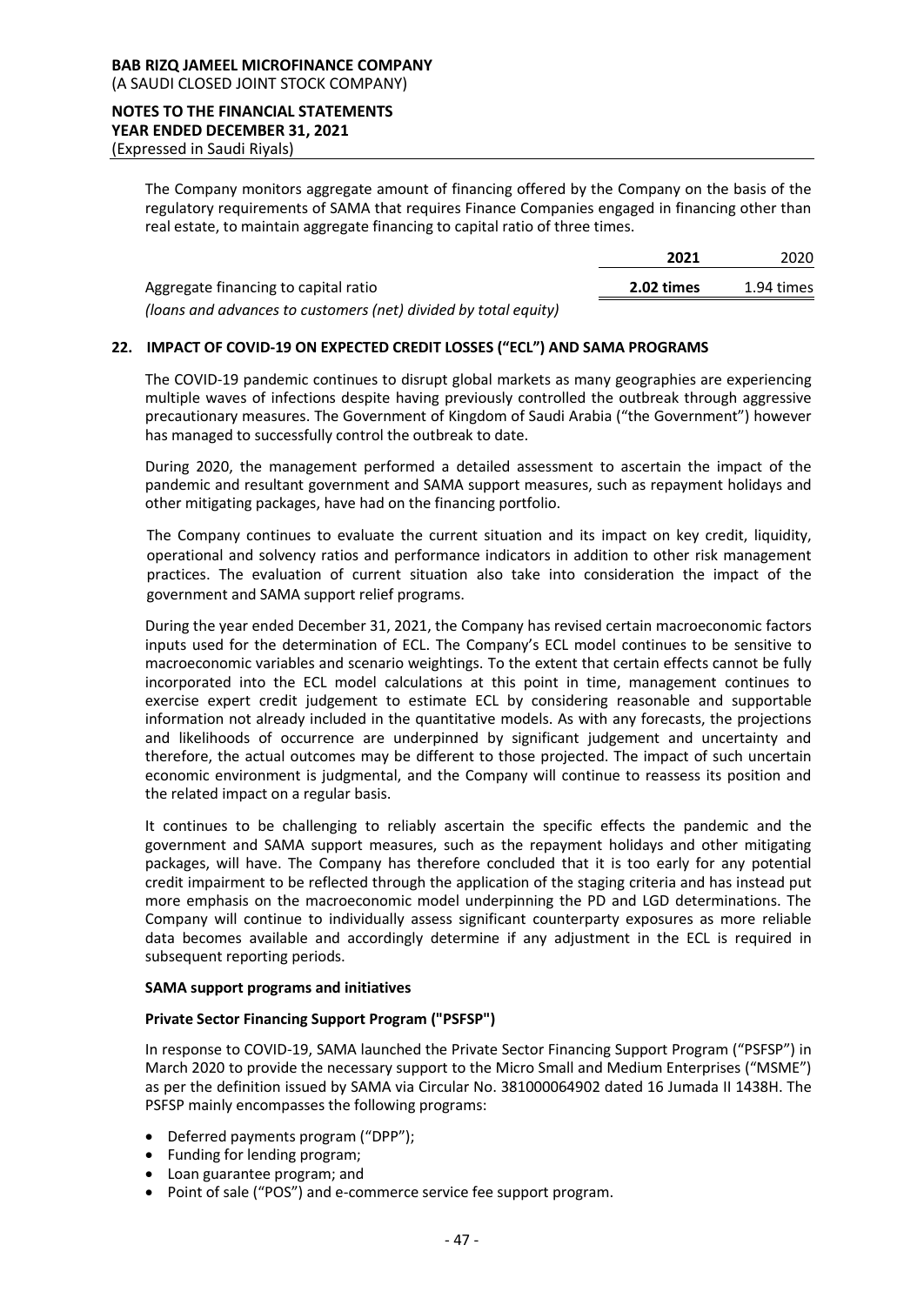#### *Deferred payments program*

As part of the deferred payments program launched by SAMA in March 2020 and with further extensions to the program till March 2022 announced subsequently, the Company deferred payments on lending facilities to all eligible MSMEs as follows:

|                              | Instalment deferred | Cost of deferral |
|------------------------------|---------------------|------------------|
| April 2020 - September 2020  | 38.26 million       | 5.81 million     |
| October 2020 - December 2020 | 7.75 million        | 2.71 million     |
| January 2021 - March 2021    | 7.74 million        | 1.87 million     |
| April 2021 - June 2021       | 6.97 million        | 1.31 million     |
| July 2021 - September 2021   | 0.67 million        | 0.28 million     |
| October 2021 - December 2021 | 0.54 million        | 0.21 million     |
| January 2022 - March 2022    | 0.53 million        | 0.21 million     |

The payment reliefs were considered as short-term liquidity support to address borrowers' potential cash flow shortages. The Company implemented the payment reliefs by deferring instalments falling and extended the tenure of the applicable loans at no additional costs to the customer.

For the last 3 extensions to DPP i.e. between July 1, 2021 to March 31, 2022, the deferral took place only for those MSMEs that were still affected by the COVID-19 precautionary measures in line with guidance issued by SAMA in this regard. The Company performed an assessment to determine the pool of customers eligible for continued deferment and accordingly deferred the installment falling due from July 1, 2021 to March 31, 2022 and extended the tenure of the applicable loans at no additional costs to the customer.

The accounting impact of these deferrals in terms of the credit facilities has been assessed and is treated as per the requirements of IFRS 9 as modification in terms of arrangement. This has resulted in the Company recognizing a total day 1 modification loss at the time of each deferral of SR 12.39 million and was deducted from the special commission income.

Based on clarification by SAMA, the Company has applied the above programs on MSME and individuals.

The Company generally considered the deferral of payments in hardship arrangements as an indication of a SICR but the deferral of payments under the current COVID-19 support packages have not, in isolation, been treated as an indication of SICR.

#### *SAMA deposit granted to the Company under the deferred payment program*

In order to compensate the related cost that the Company is expected to incur under the SAMA programs, the Company in aggregate received SR 58.7 million of profit free deposit from SAMA till December 31, 2021 with varying maturities. Details of the amounts received from SAMA and their initial repayment terms are as follows:

- an amount of SR 38.85 million, repayable to SAMA over the period of 3.5 years in equal monthly instalments, including a grace period of 6 months, received against loans and advances to customers on April 13, 2020;
- an amount of SR 7.3 million, repayable to SAMA over the period of 1.58 years in equal monthly instalments, including a grace period of 4 months, received against loans and advances to customers on December 30, 2020;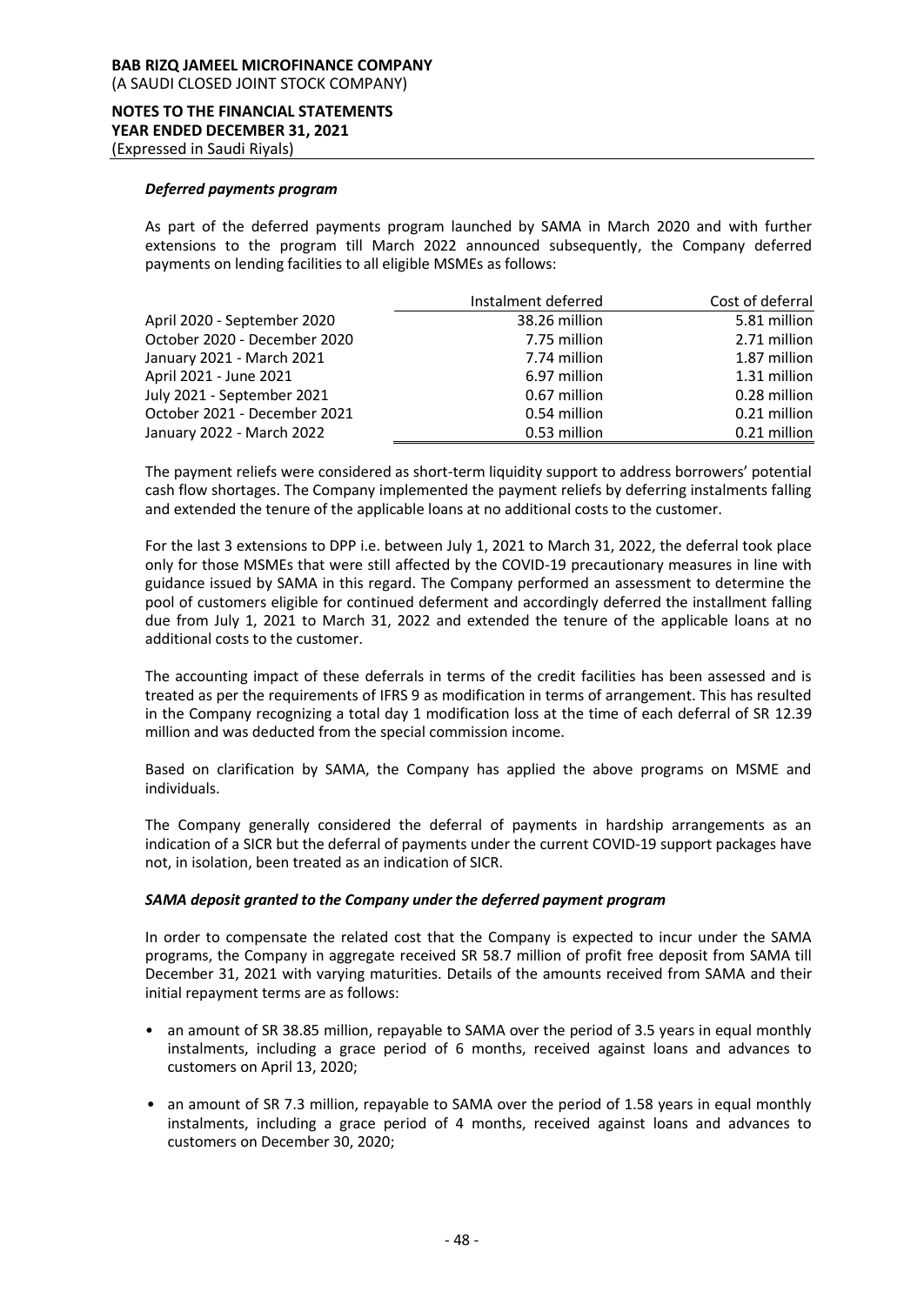- an amount of SR 7.2 million, repayable to SAMA over the period of 1.75 years in equal monthly instalments, including a grace period of 3 months, received against loans and advances to customers on December 23, 2020;
- an amount of SR 4.7 million repayable to SAMA over the period of 1.5 years in equal monthly installments, including a grace period of 3 months, received against loans and advances to customers on April 22, 2021.
- an amount of SR 0.67 million repayable to SAMA at the end of 1.5 year, received against loans and advances to customers on September 30, 2021.

The Company expects to be compensated for the last 2 extensions of the deferral payment programs.

The benefit of the above subsidized funding rate has been accounted for on a systematic basis, in accordance with government grant accounting requirements. This resulted in recognition of government grant income of SR 2.9 million to offset the modification losses for which the grant has been provided. Management had determined based on the communication from SAMA, that the government grant primarily relates to compensation for the modification loss incurred on the deferral of payments. For the recognition of this benefit of subsidized funding rate, the management has exercised certain judgements in the recognition and measurement of this grant income. During the year, SR 1.4 million (2020: SR 754 thousand) has been charged to the statement of income relating to unwinding of profit free deposit from SAMA.

On June 30, 2021 SAMA has deferred the monthly repayment installments to the last repayment date under the original repayment schedule. This resulted in the Company recognizing a modification gain of SR 1.2 million during the year ended December 31, 2021.

#### *Funding for lending program*

During the year 2020, the Company had received additional profit free deposit from SAMA amounting to SR 20 million, out of which SR 10 million was received on April 28, 2020 and SR 10 million was received on June 15, 2020, with a tenure of 36 months under the funding for lending program including a grace period of 6 months for repayment. The benefit of the interest free deposit has been accounted for on a systematic basis, in accordance with government grant accounting requirements. This resulted in a recognition of deferred income of SR 986 thousand upon receipt of the loan and recognition of SR 387 thousand in the year ended December 31, 2021 and SR 402 thousand in the statement of profit and loss and other comprehensive income during 2020 as income from government grant.

The management has exercised certain judgements in the recognition and measurement of the above grant income. Management expects to meet and abide by all terms of the program.

#### *Loan guarantee program*

In a separate communication from SAMA, the above funding for lending program was superseded with loan guarantee program, whereby the Company would be required to provide finance to specific segment of the customers in accordance with the terms and conditions of the program and SAMA regulations. Additionally, the Company can register loans and advances to customer to be guaranteed by a government agency up to 95% of the remaining amount.